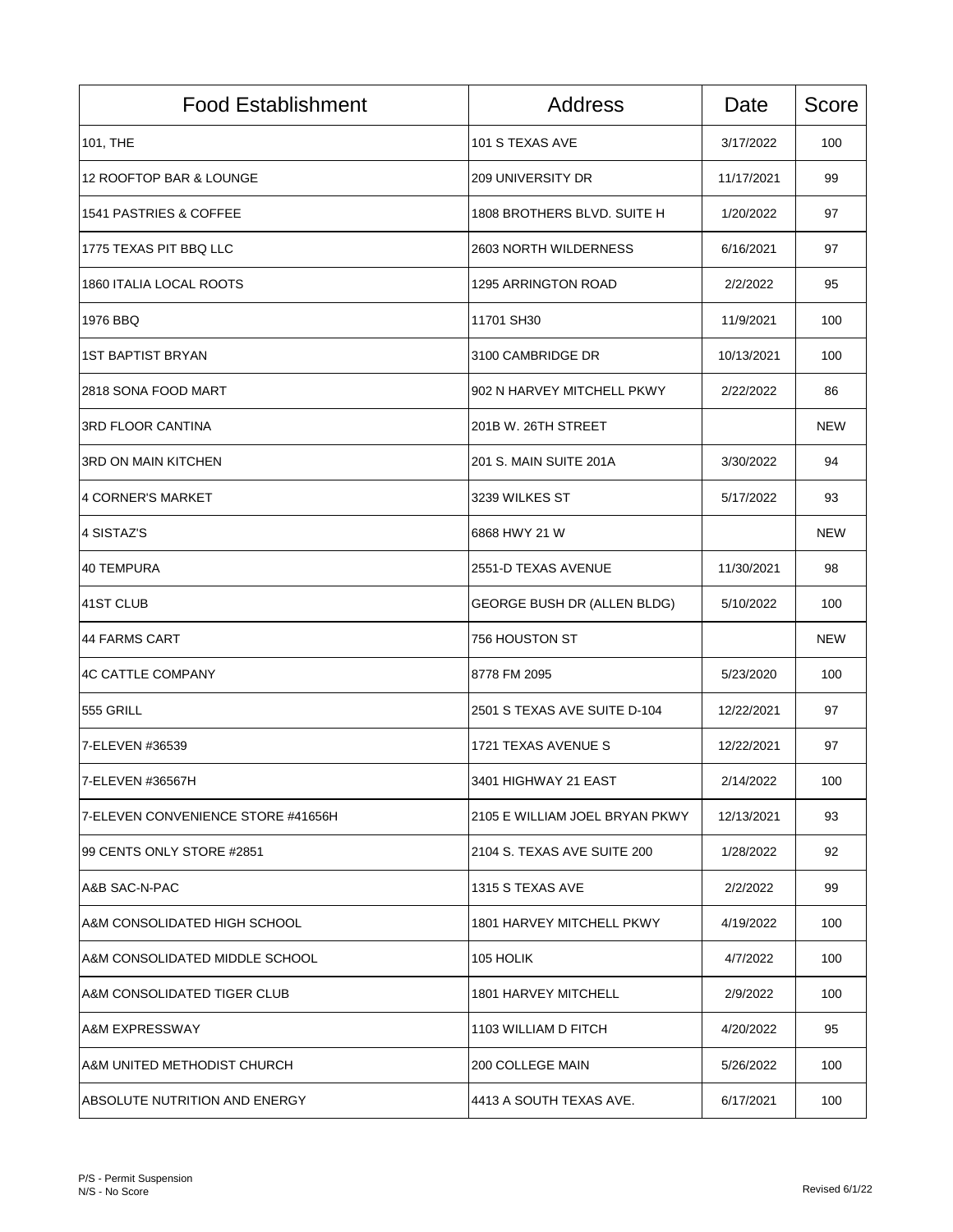| ABU OMAR HALAL                     | 301 UNIVERSITY ST             | 5/23/2022  | P/S |
|------------------------------------|-------------------------------|------------|-----|
| ACCEL AT COLLEGE STATION           | 1500 MEDICAL AVE              | 3/22/2022  | 92  |
| AG CAFÉ                            | <b>HORTICULTURE RD</b>        | 11/3/2021  | 99  |
| AGGIE EXPRESS-HULLABALOO RES. HALL | 306 UNIVERSITY DRIVE          | 4/5/2022   | 100 |
| <b>AGGIE KWIK STOP</b>             | 4401 OLD COLLEGE RD           | 3/4/2022   | 100 |
| <b>AGGIE STOP</b>                  | 901 TEXAS AVENUE SOUTH        | 3/18/2022  | 94  |
| AGGIE WHEEL/SIRAJ ENTERPRISES INC  | 5655 RAYMOND STOTZER PKWY     | 6/1/2022   | 89  |
| <b>AGGIELAND HOTEL</b>             | 1508 TEXAS AVE S              |            | NEW |
| AGGIELAND SUPPLEMENTS LLC          | 2418 TEXAS AVE S SUITE A      | 9/21/2021  | 96  |
| AGGIELAND TRUCK STOPS, LP          | 5943 EAST SH 21, SUITE #103   | 8/12/2021  | 91  |
| AGGIELAND WILD ANIMAL SAFARI       | 18075 FM 974                  | 5/23/2022  | 100 |
| AGGIES FOOD STORE                  | 301 UNIVERSITY DR             | 9/22/2021  | 94  |
| <b>AJI SUSHI</b>                   | 1901 TEXAS AVE S B2           | 12/21/2021 | 96  |
| ALDI                               | 1760 BRIARCREST DR #78        | 2/1/2022   | 100 |
| ALL THE KINGS MEN/ATKM LLC         | 112 S MAIN ST                 | 11/11/2021 | 90  |
| ALLEN ACADEMY PRIVATE SCHOOL       | 3201 BOONVILLE RD             | 11/19/2020 | 100 |
| <b>ALOFT COLLEGE STATION</b>       | 1150 UNIVERSITY DRIVE EAST    | 11/11/2021 | 94  |
| ALPHA CHI OMEGA SORORITY           | 1505 OLYMPIA WAY              | 4/20/2022  | 100 |
| ALPHA DELTA PI SORORITY            | 1500 ATHENS                   | 3/10/2021  | 100 |
| ALTON BOWEN ELEMENTARY SCHOOL      | 3870 COPPERFIELD DR           | 2/1/2022   | 100 |
| ALWAYS CRAVIN PIT BBO              | 2861 FM 974                   | 12/7/2021  | 100 |
| <b>AMAZING CORN</b>                | 208 N TEXAS AVE               |            | NEW |
| AMICO NAVE RISTORANTE              | 203 E. VILLA MARIA            | 12/8/2021  | 96  |
| ANGRY ELEPHANT, THE                | 4282 BOONVILLE RD STE#110     | 3/10/2022  | 86  |
| ANGRY ELEPHANT, THE                | 650 WILLIAM D FITCH PKWY #500 | 5/2/2022   | 97  |
| ANOTHER BROKEN EGG CAFE 1090       | 11655 FM 2154, STE 100        | 3/29/2022  | 93  |
| ANSON JONES SCHOOL CAFETERIA       | 1400 PECAN ST                 | 4/12/2022  | 100 |
| ANTOJITOS EL NOPALITO              | 212 WEST MLK                  | 9/13/2019  | 96  |
| ANTOJITOS MI PEQUENA GUATEMALA     | 1200 TURKEY CREEK RD #380     | 5/21/2022  | 90  |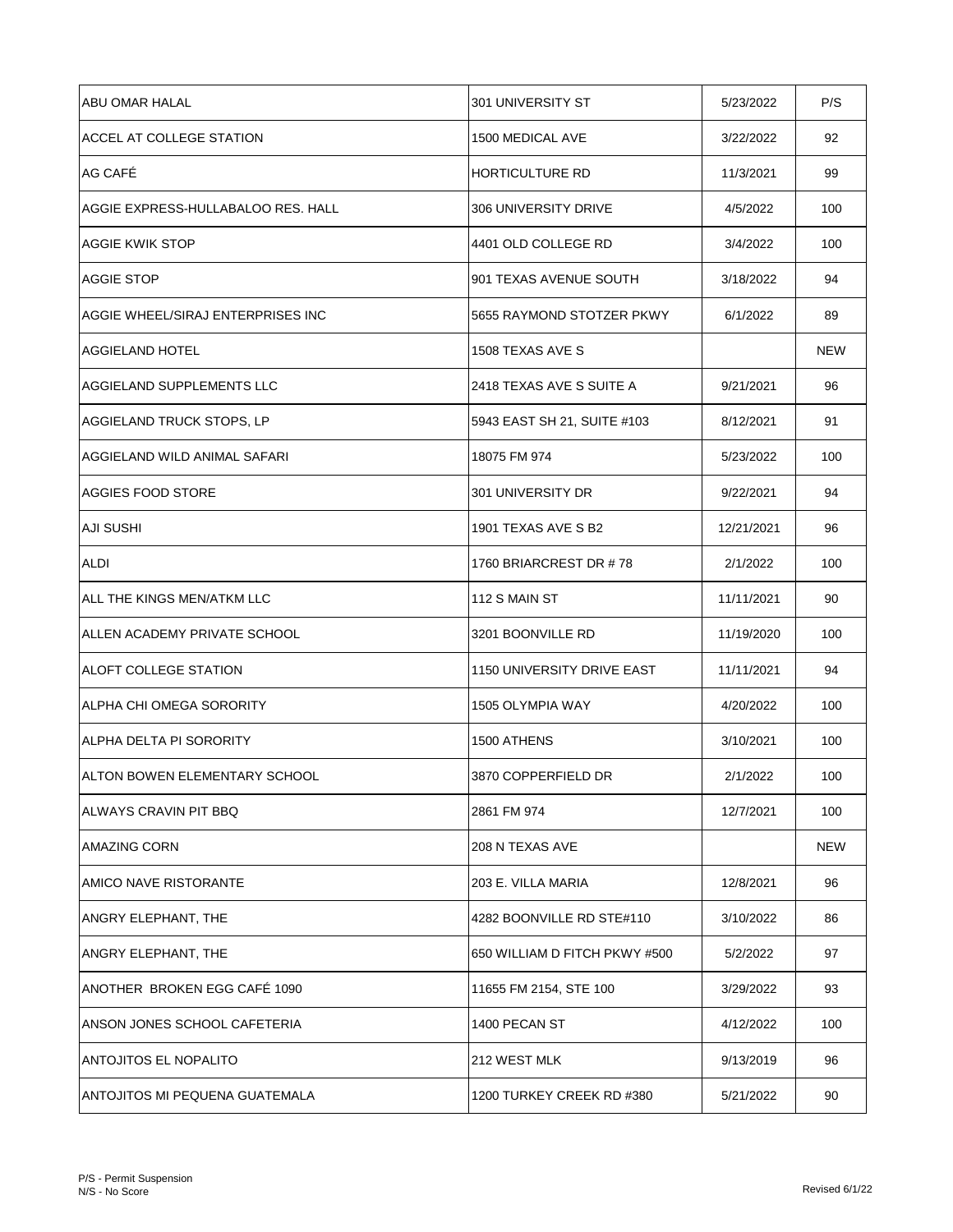| ARAMARK AT BAYLOR SCOTT & WHITE - FRESHENS        | 800 SCOTT & WHITE DRIVE      | 10/15/2021 | 100 |
|---------------------------------------------------|------------------------------|------------|-----|
| ARAMARK AT BAYLOR SCOTT & WHITE MEDICAL CENTER    | 700 SCOTT & WHITE DRIVE      | 10/15/2021 | 100 |
| <b>ARBY'S RESTAURANT</b>                          | 1800 SOUTHWEST PKWY          | 12/1/2021  | 98  |
| ART 979 KITCHEN, THE                              | 211-B W. WILLIAM JOEL BRYAN  | 12/2/2021  | 100 |
| <b>ART OF WAR</b>                                 | 419 N MAIN STREET            | 12/2/2021  | 95  |
| ASLEEP@THEGRILL C/O BRAC CITY OF BRYAN PARK & REC | 5440 N. TX AVE               | 3/3/2022   | 100 |
| ATAMI STEAK HOUSE                                 | 800 UNIVERSITY DR. E. #200   | 10/7/2021  | 92  |
| <b>AUNTIE ANNE'S PRETZELS</b>                     | 1500 HARVEY RD, SPACE #K-12  | 12/3/2021  | 92  |
| AURORA EXPRESS WMJ EASY OPERATING LLC             | 891 N. EARL RUDDER FWY       | 1/25/2022  | 93  |
| <b>AURORA STORE</b>                               | 2909 HWY 21 W                | 5/13/2022  | 89  |
| <b>AURORA STORE #102</b>                          | 2305 E. VILLA MARIA ROAD     | 3/1/2022   | 91  |
| AWWW REDI SNOW CONES ETC                          | 1201 STAR STREET             | 6/18/2019  | 100 |
| <b>AZIMUTH</b>                                    | ROSS ST                      | 3/9/2022   | 97  |
| AZURE FUSION BISTRO & SAKE                        | 3975 SH 6 SOUTH #300         | 11/10/2021 | 98  |
| B.C.S. FOOD MARKETS                               | 2704 TEXAS AVENUE            | 5/3/2022   | 88  |
| <b>B-5 COUNTRY STORE</b>                          | 18746 E. OSR                 | 4/28/2022  | 91  |
| BABE'S DOUGHNUT CO.                               | 3409 S TEXAS AVE             | 3/1/2022   | 87  |
| BABYLON CAFÉ/NAYA INTERNATIONAL LLC               | 3700 S TEXAS AVE SUITE #100  | 5/2/2022   | 76  |
| BACKYARD (DBA) DNC, INC., THE                     | 303 UNIVERSITY DRIVE         | 7/13/2021  | 97  |
| BACKYARD BUTCHERS SALE AT POST OAK MALL           | 1500 HARVEY RD               | 12/3/2021  | 98  |
| <b>BAD CHX</b>                                    | 303 BOYETT ST                |            | NEW |
| BAHAMA BUCKS                                      | <b>201 HOLLEMAN EAST</b>     | 5/4/2022   | 99  |
| <b>BAHAMA BUCK'S</b>                              | 901 WILLIAM D FITCH PKWY     | 11/16/2021 | 100 |
| <b>BAKED OR FRIED #2</b>                          | 4301 BOONVILLE RD            | 3/8/2022   | 93  |
| BANGKOK THAI KITCHEN                              | 507 N HARVEY MITCHELL PKWY   | 1/24/2022  | 93  |
| BARNES & NOBLE @ TAMU 572                         | 300 JOE ROUTT BLVD, MEMORIAL | 4/13/2022  | 97  |
| BARNES AND NOBLE BOOKSELLERS INC #2875            | 711 TEXAS AVE                | 2/18/2022  | 99  |
| <b>BARRACKS MARKET</b>                            | 3201 HOLLEMAN DR SOUTH       | 5/11/2022  | 98  |
| BAYMONT INN & SUITES                              | 2611 HARVEY RD               | 12/9/2021  | 100 |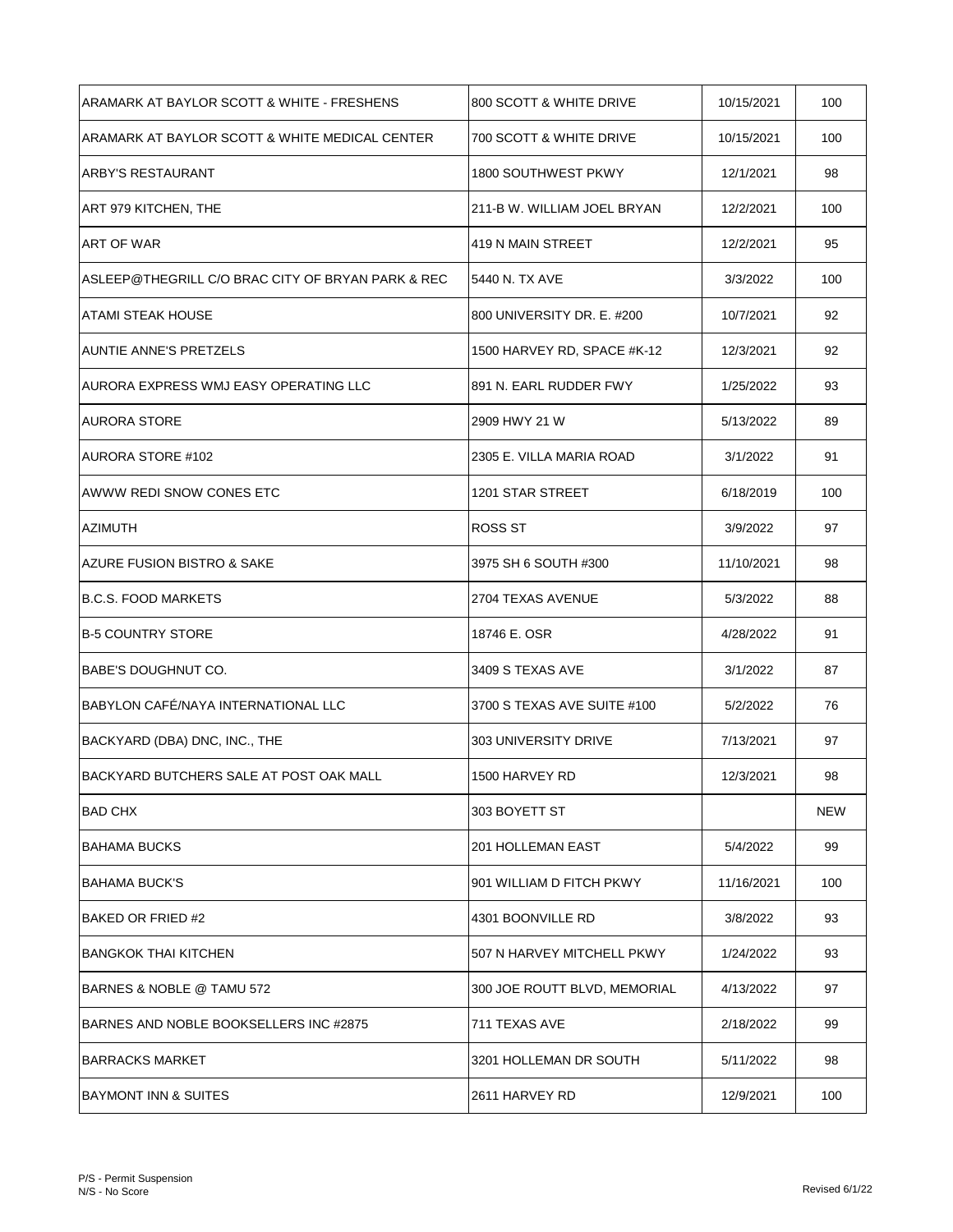| <b>BAYOU BLENDS</b>                            | 3404 E STATE HWY 21          |            | <b>NEW</b> |
|------------------------------------------------|------------------------------|------------|------------|
| <b>BCS AXE HOUSE</b>                           | 3601 S. TEXAS AVE            | 6/10/2021  | 100        |
| <b>BCS FISH &amp; RIBS</b>                     | 800 SAN JACINTO LN           | 3/2/2022   | 80         |
| BEEF AND REEF #2, THE                          | 303 UNIVERSITY DR.           | 11/12/2021 | 96         |
| BEEF AND REEF, THE                             | 1200 TURKEY CREEK GROVE #328 | 11/14/2019 | 94         |
| BENCHLEY COUNTRY STORE AND GRILL               | 2464 LAKEWOOD DR.            | 5/19/2022  | 97         |
| <b>BENJAMIN KNOX GALLERY</b>                   | 405 UNIVERSITY DR EAST       | 7/9/2021   | 100        |
| BEST TURKEY LEGS, THE                          | 1500 HARVEY RD               |            | <b>NEW</b> |
| BEST WESTERN PLUS COLLEGE STATION INN & SUITES | 950 ARRINGTON ROAD           | 12/9/2021  | 100        |
| BEST WESTERN PREMIER BRYAN COLLEGE STATION     | 1920 AUSTINS COLONY PKWY     | 11/9/2021  | 92         |
| BETHEL LUTHERAN CHURCH PRESCHOOL               | 4221 BOONVILLE RD            | 2/10/2022  | 100        |
| <b>BFM C-STORE</b>                             | 3600 OLD HEARNE ROAD         | 3/25/2022  | 100        |
| <b>BIENESTAR PARA TI</b>                       | 306 POST OFFICE              | 12/1/2021  | 100        |
| <b>BIG DAWG BARBECUE</b>                       | 9269 GREEN BRANCH LOOP       | 5/25/2022  | 97         |
| <b>BIG DAWG BARBECUE (CPF)</b>                 | 1720 E 29TH ST               |            | <b>NEW</b> |
| <b>BIG LOTS #4550</b>                          | 1913 TEXAS AVE. SOUTH        | 5/7/2021   | 94         |
| <b>BIGGAS TRUCK STOP/BIGGAS LLC</b>            | 2890 N HARVEY MITCHELL       | 1/19/2022  | 100        |
| <b>BIG'S #108</b>                              | 4301 BOONVILLE RD            | 3/8/2022   | 96         |
| <b>BIGSHOTS BRYAN</b>                          | 400 W VILLA MARIA ROAD       | 2/2/2022   | 93         |
| <b>BILLY'S GRILLE &amp; BAR</b>                | 100 SOUTH MAIN STREET        |            | <b>NEW</b> |
| <b>BISD CONCESSIONS COMPLEX</b>                | 3401 E. 29TH ST.             | 8/17/2021  | 100        |
| <b>BIZZY BEES CHILDREN CENTER</b>              | 308 WEST 28TH STREET         | 1/19/2022  | 100        |
| <b>BJ'S RESTAURANT</b>                         | 1520 HARVEY RD               | 4/7/2022   | 98         |
| <b>BLAZE PIZZA</b>                             | <b>143 CENTURY SQUARE</b>    | 3/24/2022  | 91         |
| BLINN COLLEGE FOOD SERVICE                     | 2423 BLINN BLVD              | 4/26/2022  | 96         |
| BLINN COLLEGE MARKET PLACE - RELLIS CAMPUS     | 1366 BRYAN RD                | 9/15/2021  | 100        |
| <b>BLUE BAKER</b>                              | 201 DOMINIK DR               | 2/23/2022  | 98         |
| <b>BLUE BAKER</b>                              | 4500 MILLS PARK CIRCLE       | 5/25/2022  | 94         |
| BLUE BAKER (UNIVERSITY DR.)                    | 800 UNIVERSITY DR #100       | 4/4/2022   | 95         |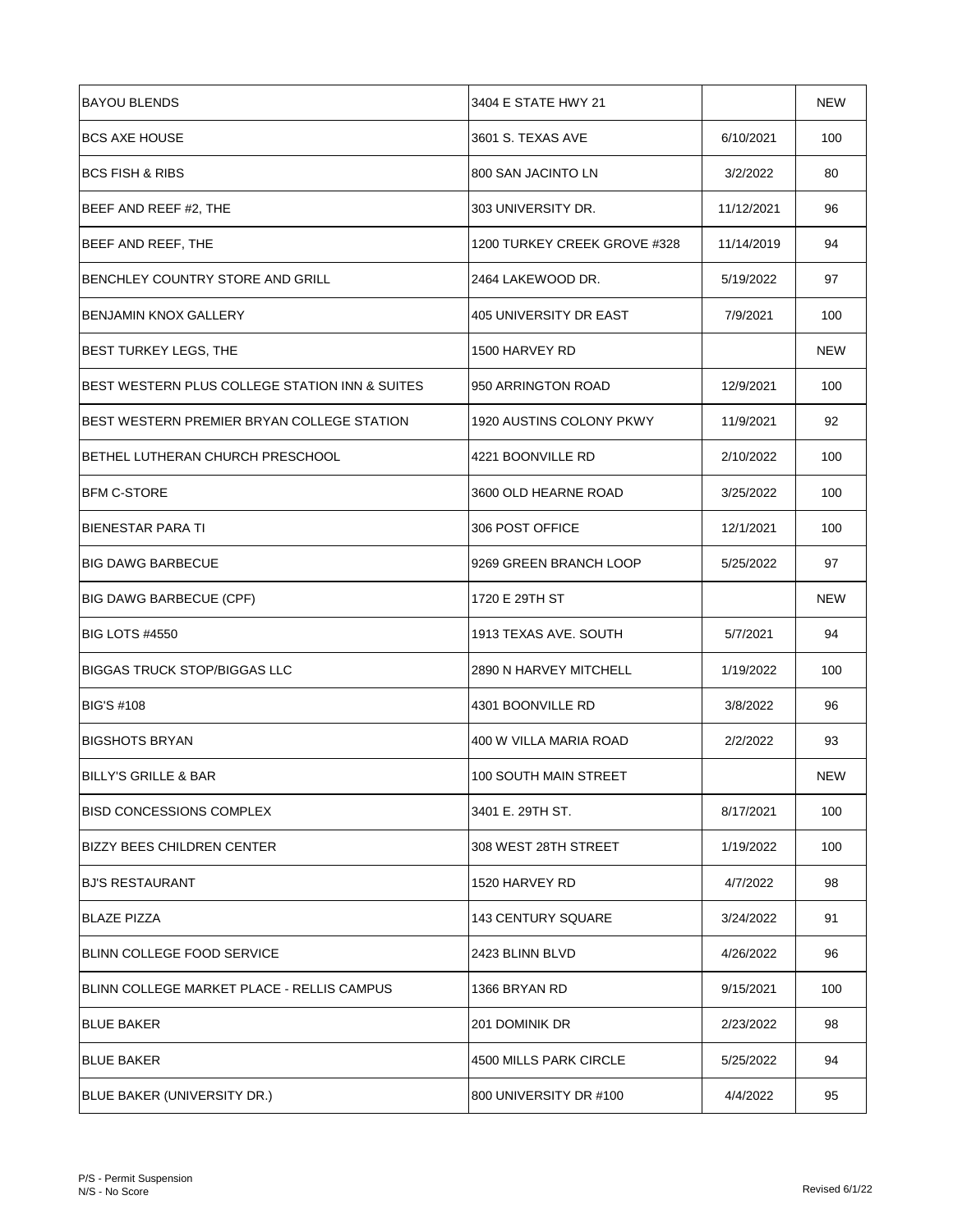| <b>BLUE FIN SUSHI FUSION</b>                                                | 2305 LONGMIRE DR. STE, 80 & 90 | 5/11/2022  | 82         |
|-----------------------------------------------------------------------------|--------------------------------|------------|------------|
| BLUE MOON BBQ                                                               | 18746 E OSR                    | 4/28/2022  | 99         |
| <b>BLUEBONNET PLACE</b>                                                     | 3601 VICTORIA AVENUE           | 4/29/2022  | 99         |
| <b>BON APPETEA</b>                                                          | 112 NAGLE ST                   | 5/24/2022  | 97         |
| BONHAM ELEMENTARY SCHOOL CAFETERIA                                          | 3100 WILKES DR                 | 3/25/2022  | 100        |
| <b>BOONVILLE FOOD MART</b>                                                  | 3200 BOONVILLE RD              | 2/1/2022   | 98         |
| BOYS & GIRLS CLUBS OF THE BRAZOS VALLEY                                     | <b>1910 BECK ST</b>            |            | <b>NEW</b> |
| <b>BRAZOS CHURCH PANTRY</b>                                                 | 304 WEST 26TH STREET           | 12/10/2021 | 100        |
| <b>BRAZOS COUNTY DETENTION CENTER</b>                                       | 1835 SANDY POINT ROAD          | 1/10/2022  | 100        |
| <b>BRAZOS COUNTY JUVENILE DETENTION</b>                                     | 1904 STATE HWY 21              | 11/18/2021 | 100        |
| BRAZOS COUNTY VFW POST 4692                                                 | 794 N HARVEY MITCHELL PARKWAY  | 11/30/2021 | 97         |
| <b>BRAZOS HERITAGE SOCIETY</b>                                              | <b>PO BOX 1776</b>             | 11/9/2019  | 100        |
| BRAZOS SCHOOL FOR INQUIRY AND CREATIVITY                                    | 410 BETHEL LANE                | 3/31/2022  | 100        |
| <b>BRAZOS SHRIMP CO</b>                                                     | 2606 S TEXAS AVE               | 4/22/2022  | 100        |
| BRAZOS VALLEY COMMUNITY ACTION AGENCY-EARLY HEAD S 3400 S TX AVE SUITE #7   |                                | 10/21/2021 | 100        |
| BRAZOS VALLEY FARMERS MARKET ASSOC.                                         | 500 NORTH MAIN                 | 5/24/2021  | 97         |
| BRAZOS VALLEY KIDZ ACADEMY/BVKA ACQUISTION CO, LLC                          | 306 W 24TH                     | 3/30/2022  | 95         |
| BRIARCREST SHELL (WILD FLOWER FOODMART LLC)                                 | 3151 BRIARCREST DRIVE          | 3/25/2022  | 87         |
| <b>BRIGHT BEGINNINGS PRE-SCHOOL</b>                                         | 2525 E. VILLA MARIA RD         | 3/18/2022  | 100        |
| BROADMOOR PLACE                                                             | 2601 EAST VILLA MARIA          | 1/5/2022   | 97         |
| <b>BROOKSHIRE BROTHERS #12</b>                                              | 455 GEORGE BUSH DR             | 1/26/2022  | 96         |
| BROOKSHIRE BROTHERS #12 BAKERY/DELI                                         | 455 GEORGE BUSH DR., WEST      | 1/20/2022  | 97         |
| BROOKSHIRE BROTHERS #12 COFFEE SHOP/BAR/CONCESSION455 GEORGE BUSH DR., WEST |                                | 1/20/2022  | 100        |
| BROOKSHIRE BROTHERS #12 GROCERY/PRODUCE                                     | 455 GEORGE BUSH DR., WEST      | 1/20/2022  | 96         |
| BROOKSHIRE BROTHERS #12 MARKET/SEAFOOD                                      | 455 GEORGE BUSH DR., WEST      | 1/24/2022  | 100        |
| BROOKSHIRE BROTHERS EXPRESS #212 AT PARK WEST                               | 503 GEORGE BUSH DRIVE W        | 1/21/2022  | 93         |
| BROOKSHIRE BROTHERS EXPRESS @ PARK W. COFFEE SHOP 503 GEORGE BUSH DRIVE W   |                                | 1/21/2022  | 93         |
| BROOKSHIRE BROTHERS EXPRESS AT PARK WEST -THE DECK 503 GEORGE BUSH DRIVE W  |                                |            | <b>NEW</b> |
| BRYAN CHILD DEVELOPMENT CT.                                                 | 711 N HOUSTON ST.              | 3/4/2022   | 100        |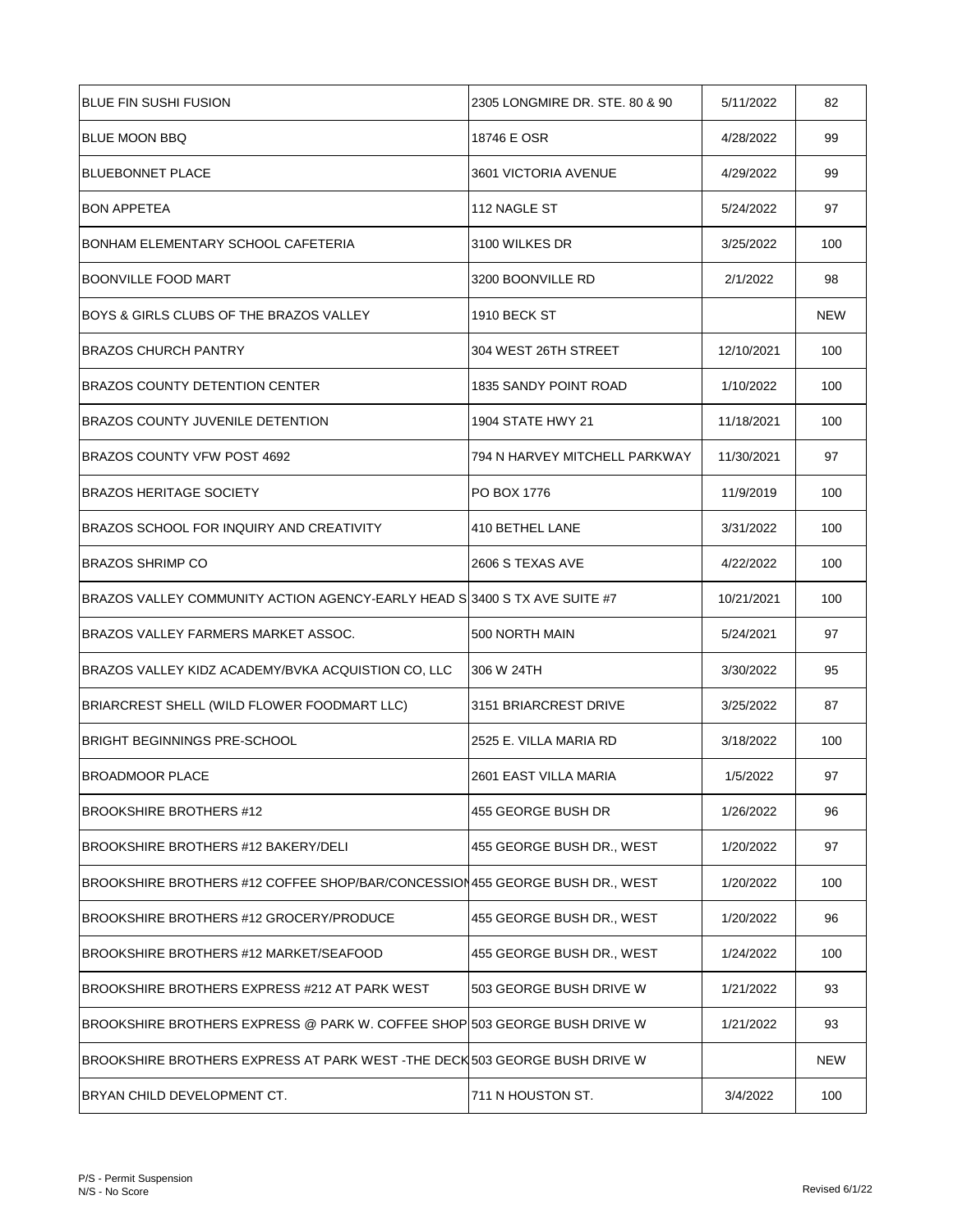| <b>BRYAN FAIRFIELD INN</b>                        | 4613 SOUTH TEXAS AVE             | 11/24/2021 | 93  |
|---------------------------------------------------|----------------------------------|------------|-----|
| <b>BRYAN FAT BURGER</b>                           | 1801 SOUTH TEXAS AVE             | 4/21/2022  | 97  |
| <b>BRYAN FOOD XCHANGE - SERVICE</b>               | 2907 HWY 21 EAST                 | 11/22/2021 | 97  |
| BRYAN HARVEY LITTLE LEAGUE                        | 5755 ELMO WEEDON RD              | 3/24/2022  | 100 |
| BRYAN HIGH SCHOOL CAFETERIA SILVER CAMPUS         | 3450 CAMPUS DR.                  | 2/10/2022  | 100 |
| BRYAN HIGH SCHOOL VIKING CAFÉ (BLUE BISTRO)       | 3450 CAMPUS WAY                  | 3/9/2022   | 100 |
| BRYAN HIGH SOFTBALL/ BASEBALL CONCESSIONS         | <b>CAMBRIDGE DR</b>              | 2/2/2022   | 95  |
| <b>BRYAN NUTRITION</b>                            | 2008 S TEXAS AVE                 | 12/15/2021 | 95  |
| BRYAN OPCO LLC. (Legacy Nursing & Rehabilitation) | 2817 KENT ST                     | 2/7/2022   | 86  |
| BRYAN PREMIERE CINEMA LP                          | 950 N EARL RUDDER FREEWAY        | 2/22/2022  | 98  |
| BUBBIE'S KOLACHE KITCHEN AND BAKERY               | 1151 WILLIAM D FITCH PKWY, 400   | 3/8/2022   | 100 |
| BUFFALO WILD WINGS #625                           | 903 UNIVERSITY DR EAST           | 1/26/2022  | 99  |
| <b>BULLFROGS &amp; BUTTERFLIES CHILD CARE</b>     | 802 AUTUMN CR                    | 12/9/2021  | 100 |
| <b>BUPPY'S CATERING</b>                           | 506 SULPHUR SPRINGS              | 5/11/2022  | 90  |
| <b>BURGER HOUSE</b>                               | 3310 SOUTH COLLEGE AVENUE        | 5/6/2022   | 98  |
| BURGER KING #15997                                | 2401 EAST 29TH ST                | 4/27/2022  | 97  |
| BURGER KING #16364                                | 3129 TEXAS AVENUE                | 1/14/2022  | 100 |
| BURGER KING #16567                                | 2802 E. HIGHWAY 21               | 12/6/2021  | 100 |
| <b>BURGER MOJO</b>                                | <b>209 UNIVERSITY DRIVE EAST</b> | 5/25/2022  | 86  |
| <b>BURGER MOJO HOLLEMAN</b>                       | 2052 HOLLEMAN DR W               | 12/3/2021  | 90  |
| <b>BUSHA'S CUSTOM COOKIES, LLC</b>                | 305 W. 27TH ST, UNIT 111         | 12/7/2021  | 100 |
| <b>BUY BUY FOOD MART</b>                          | 3500 HARVEY RD                   |            | NEW |
| <b>BVCAA FOOD SERVICE</b>                         | 203 WEST 30TH STREET             | 1/4/2022   | 98  |
| BVCASA (405 W.28TH ST.)                           | 405 W.28TH ST.                   | 7/6/2021   | 96  |
| <b>BWD BITES</b>                                  | 701 N MAIN ST                    | 8/20/2021  | 97  |
| C & C ASIAN GARDEN                                | 1706 ROCK PRAIRIE RD             | 12/16/2021 | 94  |
| C & J BAR B-QUE II                                | 1010 S. TX AVE                   | 12/28/2021 | 95  |
| C & J BAR-BE-QUE                                  | 105 SOUTHWEST PKWY.              | 12/28/2021 | 97  |
| C & J GROCERY - FOOD SERVICE                      | 4304 HARVEY ROAD                 | 12/15/2021 | 100 |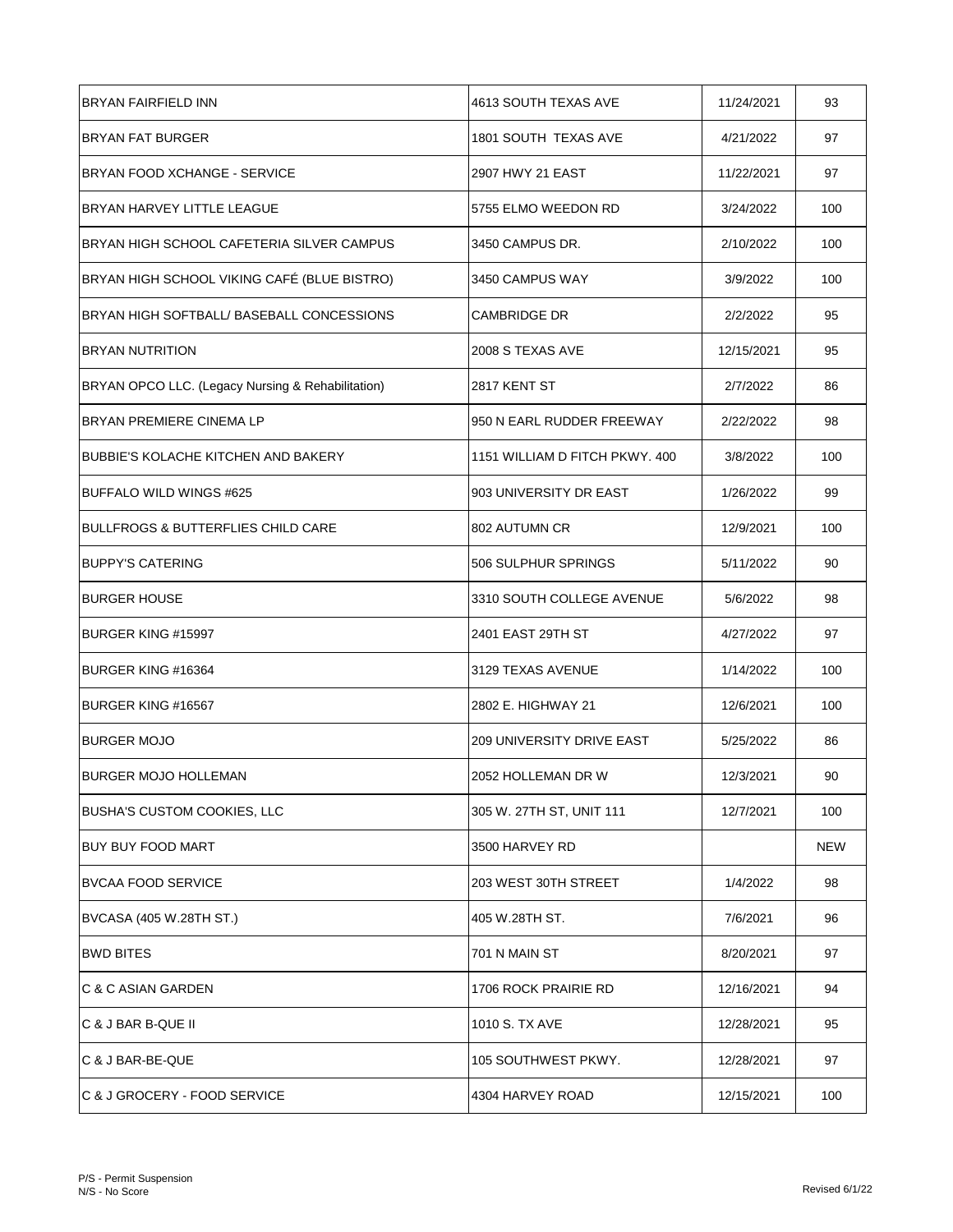| CADILLAC RANCH BAR & GRILL                      | 8200 SANDY POINT RD          | 12/10/2021 | 90  |
|-------------------------------------------------|------------------------------|------------|-----|
| ICAFÉ BISTRO BRYAN INC                          | 950 N EARL RUDDER FREEWAY    | 2/22/2022  | 100 |
| <b>CAFFE' CAPRI</b>                             | 222 NORTH MAIN               | 2/25/2022  | 100 |
| CALLAWAY HOUSE                                  | 301 GEORGE BUSH DRIVE WEST   | 11/12/2021 | 96  |
| CALZ                                            | 100 CHURCH AVE               |            | NEW |
| CAMBRIDGE, THE                                  | 501 UNIVERSITY OAKS BLVD     | 3/25/2022  | 97  |
| <b>CAMERON RANCH FOODMART</b>                   | 1414 FM 2223                 | 12/14/2021 | 100 |
| CAMINOS MEXICAN CAFÉ                            | 11907 FM 2154                | 2/25/2022  | 93  |
| <b>CAMPUS CORNER</b>                            | 2050 HOLLEMAN DR             | 3/2/2022   | 86  |
| <b>CANDLEWOOD SUITES</b>                        | 3021 PLAZA CENTRE COURT      | 11/4/2021  | 95  |
| <b>CANTEEN</b>                                  | <b>200 CENTURY COURT</b>     | 12/2/2021  | 86  |
| <b>CAPROCK HOSPITAL</b>                         | 3134 BRIARCREST DRIVE        | 8/24/2021  | 100 |
| <b>CARINO'S ITALIAN</b>                         | 620 HARVEY ROAD              | 11/8/2021  | 94  |
| <b>CARNEY'S PUB</b>                             | 3410 S COLLEGE               | 12/2/2021  | 95  |
| CARNICERIA Y FRUTERIA LA PERLA TAPATIA          | 510 W WM J BRYAN PKWY        | 4/4/2022   | 93  |
| <b>CARPORT</b>                                  | 701 UNIVERSITY               | 11/17/2021 | 97  |
| <b>CARRIAGE INN</b>                             | 4235 BOONVILLE ROAD          | 4/8/2022   | 97  |
| <b>CARTER'S BURGER</b>                          | 3105 SOUTH TEXAS AVE STE 700 | 5/5/2022   | 96  |
| CASA DO BRASIL                                  | 1665 GREENS PRAIRIE RD W     | 5/25/2022  | 91  |
| CASA OLE #22                                    | 1500 HARVEY ROAD #3026       | 5/12/2022  | 93  |
| CASA OLE #57                                    | 3201 FREEDOM BLVD            | 11/4/2021  | 86  |
| <b>CASA RODRIGUEZ</b>                           | 300 N. BRYAN AVE             | 2/23/2022  | 95  |
| CATERING KITCHEN-PRESIDENTIAL CONFERENCE CENTER | ANNENBERG PRES. CONF. CENTER | 5/10/2022  | 98  |
| <b>CEDAR LANE</b>                               | 303 COLLEGE MAIN             | 6/9/2021   | 100 |
| <b>CENTEX SUBWAY</b>                            | 1722 ROCK PRAIRIE RD         | 4/8/2022   | 100 |
| <b>CENTEX SUBWAY INC</b>                        | 2048 HOLLEMAN DR             | 3/31/2022  | 100 |
| CENTRAL BAPTIST CHURCH                          | 1991 FM 158                  | 11/8/2021  | 100 |
| CENTRO AMERICAN RESTAURANT & PUPUSERIA          | 317 DOMINIK DR               | 5/2/2022   | 92  |
| <b>CHARLEYS PHILLY STEAKS</b>                   | 1500 HARVEY RD, #4024        | 12/29/2021 | 100 |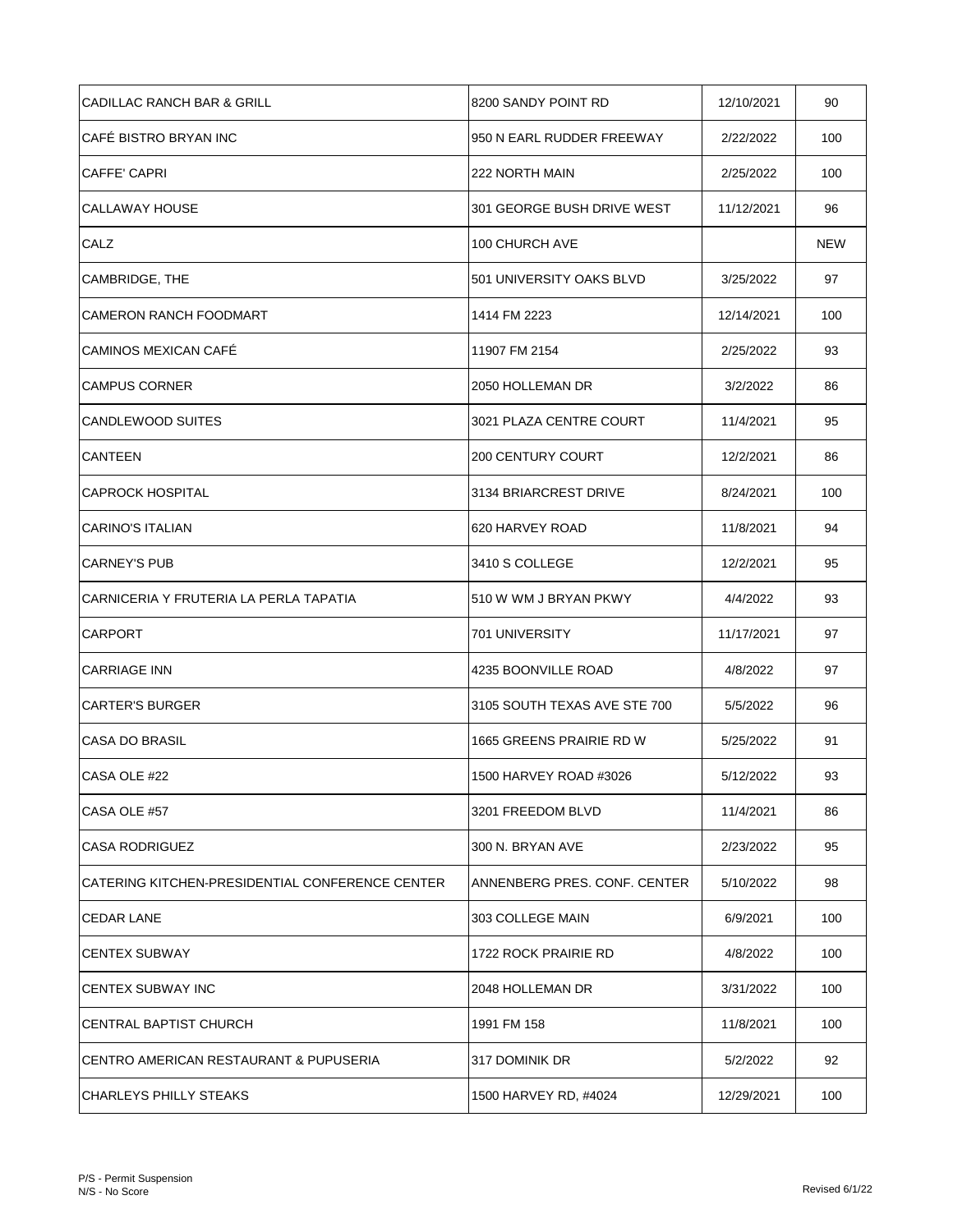| CHARLIEMAC'S BURGER KITCHEN                   | 201 SOUTH MAIN #204          | 11/2/2021  | 95         |
|-----------------------------------------------|------------------------------|------------|------------|
| CHARTWELLS COPPERHEAD JACK'S                  | 233 HOUSTON STREET           | 3/23/2022  | 98         |
| <b>CHARTWELLS SMASHBURGER</b>                 | 233 HOUSTON STREET           | 3/23/2022  | 98         |
| <b>CHECKERS FOOD MART</b>                     | 604 HOLLEMAN DRIVE           | 1/19/2022  | 100        |
| CHEDDAR'S SCRATCH KITCHEN #2098               | 1701 UNIVERSITY DR. E        | 10/27/2021 | 94         |
| CHEF CAOS CHINESE RESTAURANT                  | 404 #Z UNIVERSITY DR         | 4/18/2022  | 94         |
| CHEF CAO'S CHINESE RESTAURANT                 | 951 WILLIAM D. FITCH PKWY.   | 11/29/2021 | 88         |
| <b>CHEF TAI INC</b>                           | 830 UNIVERSITY EAST #400     | 5/9/2022   | 92         |
| ICHI ST JOSEPH HEALTH REGIONAL HOSPITAL       | 2801 FRANCISCAN DRIVE        | 5/27/2022  | 97         |
| ICHI ST JOSEPH HEALTH REGIONAL HOSPITAL CAFE  | 2801 FRANCISCAN DRIVE        | 5/27/2022  | 99         |
| ICHI ST JOSEPH HEALTH SKILLED NURSING & REHAB | 2333 MANOR DR                | 10/13/2021 | 99         |
| <b>CHICKEN EXPRESS</b>                        | 710 EARL RUDDER FWY          | 11/29/2021 | 100        |
| CHICKEN EXPRESS - BRYAN                       | 401 S TEXAS AVE              | 12/30/2021 | 100        |
| <b>CHICKEN EXPRESS - WELLBORN</b>             | 12875 FM 2154                | 4/29/2022  | 100        |
| CHICKEN OIL COMPANY                           | 3600 S COLLEGE AVE           | 11/10/2021 | 95         |
| CHICKEN SALAD CHICK                           | 11655 FM 2154                | 3/4/2022   | 94         |
| CHICK-FIL-A                                   | 1542 WEST VILLA MARIA RD     | 4/26/2022  | P/S        |
| CHICK-FIL-A AT AGGIELAND #2209                | 1719 TEXAS AVE               | 5/31/2022  | 100        |
| CHICK-FIL-A AT JONES CROSSING                 | 1700 HARVEY MITCHELL PKWY S. | 11/18/2021 | 100        |
| CHICK-FIL-A BRYAN                             | 2210 BRIARCREST DR           | 2/28/2022  | 88         |
| CHICK-FIL-A MSC                               | LAMAR ST                     | 4/13/2022  | 98         |
| CHICK-FIL-A SOUTH COLLEGE STATION             | 4431 SH 6                    | 4/11/2022  | 98         |
| CHILI'S #235                                  | 1063 TEXAS AVENUE            | 3/16/2022  | 82         |
| CHILL MILKSHAKE AND WAFFLE BAR                | 1800 TEXAS AVE S             | 5/10/2022  | 100        |
| CHILL OUT CENTRAL PARK                        | 1000 KRENEK TAP              | 4/6/2022   | 99         |
| CHILL OUT CONCESSIONS                         | 3101 HARVEY RD               | 6/28/2021  | 98         |
| CHILL OUT SNO CONE MOBILE                     | 2601 #A HARVEY               | 5/3/2021   | 100        |
| ICHILL OUT VETERANS                           | 301 HARVEY                   | 4/6/2022   | 100        |
| ICHILLY WILLYS HAWAIIAN ICE LLC               | 2005 AVE D                   |            | <b>NEW</b> |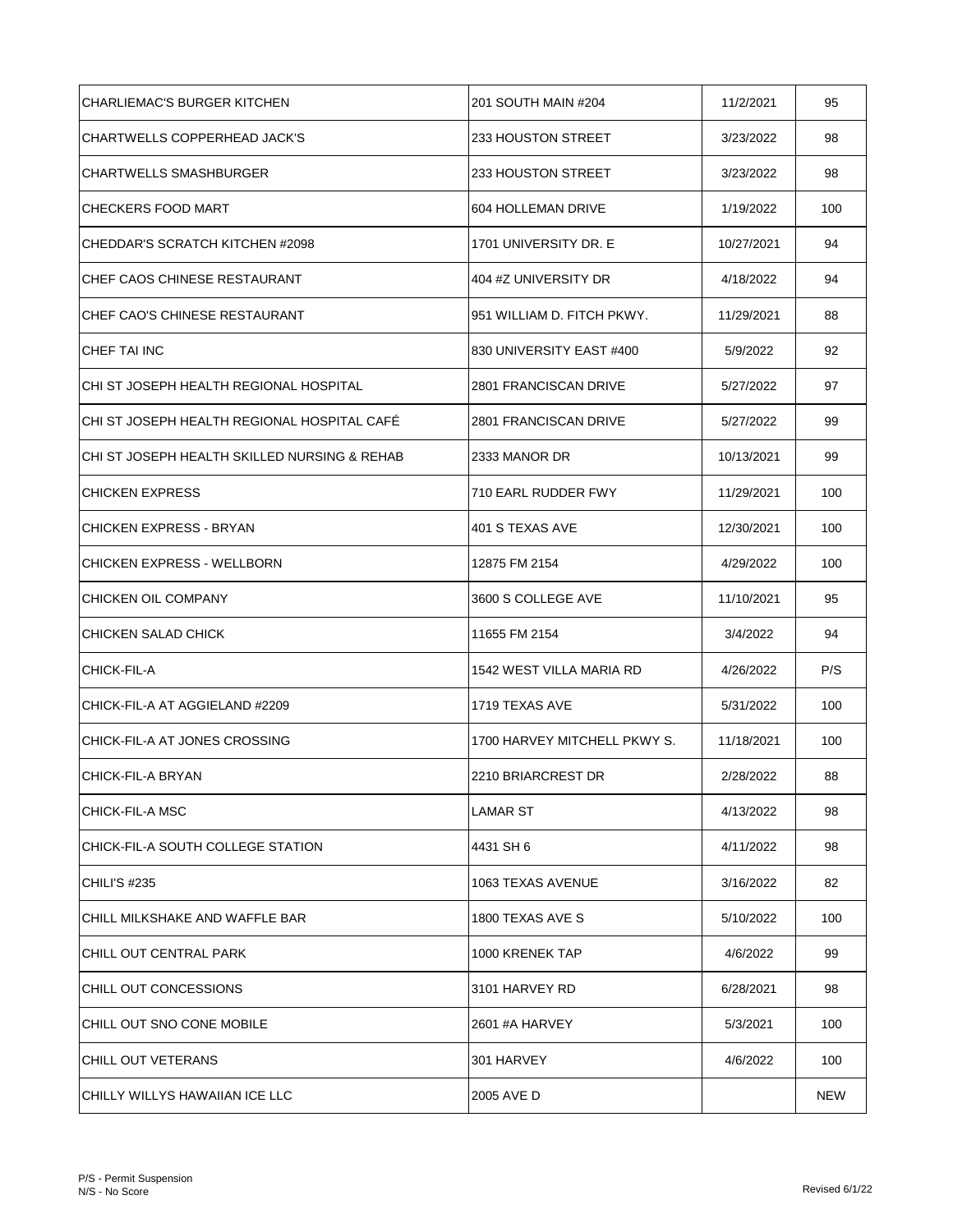| CHILLY WILLY'S HAWAIIAN ICE, LLC / BC SCHOOL      | 3000 W. VILLA MARIA RD  | 1/7/2020   | 100 |
|---------------------------------------------------|-------------------------|------------|-----|
| CHIMY'S CERVECERIA COLLEGE STATION                | 203 UNIVERSITY DR       | 11/30/2021 | 92  |
| CHINA WOK EXPRESS                                 | 612 VILLA MARIA EAST    | 2/18/2022  | 100 |
| CHIPOTLE MEXICAN GRILL                            | 815 UNIVERSITY DR.      | 3/17/2022  | 98  |
| CHIPOTLE MEXICAN GRILL #3753                      | 1437 WELLBORN RD        | 3/2/2022   | 97  |
| CHIPOTLE MEXICAN GRILL (2nd LOCATION)             | 1505 UNIVERSITY DRIVE E | 2/28/2022  | 98  |
| CHOCOLATE GALLERY OF B/CS, THE                    | 211 NORTH MAIN ST       | 5/3/2022   | 100 |
| <b>CHOI'S RESTAURANT</b>                          | 311 DOMINIK DR          | 5/4/2022   | 97  |
| CHRIST UNITED METHODIST CHURCH                    | 4201 STATE HWY 6 SOUTH  | 8/6/2020   | 100 |
| <b>CHRISTOPHER'S WORLD GRILLE</b>                 | 5001 BOONVILLE RD       | 12/15/2021 | 96  |
| CHUCK E. CHEESE #577                              | 1500 HARVEY RD STE#5002 | 12/29/2021 | 100 |
| CHURCH'S CHICKEN STORE NO. 468                    | 507 NORTH TEXAS AVENUE  | 4/4/2022   | 91  |
| CHUY'S OPCO, INC                                  | 1512 HARVEY RD          | 4/4/2022   | 94  |
| <b>CICI'S PIZZA</b>                               | 1905 TEXAS AVE S        | 3/14/2022  | 95  |
| CICI'S PIZZA (2003 S. TX. AVE.)                   | 2003 SOUTH TEXAS AVE    | 9/28/2021  | 96  |
| <b>CIELITO LINDO</b>                              | 1503 VICTORY ST         | 10/15/2021 | 97  |
| <b>CILANTRO MEXICAN GRILL</b>                     | 106 N PARKER AVENUE     | 9/23/2021  | 94  |
| <b>CINEMARK</b>                                   | 1401 EARL RUDDER FRWY   | 5/11/2022  | 96  |
| <b>CINNFUL NUTS</b>                               | 1500 HARVEY RD          | 12/3/2021  | 100 |
| CIRCLE P FEED & SUPPLY                            | 1422 FM 2223            | 5/23/2022  | 97  |
| <b>CLEAN JUICE COLLEGE STATION</b>                | 1025 UNIVERSITY DR.     | 3/17/2022  | 93  |
| COCO LOCO #2                                      | 1804 WELSH ST           | 12/29/2021 | 96  |
| COFFEE LAB, THE                                   | 5105 CONGRESSIONAL DR   | 11/30/2021 | 100 |
| <b>COLD STONE CREAMERY #20687</b>                 | 1408 TEXAS AVENUES #11  | 11/4/2021  | 96  |
| <b>COLE STOP</b>                                  | 11701 SH 30             | 5/19/2022  | 88  |
| COLLEGE HILLS SCHOOL CAFETERIA                    | 1101 WILLIAMS           | 2/22/2022  | 100 |
| COLLEGE STATION HIGH SCHOOL                       | 4002 VICTORIA AVENUE    | 4/12/2022  | 100 |
| COLLEGE STATION HIGH SCHOOL (CULINARY)            | 4002 VICTORIA AVE       | 5/12/2022  | 100 |
| COLLEGE STATION HIGH SCHOOL (FOOD PROCESSING LAB) | 4002 VICTORIA           | 5/13/2022  | 100 |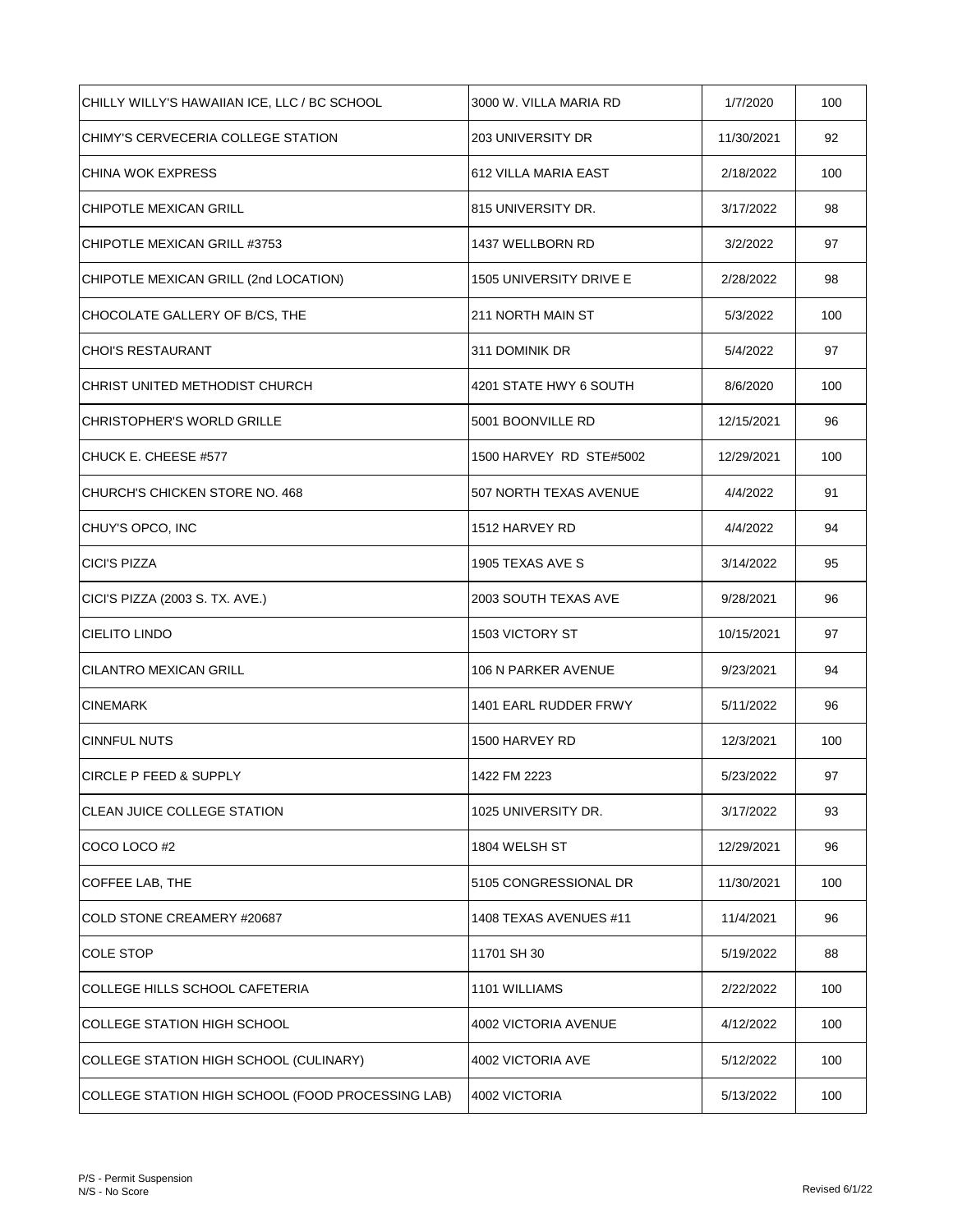| COLLEGE STATION LITTLE LEAGUE #2            | 107 HOLLEMAN DR                | 3/31/2021  | N/S |
|---------------------------------------------|--------------------------------|------------|-----|
| COLLEGE STATION LITTLE LEAGUE CONCESSIONS   | 1600 ROCK PRAIRIE RD           | 3/31/2021  | N/S |
| <b>COLLEGE STATION MED</b>                  | 1604 ROCK PRAIRIE RD           | 4/11/2022  | 100 |
| <b>COLLEGE STATION MIDDLE SCHOOL</b>        | 900 ROCK PRAIRIE ROAD          | 4/5/2022   | 100 |
| COLLEGE VIEW HIGH SCHOOL                    | 1300 GEORGE BUSH DRIVE         | 4/7/2022   | 100 |
| <b>COMFORT SUITES</b>                       | 907 E. UNIVERSITY DR.          | 12/15/2021 | 93  |
| COMFORT SUITES TEXAS AVE.                   | 2313 TEXAS AVE. S              | 4/14/2022  | 97  |
| <b>COMMONS AGGIE EXPRESS</b>                | 676 LUBBOCK ST                 | 4/28/2022  | 100 |
| COMMONS DINING CENTER FOH                   | 676 LUBBOCK ST                 | 4/28/2022  | 94  |
| COMMONS KITCHEN, DISH ROOM, BOH             | 676 LUBBOCK ST                 | 4/28/2022  | 94  |
| <b>CONNECTING POINT CHURCH</b>              | 410 HARVEY RD                  | 5/16/2022  | 100 |
| COOKSHACK, THE                              | 980 UNIVERSITY DR E            | 12/16/2021 | 96  |
| COOPER'S OLD TIME PIT BAR-B-QUE             | 3055 EARL RUDDER FREEWAY SOUTH | 10/5/2021  | 89  |
| <b>CORN FUSION</b>                          | 1411 WELLBORN                  | 11/8/2021  | 98  |
| <b>CORNER MARKET 90</b>                     | 1601 HARVEY RD                 | 8/19/2021  | 97  |
| <b>CORNER OF TIME</b>                       | 118 N BRYAN AVE                | 12/21/2021 | 100 |
| CORNER STORE #2740560 - SERVICE             | 4609 EAST 29TH STREET          | 5/23/2022  | 96  |
| CORNER STORE #2741906                       | 2160 ROCK PRAIRIE RD           | 2/8/2022   | 92  |
| CORNER, THE                                 | 401 UNIVERSITY DR              | 8/31/2021  | 100 |
| CORONAS MEXICAN RESTAURANT NO 2             | 1305 W WILLIAM J BRYAN STE 300 | 9/7/2021   | 96  |
| <b>COSTA VIDA FRESH MEXICAN GRILL</b>       | 4501 MILLS PARK CIR. STE 100   | 2/2/2022   | 94  |
| <b>COTTON PATCH CAFE</b>                    | 3525 A LONGMIRE DR             | 2/22/2022  | 95  |
| <b>COTTON PATCH CAFÉ</b>                    | 940 N. EARL RUDDER FWY         | 3/31/2022  | 94  |
| <b>COUNTRY INN &amp; SUITES</b>             | 1010 SOUTHWEST PKWY E          | 4/14/2022  | 96  |
| COURTYARD BY MARRIOTT BRYAN COLLEGE STATION | 3939 TEXAS 6 FRONTAGE ROAD     | 12/8/2021  | 95  |
| COVE AT BEARX, THE                          | 350 DEACON W DR                | 4/1/2021   | 100 |
| COWBOY CLUB, THE                            | 2820 FINFEATHER RD             | 11/30/2021 | 100 |
| CRACKER BARREL OLD COUNTRY STORE #676       | 3110 BRIARCREST / FM 1179      | 11/16/2021 | 93  |
| CRACKLE-N-CROW LLC (DBA HULLABALOO DINER)   | 15045 FM 2154                  | 12/9/2021  | 98  |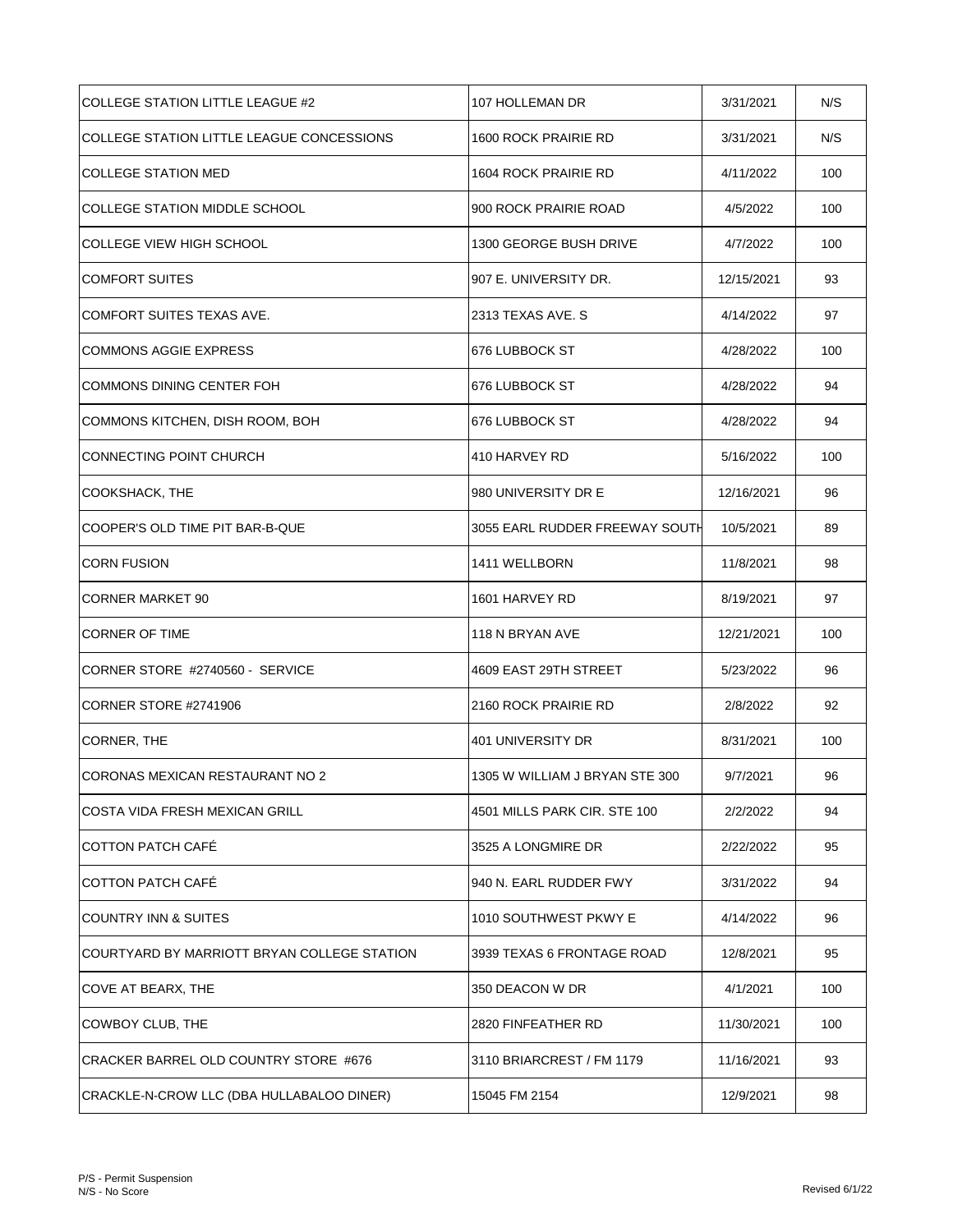| <b>CRAWDADDY'S CRAWFISH</b>          | 16523 MACEY RD              | 5/14/2021  | 97  |
|--------------------------------------|-----------------------------|------------|-----|
| <b>CREATIVE CONCESSIONS</b>          | 756 HOUSTON ST              |            | NEW |
| <b>CREEK VIEW ELEMENTARY SCHOOL</b>  | 1001 EAGLE AVE              | 2/25/2022  | 100 |
| <b>CREEKSIDE MARKET</b>              | 600 WEST CAMPUS BLVD        | 2/18/2022  | 99  |
| CROCKETT ELEMENTARY SCHOOL CAFETERIA | 401 ELM AVENUE              | 2/17/2022  | 98  |
| <b>CRUMBL - COLLEGE STATION</b>      | 11659 FM 2154 SUITE 150     |            | NEW |
| CS CIRCLE T, LP                      | 2000 FM 158 SUITE B         | 3/23/2022  | 84  |
| CVS PHARMACY #7826                   | 1800 ROCK PRAIRIE RD        | 12/17/2021 | 95  |
| CVS PHARMACY #6590                   | 3000 TEXAS AVE SOUTH        | 2/17/2022  | 100 |
| CVS PHARMACY #6740                   | 2411 TEXAS AVE SOUTH        | 5/6/2022   | 99  |
| CVS/PHARMACY #10352                  | 717 UNIVERSITY DR SUITE 101 | 3/11/2021  | 100 |
| CYPRESS GROVE INT. SCHOOL            | 900 GRAHAM RD               | 1/26/2022  | 100 |
| <b>DAEP</b>                          | 1307 MEMORIAL DR.           | 3/25/2022  | 100 |
| <b>DAIQUIRI BARN</b>                 | 2609 E 29TH STREET          |            | NEW |
| DAIQUIRI BARN, LLC                   | 4501 WELLBORN RD.           | 4/21/2022  | 90  |
| DAIQUIRI BARN, LLC TX AVE            | 2418 TEXAS AVE S. SUITE F   | 5/2/2022   | 100 |
| <b>DAIRY QUEEN</b>                   | 2323 SOUTH TEXAS AVENUE     | 2/2/2022   | 99  |
| <b>DAIRY QUEEN</b>                   | 205 N. TEXAS AVENUE         | 5/26/2022  | 100 |
| DAIRY QUEEN #3                       | 413 VILLA MARIA             | 5/4/2022   | 100 |
| DAIRY QUEEN #5                       | 3507 EAST 29TH STREET       | 2/14/2022  | 100 |
| DAIRY QUEEN #6                       | 3003 E. STATE HWY 21        | 4/29/2022  | 97  |
| DAVILA MIDDLE SCHOOL                 | 2751 N EARL RUDDER FRWY     | 4/12/2022  | 100 |
| DAVIS DIAMOND SOFTBALL CONCESSIONS   | 851 PENBERTHY BLVD          | 2/1/2022   | 100 |
| DAY & NIGHT                          | 1814 PALASOTA DR.           | 3/4/2022   | 95  |
| <b>DAYS INN</b>                      | 2514 SOUTH TEXAS AVENUE     | 4/13/2022  | 97  |
| DAYS INN/LEWISVILLE MOTEL LLC        | 901 UNIVERSITY DR.          | 11/11/2021 | 92  |
| DD'S EXPRESS MART                    | 600 GRAHAM RD               | 2/1/2022   | 95  |
| <b>DE&amp;S DONUTS</b>               | 5943 US HWY 21              | 11/15/2021 | 87  |
| DELTA GAMMA SORORITY                 | 1120 UNIVERSITY OAKS        | 4/20/2022  | 100 |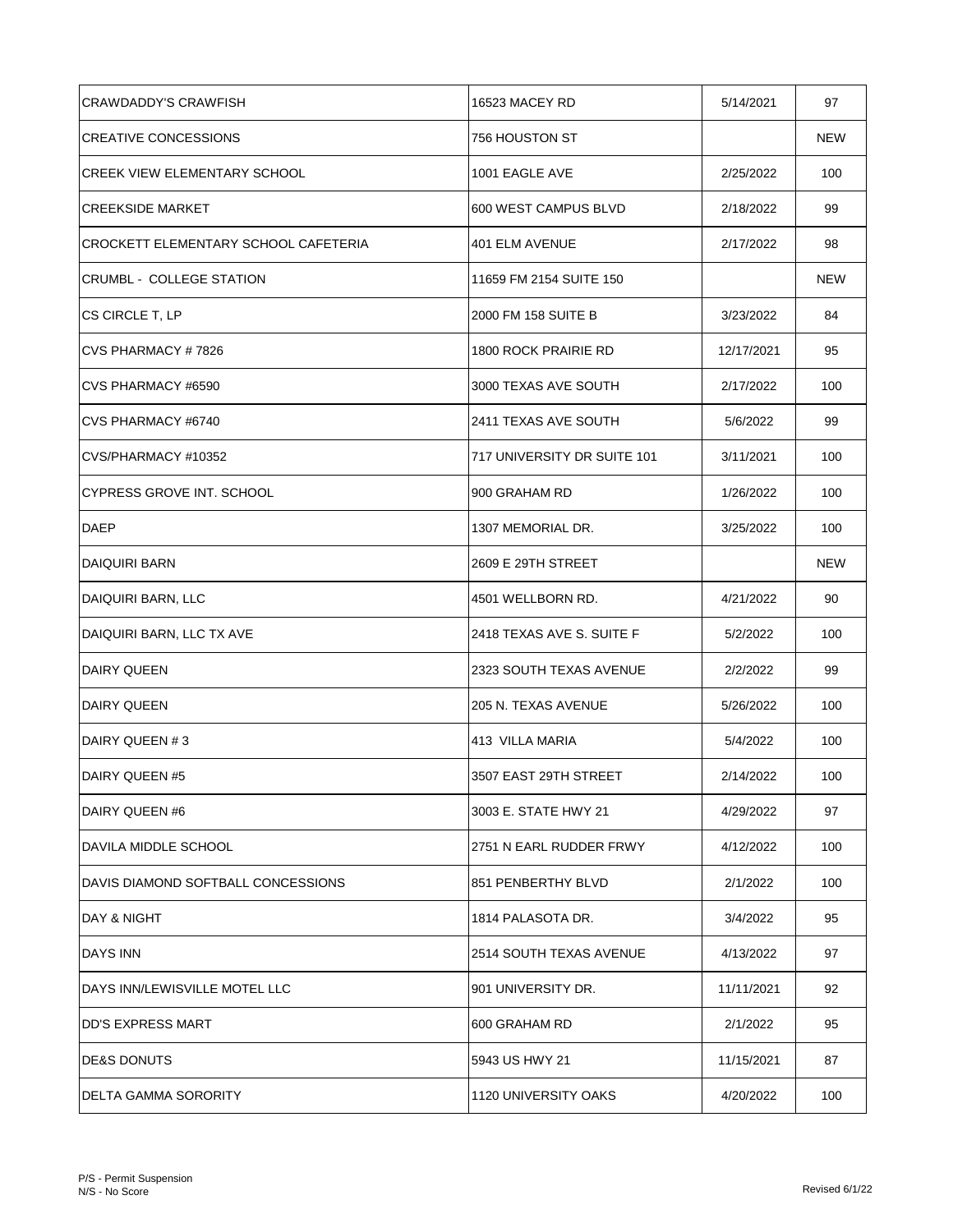| DELTA ZETA SORORITY HOUSE                   | 1501 OLYMPIA WAY               | 4/19/2022  | 97         |
|---------------------------------------------|--------------------------------|------------|------------|
| <b>DENNY'S</b>                              | 607 TEXAS AVE SOUTH            | 4/6/2022   | 93         |
| DENNY'S/NDN PARTNERS                        | 2890 N HARVEY MITCHELL         | 1/19/2022  | 94         |
| DIAMOND SHAMROCK CORNER STORE #2740547      | 603 HARVEY RD                  | 8/10/2021  | 94         |
| DIPPIN' DOTS/TEENY WAHINI, LLC              | REED ARENA                     | 8/19/2021  | N/S        |
| <b>DISCOUNT DRINK AND TOBACCO</b>           | 3819 E 29TH ST                 | 3/4/2022   | 96         |
| <b>DIXIE CHICKEN</b>                        | 307 UNIVERSITY DR              | 5/24/2022  | 94         |
| DOLLAR GENERAL STORE #9741                  | 12905 FM 2154 (WELLBORN)       | 1/27/2022  | 100        |
| DOLLAR GENERAL STORE #13525                 | 1576 E WILLIAM J BRYAN PKWY    | 1/31/2022  | 91         |
| DOLLAR GENERAL STORE #13542                 | 1201 W MARTIN LUTHER KING JR   | 3/7/2022   | 94         |
| DOLLAR GENERAL STORE #15399                 | 3706 N. TEXAS AVE.             | 4/26/2021  | 89         |
| DOLLAR GENERAL STORE #16830                 | 5735 E SH 21                   | 5/17/2021  | 97         |
| DOLLAR GENERAL STORE #3655                  | 1709 S TEXAS AVENUE            | 1/20/2022  | 100        |
| DOLLAR GENERAL STORE #5714                  | 2711 BOONVILLE RD              | 3/11/2022  | 94         |
| DOLLAR GENERAL STORE #6264                  | 1314 W VILLA MARIA             | 4/20/2022  | 99         |
| <b>DOLLAR SLICE CLUB</b>                    | 104 COLLEGE MAIN               |            | <b>NEW</b> |
| DOLLAR TREE #08072                          | 725 E. VILLA MARIA DRIVE # 401 | 10/27/2021 | 95         |
| DOLLAR TREE #595                            | 1661 SOUTH TEXAS AVE SPACE 12B | 1/28/2022  | 96         |
| DOMINO'S PIZZA # 6582                       | 1801 VALLEY VIEW               | 2/28/2022  | 100        |
| DOMINO'S PIZZA #6631                        | 900 HARVEY RD STE 6            | 9/13/2021  | 95         |
| DOMINO'S PIZZA #9273                        | 4400 HWY 6 SOUTH STE 500       | 4/12/2022  | 100        |
| DOMINO'S PIZZA #9338                        | 1525 WEST VILLA MARIA RD       | 1/27/2022  | 99         |
| DOMINO'S PIZZA (E. WMJBRYAN PKWY) 6629-8080 | 2211 E. WILLIAM J. BRYAN PKWY  | 5/5/2022   | 100        |
| DOMINO'S PIZZA (UNIVERSITY DR) 6630-8080    | 409 UNIVERSITY DR #A           | 3/28/2022  | 92         |
| DON CHENTE MEXICAN & SEAFOOD RESTAURANT #2  | 2701 E STATEHWY 21             | 2/22/2022  | 92         |
| DON CHENTE RESTAURANT                       | 712 E. VILLA MARIA #110        | 3/1/2022   | 90         |
| DON CHINO                                   | 2208 FINFEATHER                | 10/15/2021 | 100        |
| DONALD'S DONUT                              | 1800 HARVEY MITCHELL PKWY      | 1/13/2022  | 96         |
| DONALD'S DONUTS                             | 1403 HARVEY RD                 | 8/16/2021  | 100        |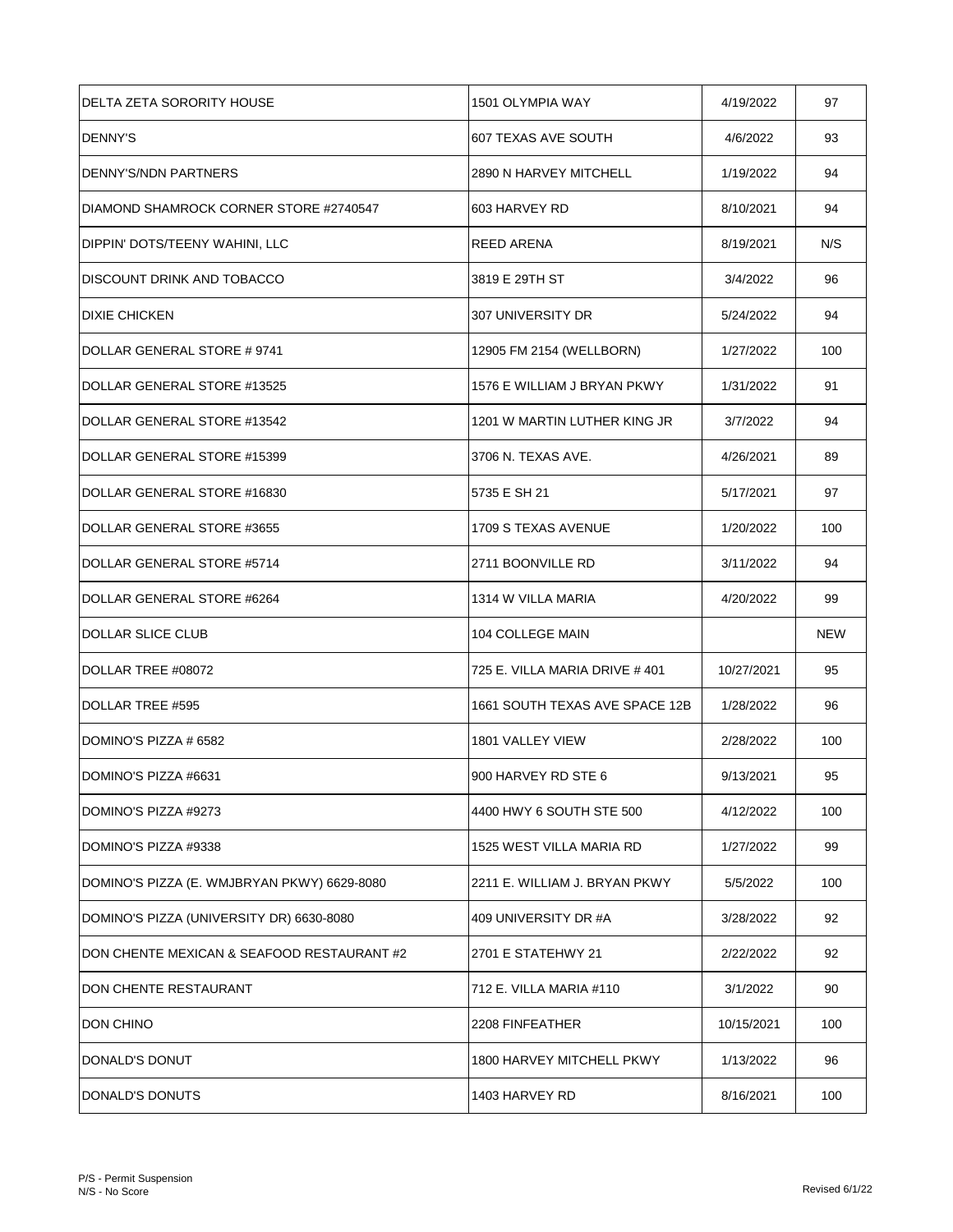| DONALD'S DONUTS                            | 3308 E.29TH ST.             | 2/24/2022  | 94         |
|--------------------------------------------|-----------------------------|------------|------------|
| DOS HERMANOS TAQUERIA                      | 810 BAYLOR DR               | 5/20/2022  | 96         |
| DOUBLE DAVE'S PIZZA WORKS                  | 2305 BOONVILLE SUITE 900    | 3/29/2022  | 96         |
| DOUBLE DAVE'S PIZZAWORKS                   | 1410 TEXAS AVE              | 11/4/2021  | 100        |
| DOUBLE DAVE'S PIZZAWORKS (3505 A LONGMIRE) | 3505 A LONGMIRE             | 2/15/2022  | 98         |
| DRACONIAN LOUNGE, THE                      | <b>211 UNIVERSITY DRIVE</b> | 8/10/2021  | 100        |
| <b>DRAGONFLY</b>                           | 111 COLLEGE MAIN13          | 6/9/2021   | 100        |
| DRY BEAN SALOON                            | 305 UNIVERSITY              | 5/26/2022  | 100        |
| <b>DUDDLEY'S DRAW</b>                      | 311 UNIVERSITY DR           | 5/24/2022  | 96         |
| DUNCAN DINING CENTER - KITCHEN             | <b>LEWIS ST</b>             | 3/9/2022   | 100        |
| DUNCAN DINING CENTER - SERVING AREAS       | <b>LEWIS ST</b>             | 3/9/2022   | 100        |
| DUNCAN DINING CENTER-POT ROOM & DISH ROOM  | <b>LEWIS ST</b>             | 3/9/2022   | 100        |
| <b>DUTCH BROS COFFEE</b>                   | 2341 BOONVILLE RD           | 3/23/2022  | 98         |
| <b>DUTCH BROS COFFEE</b>                   | 4009 STATE HWY 6 S          | 3/30/2022  | 97         |
| <b>DUTCH BROS COFFEE</b>                   | 2412 TEXAS AVE              | 3/31/2022  | 100        |
| <b>DUTCH BROS COFFEE</b>                   | 12065 WELLBORN RD (FM 2154) | 4/20/2022  | 100        |
| <b>D'VINE CUISINE LLC</b>                  | 211 WEST 23RD STREET        | 12/22/2021 | 100        |
| <b>E.B. CUSHING STADIUM CONCESSIONS</b>    | 851 PENBERTHY               | 2/1/2022   | 100        |
| E11EVEN BAR & GRILL                        | 4353 WELLBORN RD            |            | <b>NEW</b> |
| EASTERWOOD AIRPORT CAFÉ                    | 1 MCKENZIE TERMINAL BLVD    | 5/25/2022  | 100        |
| <b>EATOLOGY</b>                            | 4337 WELLBORN               | 11/18/2021 | 100        |
| <b>EDGE GENERAL STORE</b>                  | 7250 EDGE CUT OFF RD        | 5/20/2022  | 98         |
| <b>EDIBLE ARRANGEMENTS</b>                 | 900 HARVEY ROAD UNIT 7      | 11/11/2021 | 97         |
| EINSTEIN BROS, BAGEL                       | 233 HOUSTON ST              | 3/23/2022  | 100        |
| IEL CHARRO MEXICAN GRILL                   | 1411 SAN JACINTO LN         | 4/4/2022   | P/S        |
| EL CHARRO TAQUERIA                         | 2405 NORTH SIDE DRIVE       | 12/2/2021  | 97         |
| EL COCO LOCO SINALOENSE                    | 1607 S TEXAS AVE            | 10/28/2021 | 98         |
| IEL ELOTE BUENOTE                          | 1212 NORTH TEXAS AVE        |            | NEW        |
| <b>EL JEFE</b>                             | 317 UNIVERSITY DR.          | 7/13/2021  | 98         |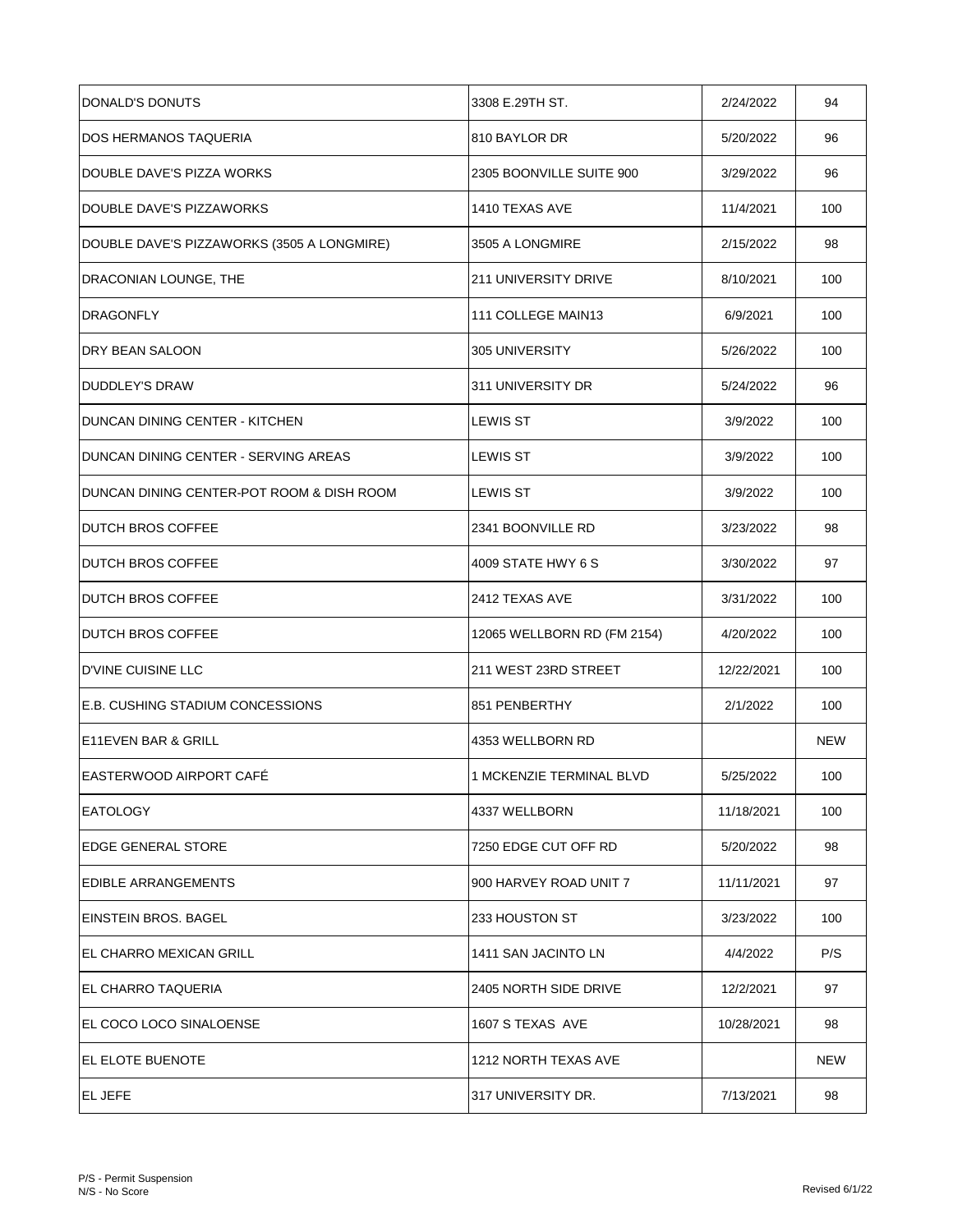| EL MUNDO DEL TACO #2                           | 710 SAN JACINTO                | 2/22/2022  | 100 |
|------------------------------------------------|--------------------------------|------------|-----|
| EL MUNDO DEL TACO CONVENIENCE STORE Y TAQUERIA | 1138 FINFEATHER ROAD           | 2/28/2022  | 97  |
| IEL PALOMO KITCHEN                             | 1101 E VILLA MARIA             | 5/27/2022  | 100 |
| IEL POLLITO SABROSITO                          | 19833 FM 974                   | 5/26/2022  | 95  |
| ELLIS SOCCER FIELD                             | 369 TOM CHANDLER FIELD         | 11/30/2021 | 100 |
| IELOTE LA MILPA                                | 1315 S TEXAS AVE               | 10/18/2021 | 72  |
| IELOTES CRISTO REY                             | 1500 W W J BRYAN PKWY          |            | NEW |
| <b>ELOTES EL BUEN PASTOR</b>                   | 2208 FINFEATHER RD             | 5/21/2021  | 87  |
| IELOTES LOS TEJANOS                            | 3402 HWY 21 E                  |            | NEW |
| <b>IELYS PLACE</b>                             | 2208 FINFEATHER RD             | 4/27/2022  | 90  |
| EMBASSY SUITES COLLEGE STATION                 | 201 E. UNIVERSITY DRIVE        | 4/18/2022  | 92  |
| <b>EPICURES</b>                                | 4700 ELMO WEEDON STE. 103      | 5/17/2022  | 100 |
| ESMERALDA'S TAQUERIA                           | 208 N TEXAS AVE                | 3/29/2022  | 93  |
| IEVA'S CATERING                                | 1500 WILLIAM J. BRYAN          | 12/20/2021 | 100 |
| EVERYDAY LIFE RESIDENTIAL TREATMENT CNTR       | 6955 BROACH RD                 | 5/19/2022  | 97  |
| <b>EXOTIK EATZ</b>                             | 203 1ST ST                     | 10/20/2021 | 97  |
| EXPRESS MART #106                              | 3402 HWY 21 E                  | 2/15/2022  | 94  |
| EXPRESS PONZIO FOOD MARKET                     | 1100 SAN JACINTO               | 1/19/2022  | 90  |
| EXPRESS STOP                                   | 450 SOUTHWEST PKWY E           | 1/19/2022  | 98  |
| <b>EXXON EXPRESS MARKET</b>                    | 505 N. HARVEY MITCHELL PKWY    | 1/24/2022  | 98  |
| IEXXON EXPRESS MART/A&H FOOD MART INC.         | 425 TEXAS AVE S.               | 12/14/2021 | 93  |
| EXXON EXPRESS MART/SAANIYA AND ARMAAN          | 1800 HARVEY MITCHELL PKWY ST C | 1/13/2022  | 100 |
| $E-Z$ 4U                                       | 3300 FINFEATHER                | 9/30/2021  | 94  |
| IE-Z CORNER MART                               | 1296 N. HARVEY MITCHELL PKWY   | 2/4/2021   | 88  |
| IEZ STOP                                       | 1401 HARVEY RD                 | 8/16/2021  | 90  |
| IF&F JAPANESE GRILL                            | 1505 TEXAS AVE S STE B         | 5/31/2022  | 90  |
| <b>FAJITA PETE'S</b>                           | 711 UNIVERSITY DR. SUITE 100   | 4/5/2022   | 90  |
| FAMILY DOLLAR #32389                           | 2605 BECK STREET               | 12/16/2021 | 94  |
| IFAMILY DOLLAR STORE #31641                    | 1200 W. WILLIAM J BRYAN PKWY   | 3/8/2021   | 93  |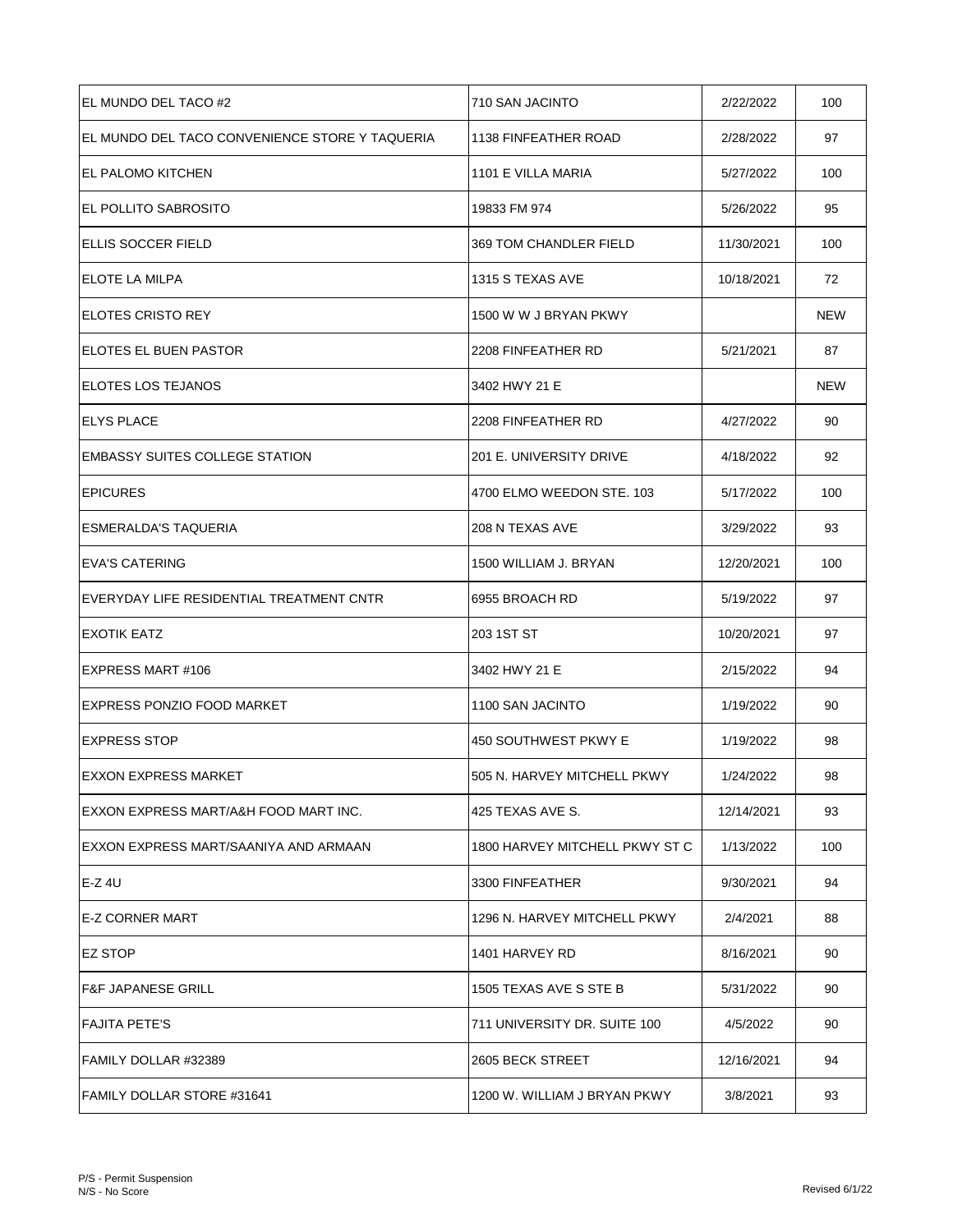| <b>FAMILY DOLLAR STORES #22515</b>           | 2001 HIGHWAY 21 E #104         | 12/10/2021 | 94  |
|----------------------------------------------|--------------------------------|------------|-----|
| FAMILY DOLLAR STORES OF TX LP #6218          | 1201 COULTER                   | 1/6/2022   | 99  |
| FAMILY MONTESSORI LLC, THE                   | 2509 ROUNTREE DR               | 12/1/2021  | 100 |
| <b>FANNIN ELEMENTARY CAFETERIA</b>           | 1200 BAKER ST                  | 3/29/2022  | 100 |
| <b>FARGOS PIT BBQ INC</b>                    | 1701 SOUTH TEXAS               | 12/9/2021  | 100 |
| <b>FARM HOUSE CREAMERY</b>                   | 4444 HIGHWAY 6 SUITE 500       | 4/18/2022  | 97  |
| <b>FARM PATCH</b>                            | 3519 SOUTH COLLEGE AVE         | 3/15/2022  | 96  |
| FARMHOUSE FROZEN YOGURT, LLC                 | 943 WILLIAM D. FITCH PKWY #101 | 9/17/2021  | 96  |
| FARMHOUSE FROZEN YOGURT, LLC                 | 2305 BOONVILLE RD STE 100      | 3/29/2022  | 92  |
| <b>FAT SHACK</b>                             | 4309 WELLBORN RD.              | 4/7/2022   | 97  |
| <b>FAZOLI'S</b>                              | 400 HARVEY RD                  | 5/31/2022  | 97  |
| <b>FEED BARN LLC, THE</b>                    | 2017 FOUNTAIN                  | 12/7/2021  | 96  |
| FINFEATHER GROCERY                           | 2208 FINFEATHER RD             | 4/27/2022  | 96  |
| <b>FINISH LINE</b>                           | 1403 BRIARCREST DR             | 4/8/2022   | 96  |
| <b>FIRE AND ICE SNOWCONES</b>                | 2300 HWY 21 E #400             |            | NEW |
| FIREHOUSE SUBS                               | 1507 S TEXAS AVE               | 5/9/2022   | 98  |
| FIRST BAPTIST CHURCH OF COLLEGE STATION      | 2300 WELSH AVE.                | 10/29/2021 | 100 |
| FIRST UNITED METHODIST CHURCH                | 506 E. 28TH STREET             | 11/15/2021 | 100 |
| IFIRST WATCH DAYTIME CAFE                    | 4501 S TEXAS AVE               | 5/4/2022   | 100 |
| <b>FISH DADDY'S</b>                          | 1611 UNIVERSITY DR. E          | 3/8/2022   | 97  |
| IFIT FOR KIDS TOO                            | 3609 E 29TH ST                 | 5/9/2022   | 100 |
| FIVE GUYS                                    | 711 UNIVERSITY DR E            | 5/26/2022  | 95  |
| lFLAVA HEAVEN                                | 1439 W VILLA MARIA             |            | NEW |
| <b>FNL NUTRITION</b>                         | 330 GEORGE BUSH DR             |            | NEW |
| FOOD CITY #2 DBA LA MICHOACANA MEAT MARKET   | 2001 HWY 21 E                  | 2/2/2022   | 94  |
| IFOREST RIDGE ELEMENTARY SCHOOL              | 1950 GREEN PRAIRIE RD          | 3/9/2022   | 98  |
| FORTRESS HEALTH & REHAB OF ROCK PRAIRIE, LLC | 1105 ROCK PRAIRIE RD           | 2/23/2022  | 100 |
| IFOUNDATION LOUNGE                           | 108 COLLEGE MAIN               | 2/2/2021   | 94  |
| IFOUR DOWNS SPORTS BAR                       | 700 UNIVERSITY DR. E. STE#101  | 7/29/2021  | 100 |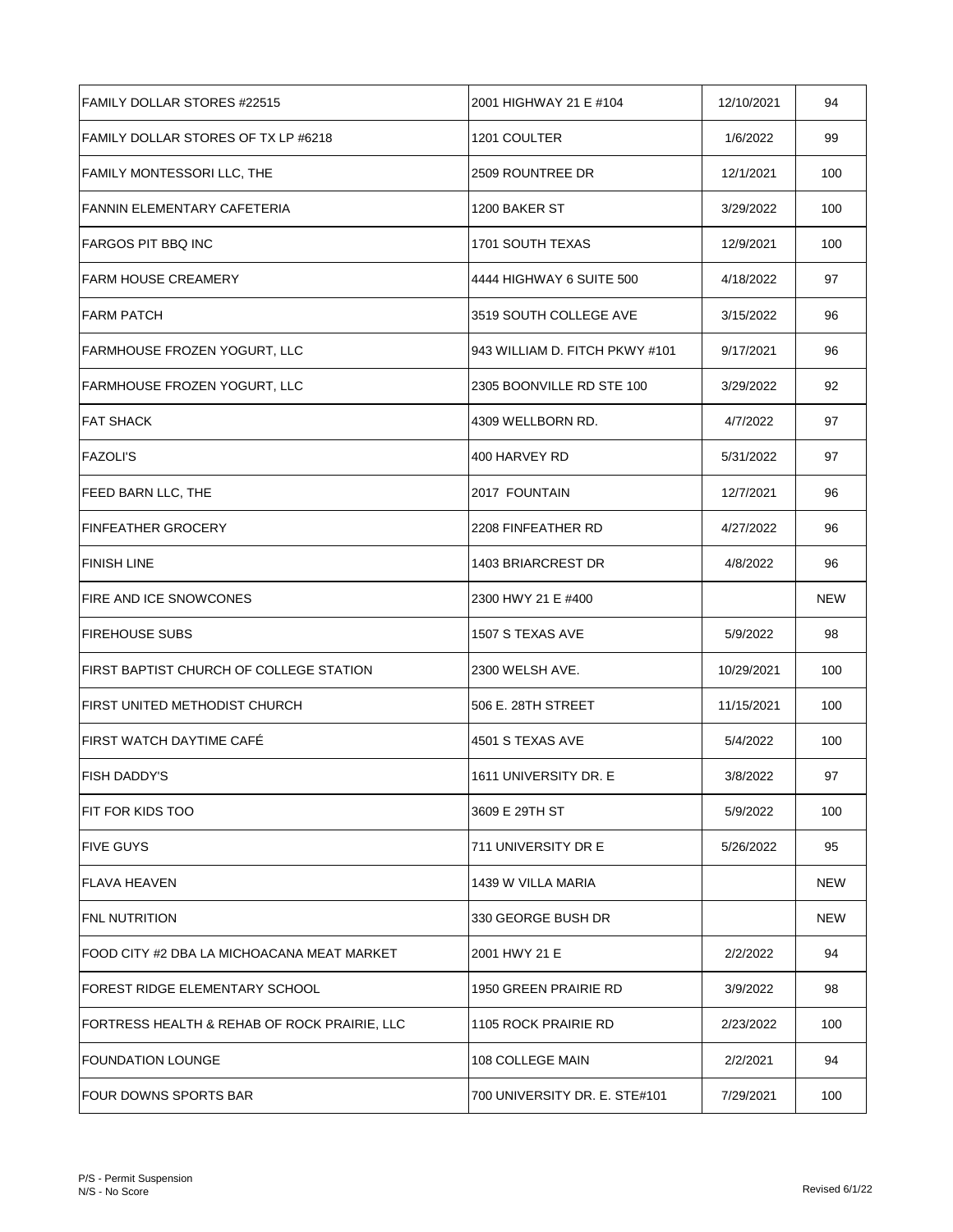| <b>FRANK'S COUNTRY STORE</b>    | 6497 FM 1179                 | 5/20/2022  | 96  |
|---------------------------------|------------------------------|------------|-----|
| <b>FRANKY'S EXXON</b>           | 2801 SOUTH TEXAS AVE         | 3/3/2022   | 94  |
| FREDDY'S FROZEN CUSTARD         | 913 WILLIAM D. FITCH PKWY    | 2/16/2022  | 95  |
| FREDDY'S FROZEN CUSTARD         | 930 N EARL RUDDER FRWY       | 3/30/2022  | 95  |
| FREEBIRDS                       | 700 EARL RUDDER FWY          | 7/12/2021  | 96  |
| FREEBIRDS                       | 3525 D LONGMIRE              | 2/23/2022  | 92  |
| FREEBIRDS                       | 319 UNIVERSITY DR            | 4/1/2022   | 100 |
| <b>FREEBIRDS</b>                | 2050 C TEXAS AVE S           | 5/9/2022   | 100 |
| IFREEZING COW ROLLING ICE CREAM | 725 TEXAS AVE S.             | 10/22/2021 | 98  |
| <b>FRESH DONUT</b>              | 4282 BOONVILLE RD #100       | 5/23/2022  | 100 |
| IFUEGO TORTILLA GRILL           | 108 POPLAR                   | 10/28/2021 | 94  |
| FUEGO TORTILLA GRILL #2         | 102 UNIVERSITY DR            | 10/28/2021 | 97  |
| <b>IFUSION PERU RESTAURANT</b>  | 2501 S TEXAS AVE C111        | 10/21/2021 | 100 |
| <b>FUSION PERU RESTAURANT</b>   | 2501 TEXAS AVE. S. STE#C111  | 1/24/2022  | 99  |
| FUZZY'S TACO SHOP               | 1712 SW PARKWAY #100         | 12/30/2021 | 90  |
| <b>G&amp;N CONCESSIONS</b>      | 5827 LEONARD RD.             | 10/22/2021 | 89  |
| GAME DAY COFFEE CO.             | 2706 BARRONWOOD DR           | 10/13/2021 | 100 |
| GAMMA PHI BETA - ZETA RHO       | 1400 ATHENS                  | 4/19/2022  | 95  |
| <b>GATE 12 BAR &amp; GRILL</b>  | 1770 GEORGE BUSH DR W        | 2/22/2022  | 92  |
| <b>GATEWAY FUELS</b>            | 804 EARL RUDDER FRWY         | 1/21/2021  | 100 |
| <b>GEG PRODUCTIONS LLC</b>      | 2409 HIGHWAY 21              | 12/30/2021 | 100 |
| <b>GEORGE HOTEL, THE</b>        | <b>180 CENTURY COURT</b>     | 12/3/2021  | 95  |
| <b>GIG'EM &amp; GO MOBILE</b>   | 233 HOUSTON ST SBISA COMPLEX | 11/16/2021 | 94  |
| GILLIAM INDOOR TRACK STADIUM    | 171 WELLBORN ROAD            | 11/30/2021 | 100 |
| <b>GO PUFF</b>                  | 2408 E TEXAS AVE             | 5/27/2022  | 100 |
| GOGH GOGH COFFEE COMPANY        | 4121 SH 6 SOUTH SUITE 100    | 5/20/2022  | 97  |
| GOGH GOGH COFFEE LOUNGE         | 2501 TEXAS AVE S SUITE C-100 | 5/31/2022  | 100 |
| GOLDEN CORRAL #540              | 700 E UNIVERSITY DRIVE STE 8 | 4/4/2022   | 93  |
| <b>GOOD BULL ICE HOUSE, THE</b> | 205 UNIVERSITY DRIVE         | 12/20/2021 | 96  |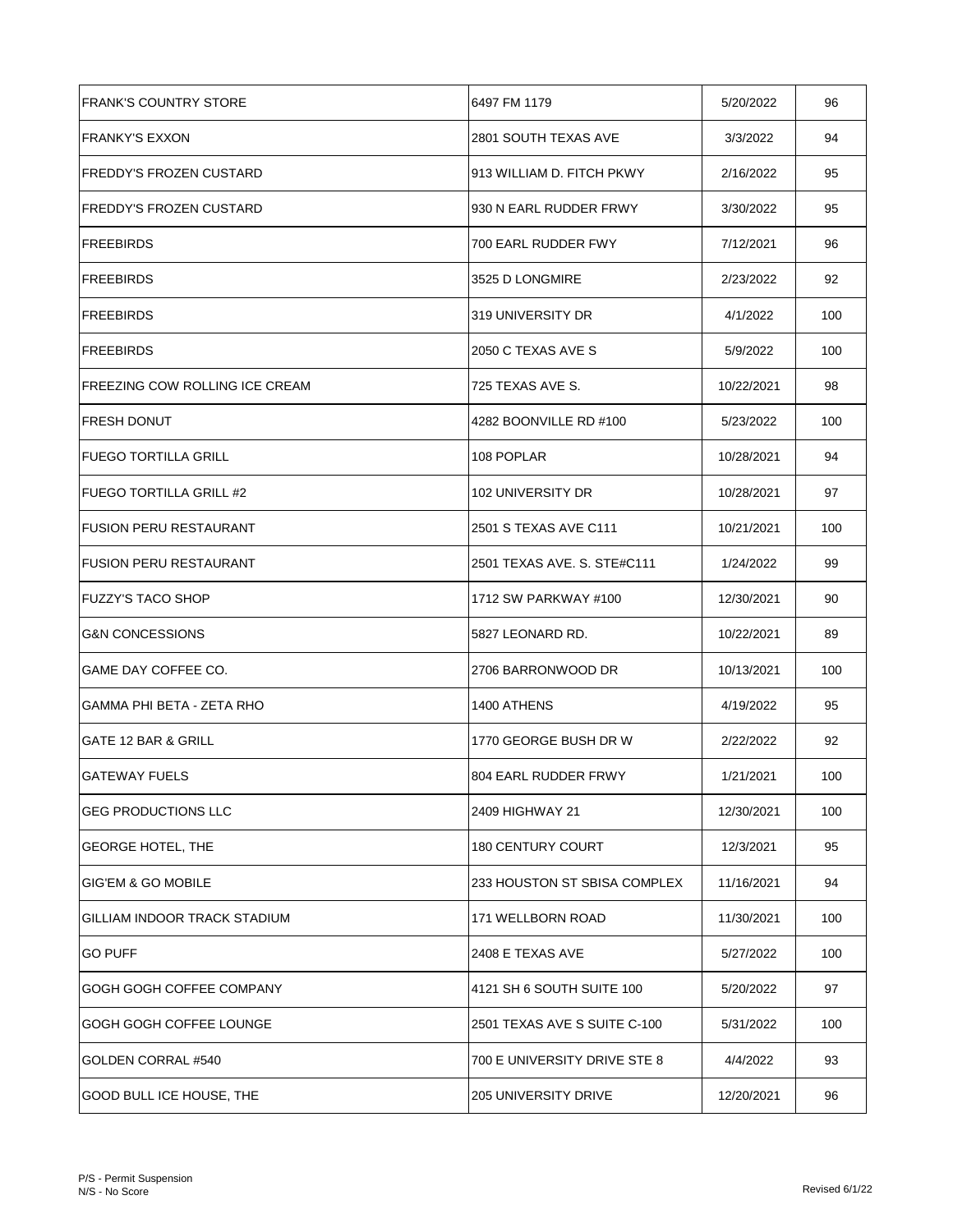| <b>GOOD LUCK GOOD TIME TEA HOUSE</b>                 | 1613 TEXAS AVE                 | 10/13/2021 | 89         |
|------------------------------------------------------|--------------------------------|------------|------------|
| <b>GRAND STAFFORD THEATER</b>                        | <b>106 S MAIN</b>              | 10/7/2021  | 100        |
| <b>GRAND STATION</b>                                 | 2400 EARL RUDDER FRWY          | 12/28/2021 | 97         |
| <b>GREAT AMERICAN COOKIES</b>                        | 1500 HARVEY ROAD SPACE 3018    | 4/8/2021   | 93         |
| <b>GREAT AMERICAN COOKIES / MARBLE SLAB CREAMERY</b> | 850 WILLIAM D FITCH SUITE 100  | 2/10/2022  | 91         |
| <b>GREEN TACO</b>                                    | 2201 LONGMIRE                  |            | <b>NEW</b> |
| GREENS PRAIRIE ELEMENTARY SCHOOL                     | 4315 GREENS PRAIRIE TR         | 3/10/2022  | 98         |
| <b>GRILL AT THE PAVILLION</b>                        | <b>HOGG ST</b>                 | 3/4/2022   | 99         |
| GRILL SERGEANT HOT DOGS AND CATERING                 | 517 CHURCH ST                  | 12/17/2021 | 100        |
| <b>GRUB BURGER BAR</b>                               | 980 UNIVERSITY DR EAST STE 400 | 5/13/2022  | 98         |
| GUMBEAUX CAJUN CATERING COMPANY                      | 2606 TEXAS AVE                 | 4/13/2022  | 100        |
| <b>GUMBY'S PIZZA</b>                                 | 1102 HARVEY ROAD               | 5/3/2022   | 95         |
| H&J'S TEA HOUSE                                      | 3700 S TEXAS AVE, #550         | 2/10/2022  | 84         |
| HALFTIME BAR + GRILL                                 | 5809 E HWY 21                  | 8/12/2021  | 84         |
| <b>HALO BAR</b>                                      | 121 N MAIN                     | 8/3/2021   | 100        |
| <b>HAMPTON INN</b>                                   | 320 TEXAS AVE. SOUTH           | 11/4/2021  | 96         |
| IHAMPTON INN & SUITES                                | 925 EARL RUDDER FRWY           | 11/5/2021  | 95         |
| <b>HANDI MART</b>                                    | 1201 W WMJ BRYAN PKWY          | 12/15/2021 | 93         |
| IHANDI STOP #101                                     | 2201 LONGMIRE DR               | 2/25/2022  | 94         |
| HANDI STOP #104                                      | 2805 N TEXAS AVE               | 3/15/2022  | 91         |
| IHARMONY SCIENCE ACADEMY - BRYAN/CS                  | 2031 S TEXAS AVENUE            | 3/29/2022  | 95         |
| HARRY'S                                              | 313 SOUTH COLLEGE AVENUE       | 1/25/2022  | 100        |
| IHARVEST ACADEMY                                     | 17529 HWY 6 SOUTH              | 10/6/2021  | 100        |
| IHARVEST COFFEE BAR                                  | 101 N. MAIN                    | 3/31/2022  | 97         |
| IHARVEST COFFEE N.G. LLC                             | 1037 UNIVERSITY DR. BLD. L#109 | 3/28/2022  | 95         |
| IHARVEY MITCHELL ELEMENTARY                          | 2500 AUSTIN COLONY PKWY.       | 3/4/2022   | 100        |
| IHARVEY WASHBANGERS                                  | 1802 TEXAS AVENUE SOUTH        | 5/27/2022  | 100        |
| HAWTHORN SUITES                                      | 1010 UNIVERSITY DRIVE EAST     | 12/28/2021 | 93         |
| IHEALTH SCIENCE CENTER COFFEE SHOP                   | 8447 FM 47                     | 5/2/2022   | 96         |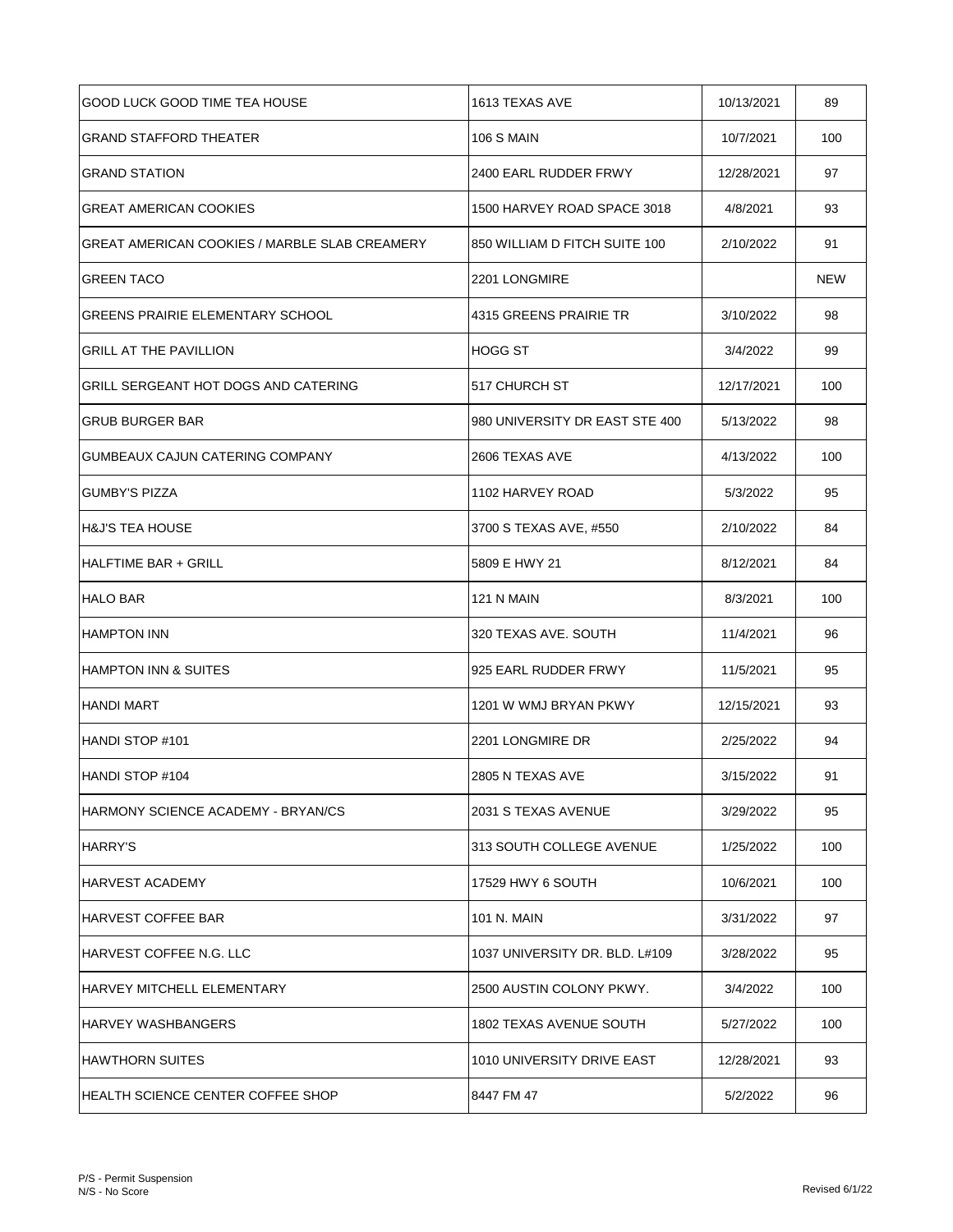| <b>HEAT UPS</b>                                                             | 4207 WELLBORN RD          |            | <b>NEW</b> |
|-----------------------------------------------------------------------------|---------------------------|------------|------------|
| <b>HEAVENS HAND LEARNING CENTER</b>                                         | 1103 ANDERSON SUITE 106   | 7/13/2021  | 96         |
| HEB #543 BAKERY/DELI/FLORAL                                                 | 1900 TEXAS AVE S          | 2/23/2022  | 97         |
| HEB #543 MARKET/SEAFOOD                                                     | 1900 TEXAS AVE S          | 2/23/2022  | 95         |
| <b>HEB #543 PRODUCE/CENTER STORE</b>                                        | 1900 TEXAS AVE S          | 2/23/2022  | 100        |
| HEB #619 DELI/SEAFOOD                                                       | 949 WILLIAM D. FITCH PKWY | 3/3/2022   | 91         |
| HEB #619 MARKET/GROCERY/COOKING CONNECTION/SHOWTIN949 WILLIAM D. FITCH PKWY |                           | 3/4/2022   | 98         |
| HEB #619 PRODUCE/BAKERY                                                     | 949 WILLIAM D FITCH PKWY  | 3/3/2022   | 95         |
| HEB #644 (PRODUCE/BAKERY)                                                   | 1609 N TEXAS AVE          | 4/7/2022   | 94         |
| <b>HEB #644 (DELI)</b>                                                      | 1609 N TEXAS AVE          | 4/7/2022   | 98         |
| HEB #644 (MARKET/CENTER STORE)                                              | 1609 N TEXAS AVE          | 4/7/2022   | 99         |
| HEB #746 COOKING/CONNECTION/SHOWTIME/MARKET/SEAFD   11675 FM 2154           |                           | 4/22/2022  | 98         |
| HEB #746 GROCERY STORE - GROCERY/ BAKERY                                    | 11675 FM 2154             | 4/22/2022  | 96         |
| HEB #746 GROCERY STORE - PRODUCE/ DELI                                      | 11675 FM 2154             | 4/22/2022  | 100        |
| HEB FOOD STORE #544 - DELI                                                  | 725 E. VILLA MARIA        | 6/1/2022   | 97         |
| <b>HEB FOOD STORE #544 - PRODUCE</b>                                        | 725 E. VILLA MARIA        | 6/1/2022   | 100        |
| HEB FOOD STORE #544 - SEAFOOD                                               | 725 E VILLA MARIA         | 6/1/2022   | 98         |
| HELL'S CELLAR BREWING CO, LLC                                               | 701 N MAIN ST             | 8/23/2021  | 99         |
| IHENDERSON ELEMENTARY CAFETERIA                                             | 801 MATOUS                | 4/6/2022   | 100        |
| HENDERSON PARK CONCESSION                                                   | 1629 MOCKINGBIRD LN       |            | <b>NEW</b> |
| <b>HEY SUGAR! CANDY STORE</b>                                               | 144 CENTURY SQUARE #101   | 3/24/2022  | 96         |
| <b>HIGHWAY 21 TRUCK STOP</b>                                                | 2714 W. HWY 21            | 2/2/2022   | 98         |
| HIGHWAY CHEFS FOOD TRUCK, THE                                               | 619 ABBEY LN              |            | NEW        |
| <b>HILLCREST GROCERY - SERVICE</b>                                          | 2001 SOUTH COLLEGE AVENUE | 11/9/2021  | 96         |
| HILTON GARDEN INN BY HILTON COLLEGE STATION                                 | 3081 UNIVERSITY DR EAST   | 2/11/2022  | 98         |
| HOLIDAY INN & EXPRESS BRYAN                                                 | 3041 PLAZA CENTRE CT      | 12/13/2021 | 98         |
| <b>HOLIDAY INN &amp; SUITES</b>                                             | 2500 EARL RUDDER FRWY     | 2/23/2022  | 90         |
| <b>HOLIDAY INN EXPRESS</b>                                                  | 1203 UNIVERSITY DR. E.    | 12/15/2021 | 95         |
| IHOLY CROSS LUTHERAN LEARNING CENTER                                        | 1200 FOXFIRE DRIVE        | 9/9/2021   | 100        |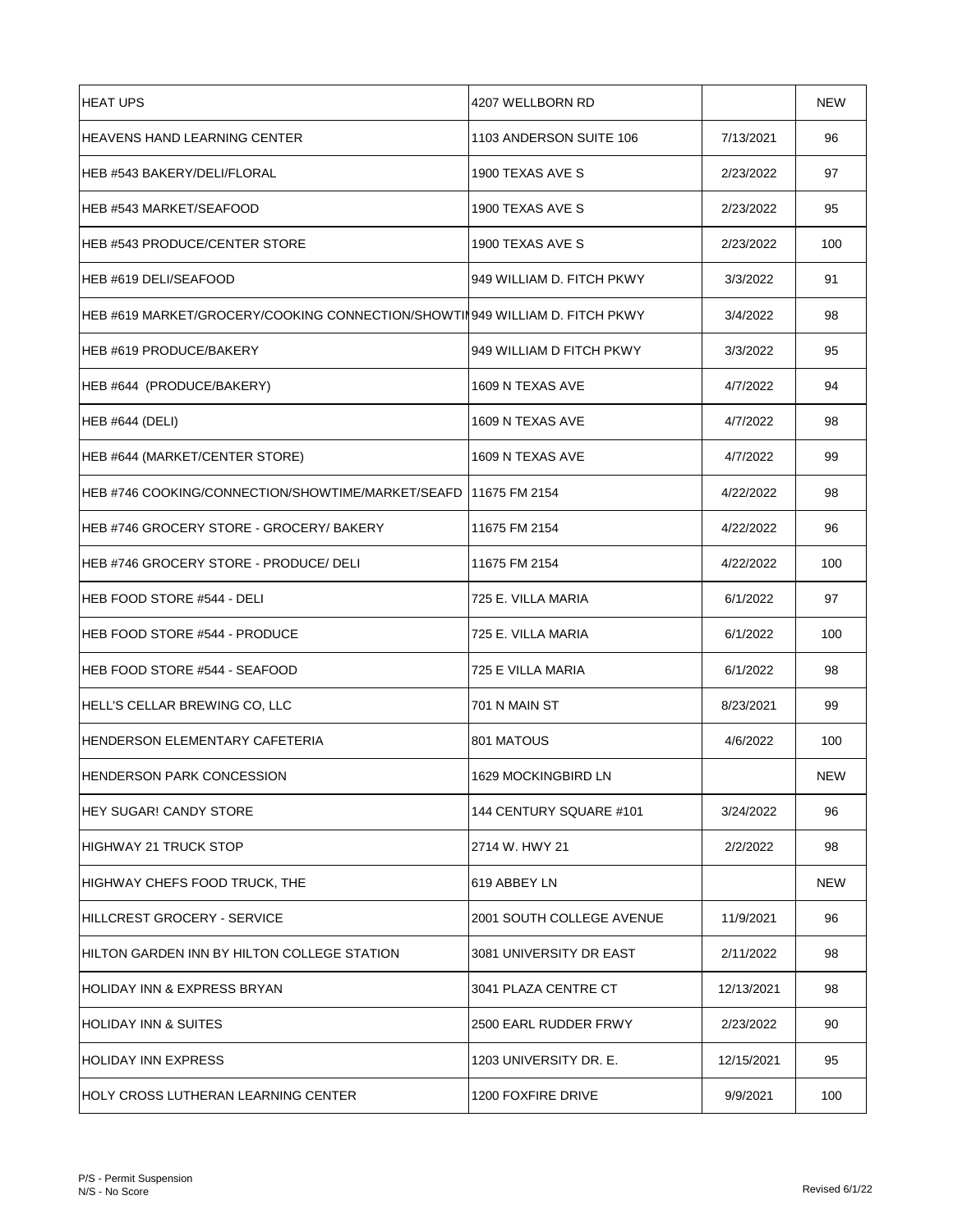| <b>HOME 2 SUITES BY HILTON</b>                | 300 TEXAS AVE S                | 4/5/2022   | 98         |
|-----------------------------------------------|--------------------------------|------------|------------|
| IHOMESTEAD STEAKS                             | 1901-2027 S TEXAS AVE          |            | <b>NEW</b> |
| IHOMESTEAD STEAKS                             | 1500 HARVEY RD                 |            | <b>NEW</b> |
| HOMETOWN CHINESE RESTAURANT                   | 3105 S TEXAS AVE SUITE 500     | 5/3/2022   | 85         |
| <b>HOMEWOOD SUITES BY HILTON</b>              | 950 UNIVERSITY DR EAST         | 2/22/2022  | 96         |
| IHONEY BAKED HAM - 2113                       | 3975 S HWY 6 SUITE 1400        | 3/16/2022  | 100        |
| HOOTERS                                       | 960 N. EARL RUDDER FREEWAY     | 12/2/2021  | 91         |
| HOPDODDY COLLEGE STATION, CENTURY SQUARE LLC  | 144 CENTURY COURT BLDG F #103  | 12/30/2021 | 93         |
| <b>HOT DOG ETC</b>                            | 310 NORTH TEXAS AVENUE         | 5/26/2022  | 100        |
| <b>HOUSTON BEST CORN</b>                      | 1500 HARVEY                    |            | <b>NEW</b> |
| HOUSTON STREET SUBS                           | 300 POLO ROAD                  | 4/1/2022   | 100        |
| IHUDSON CREEK ALZHEIMER'S SPECIAL CARE CENTER | 3850 COPPERCREST DRIVE         | 4/29/2022  | 95         |
| HUERTA'S TAQUERIA                             | 5300 N. TEXAS AVE.             | 12/17/2021 | 89         |
| HUNGRY HOWIE'S PIZZA                          | 105 SOUTHWEST PKWY Suite 400   | 5/2/2022   | 96         |
| HWY EXPRESS                                   | 2300 E HWY 21                  | 3/18/2022  | 92         |
| HYATT HOUSE                                   | 3062 WILDFLOWER DR             |            | <b>NEW</b> |
| HYATT PLACE                                   | 1100 UNIVERSITY DR             | 12/1/2021  | 93         |
| IHYDRO FUSION LOUNGE                          | 101 CHURCH AVE SUITE 1200      | 9/24/2021  | 87         |
| I HEART MAC & CHEESE - JONES CROSSING         | 11667 FM 2154 SUITE 400        | 4/8/2022   | 100        |
| I PHO' VIETNAMESE RESTAURANT                  | 2501 TEXAS AVENUE S SUITE #109 | 11/4/2021  | 93         |
| <b>ICON NIGHTCLUB AND LOUNGE</b>              | 329 UNIVERSITY DR              | 11/10/2021 | 96         |
| IGNITE BAR AND GRILL                          | 801 UNIVERSITY DR E.           | 12/28/2021 | 94         |
| <b>IHOP #3024</b>                             | 758 N EARL RUDDER FRWY         | 2/7/2022   | 95         |
| <b>IHOP #3651</b>                             | 4434 HWY 6 SOUTH               | 2/7/2022   | 100        |
| IHOP/ACG 1375, LTD.                           | 103 SOUTH COLLEGE AVENUE       | 2/21/2022  | 96         |
| <b>IMPERIAL CHINESE &amp; SUSHI</b>           | 980 N. EARL RUDDER FWY.        | 1/14/2022  | 88         |
| INFINITY FOOD & BEVERAGE                      | 2200 BOMBER DR.                | 6/1/2021   | N/S        |
| INSOMNIA COOKIES                              | 505 UNIVERSITY DRIVE           | 5/5/2022   | 100        |
| INTERNATIONAL LEADERSHIP OF TEXAS             | 2611 TEXAS AVENUE              | 3/9/2022   | 100        |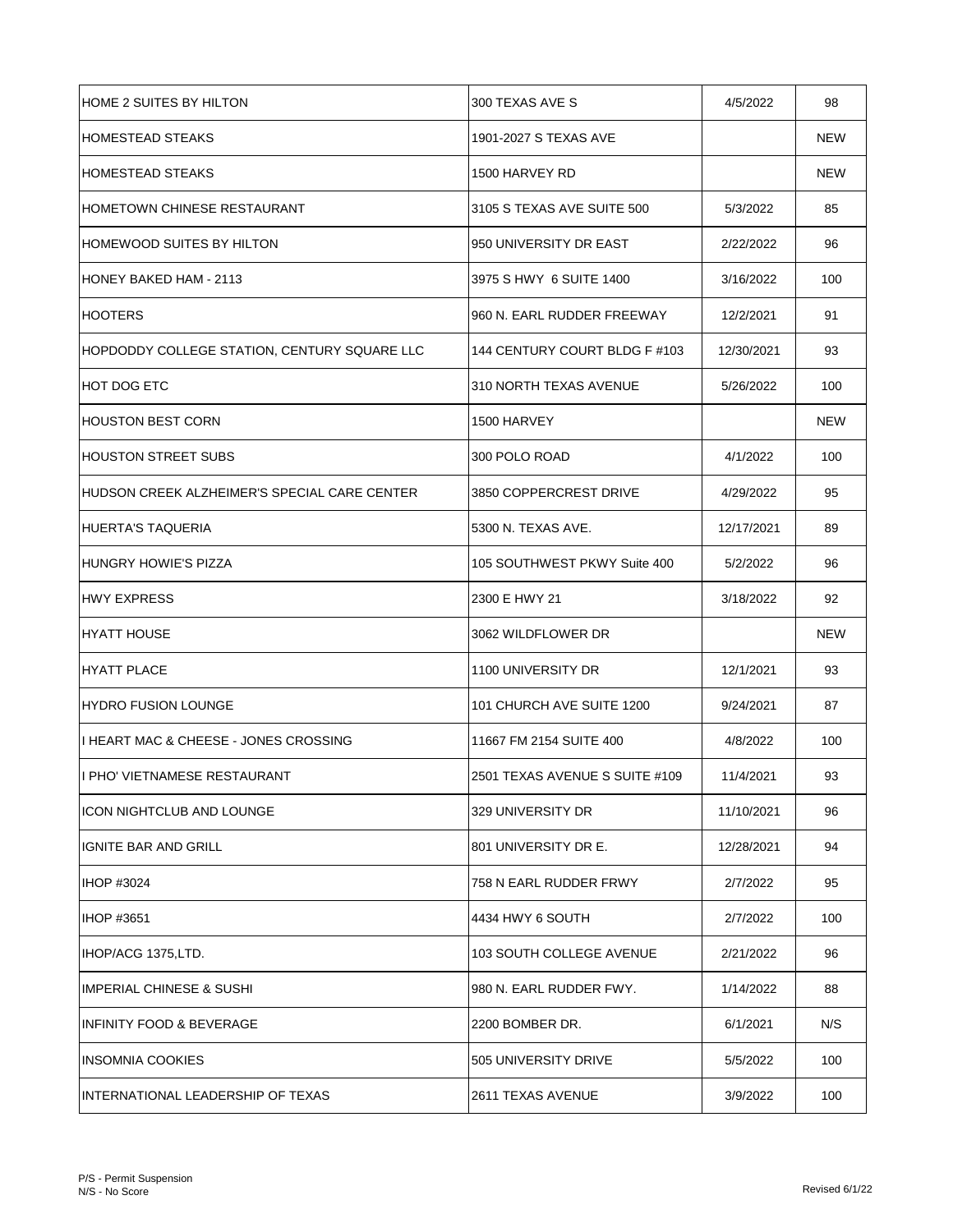| INTERNATIONAL LEADERSHIP OF TEXAS K-8 CS | 3610 LONGMIRE DR.             | 3/30/2022  | 95         |
|------------------------------------------|-------------------------------|------------|------------|
| IRMA'S TAQUERIA                          | 809 W. WILLIAM J BRYAN        | 3/24/2022  | 92         |
| IRMA'S TAQUERIA #1                       | 809A W WILLIAM J BRYAN        | 12/8/2021  | 92         |
| <b>IRMA'S TAQUERIA #3</b>                | 809A WILLIAM J BRYAN          | 6/16/2021  | 94         |
| <b>IRMA'S TAQUERIA #4</b>                | 809 W WILLIAM J BRYAN         | 12/8/2021  | 99         |
| <b>IRON BULL GRILL</b>                   | 1502 GROESBECK ST             |            | <b>NEW</b> |
| ISLE AT WATERCREST-BRYAN                 | 4091 EASTCHESTER DRIVE        | 12/15/2021 | 95         |
| J&J AFRICAN FOOD MARKET                  | 2405 CAVITT AVE               |            | NEW        |
| J. CODY'S                                | 3610 SOUTH COLLEGE AVENUE     | 12/3/2021  | 100        |
| JACK IN THE BOX 3855                     | 900 N EARL RUDDER FWY         | 5/26/2022  | 98         |
| JACK IN THE BOX 675                      | 2906 S TEXAS AVE              | 3/16/2022  | 97         |
| JACK IN THE BOX 683                      | 1504 TEXAS AVE S.             | 1/12/2022  | 100        |
| JAMBA JUICE                              | 980 UNIVERSITY DR E. #300     | 11/30/2021 | 95         |
| JAMES STUDIO 59                          | <b>318 N MAIN</b>             | 9/28/2021  | 100        |
| JANE LONG INTERMEDIATE SCHOOL            | 1106 N.HARVEY MITCHELL PKWY   | 3/11/2022  | 99         |
| JASON'S DELI                             | 1460 TEXAS AVENUE SOUTH       | 8/4/2021   | 96         |
| JEHOVA JIREH CORN                        | 2909 W STATE HWY 21           |            | NEW        |
| <b>JERSEY MIKES SUBS</b>                 | 11663 FM 2154 SUITE 200       | 5/5/2022   | 100        |
| JERSEY MIKE'S SUBS                       | 4001 STATE HWY 6 S, SUITE 900 | 2/2/2022   | 100        |
| JESSE'S TAQUERIA N BAKERY                | 3310 - A 29TH ST              | 1/5/2022   | 97         |
| JFE SUSHI                                | 2300 BOONVILLE RD             | 2/17/2022  | 100        |
| JFE SUSHI 361                            | 3535 LONGMIRE DR              | 4/6/2022   | 98         |
| JIMMY JOHN'S                             | 200 UNIVERSITY DR EAST        | 1/12/2022  | 98         |
| JIMMY JOHN'S                             | 3505 LONGMIRE DR STE D        | 5/3/2022   | 98         |
| JIMMY'S BURGER SHACK & MORE              | 1520 W. 28TH STREET           | 11/11/2021 | 99         |
| JJ'S SNOWCONES                           | 1112 BRIARCREST               | 6/2/2021   | 100        |
| JJ'S SNOWCONES                           | 1112 BRIARCREST DR            | 4/12/2022  | 93         |
| JLM'S CHICKEN & WAFFLE                   | 15868 WILSON PASTURE RD       | 11/15/2021 | 100        |
| <b>JOE FICKEY'S</b>                      | 9376 E ST HWY 21              | 5/19/2022  | 86         |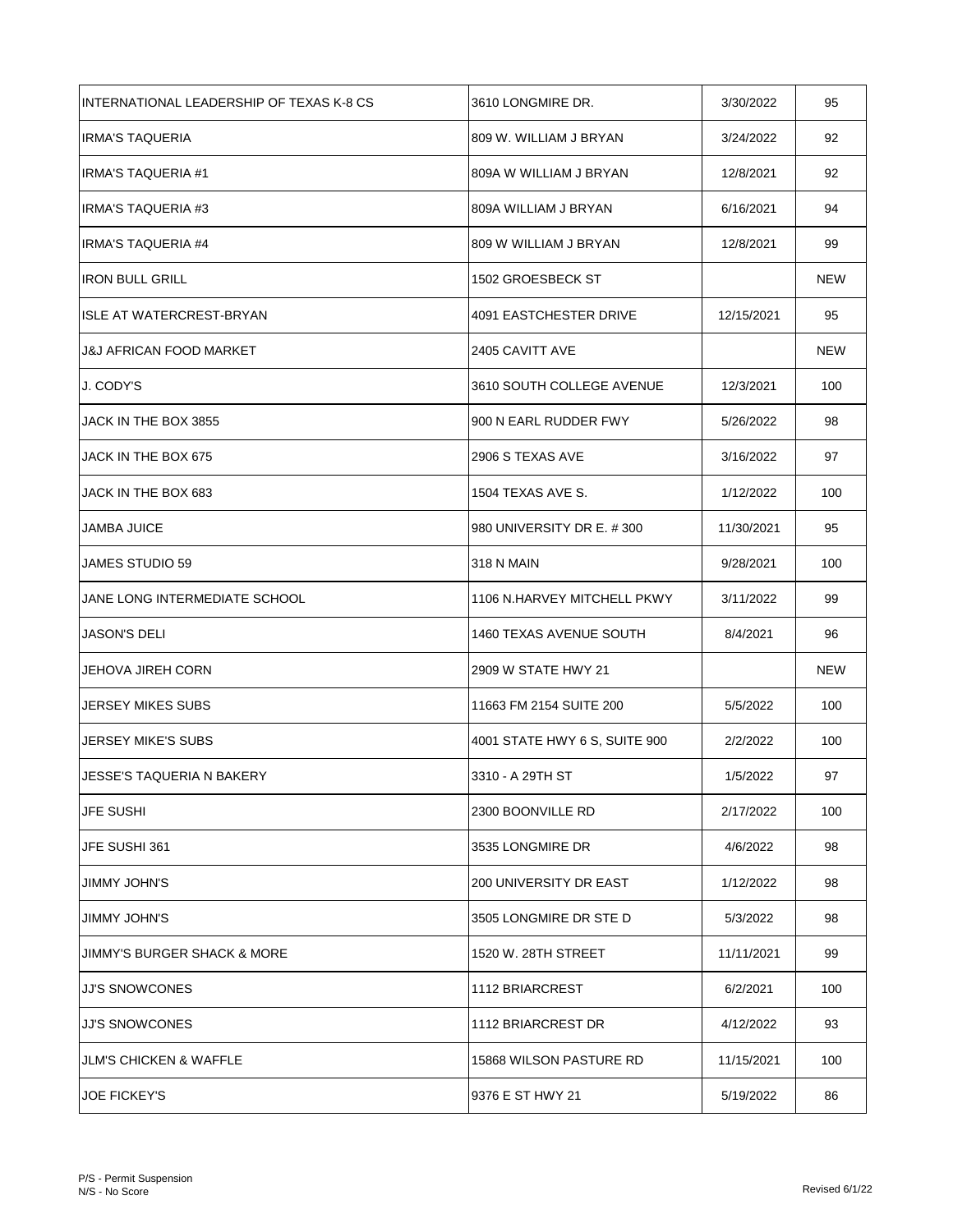| JOE'S ITALIAN GRILL                  | 1704 GEORGE BUSH DRIVE EAST   | 4/20/2022  | P/S        |
|--------------------------------------|-------------------------------|------------|------------|
| JOHNSON & JOHNSON KOUNTRY KOOKING    | 2121 E WILLIAM J BRYAN PKWY   | 12/10/2021 | 98         |
| JOHNSON ELEMENTARY                   | 3800 OAK HILL                 | 2/25/2022  | 100        |
| JOSE'S RESTAURANT                    | 3824 SOUTH TEXAS AVENUE       | 5/3/2022   | 94         |
| JOYERIA Y NOVEDADES GARCIA           | 1305 WJ BRYAN PKWY #200       | 11/12/2021 | 100        |
| JUANITA'S TEX-MEX CANTINA            | 180 CENTURY SQUARE CT STE 140 |            | <b>NEW</b> |
| JUANY'S AND LUCY'S TAQUERIA AND MORE | 1403 BRIARCREST DR            | 4/8/2022   | 94         |
| JUICE IT UP!                         | 1724 ROCK PRAIRIE RD          | 4/8/2022   | 100        |
| <b>JUICY CRAWFISH</b>                | 2206 TEXAS AVE SOUTH          | 3/16/2022  | 91         |
| JUMPING WORLD                        | 3143 WILDFLOWER DR            | 3/25/2022  | 98         |
| <b>KAIS</b>                          | 4201 WELLBORN RD              | 3/10/2022  | 96         |
| IKAMEI JAPANESE RESTAURANT           | 951 WM, D. FITCH PKWY #701    | 5/16/2022  | 100        |
| KAPPA ALPHA THETA SORORITY HOUSE     | 1503 ATHENS                   | 4/22/2022  | 100        |
| IKAPPA DELTA SORORITY                | 1010 UNIVERSITY OAKS BLVD     | 4/20/2022  | 97         |
| IKAPPA KAPPA GAMMA                   | 1502 ATHENS DR.               | 4/22/2022  | 95         |
| <b>IKEMP ELEMENTARY SCHOOL</b>       | 750 BRUIN TRACE               | 3/10/2022  | 100        |
| KETTLE RESTAURANT - #138             | 2502 SOUTH TEXAS AVENUE       | 12/8/2021  | 98         |
| <b>IKETTLE RESTAURANT #137</b>       | 2712 SOUTH TEXAS AVENUE       | 2/14/2022  | 94         |
| <b>KFC</b>                           | 3321 SOUTH TEXAS              | 1/12/2022  | 96         |
| <b>KFC</b>                           | 2501 SOUTH TEXAS              | 2/11/2022  | 100        |
| İKHAIRALLAH HALAL MEAT               | 3525 S TEXAS AVE              | 1/31/2022  | 97         |
| KIDDIE ACADEMY OF BRYAN              | 3760 COPPERFIELD DR           | 9/21/2021  | 97         |
| IKIDDIE ACADEMY OF COLLEGE STATION   | 4516 MILLS PARK CIRCLE        | 5/9/2022   | 100        |
| IKIDDIE CASTLE CHILDREN CENTER       | 2214 CAVITT                   | 4/8/2022   | 94         |
| IKINDER CARE LEARNING CENTER #843    | 937 BALCONES DRIVE            | 1/11/2022  | 100        |
| IKINDERCARE # 842                    | 110 ROYAL                     | 3/30/2022  | 95         |
| IKINDERCARE #841                     | 4351 CARTER CREEK             | 4/8/2022   | 98         |
| KINDERCARE LEARNING CENTER #839      | 1711 VILLAGE DR.              | 3/30/2022  | 100        |
| <b>IKING MART</b>                    | 800 E MARTIN LUTHER KING JR   | 2/25/2022  | 98         |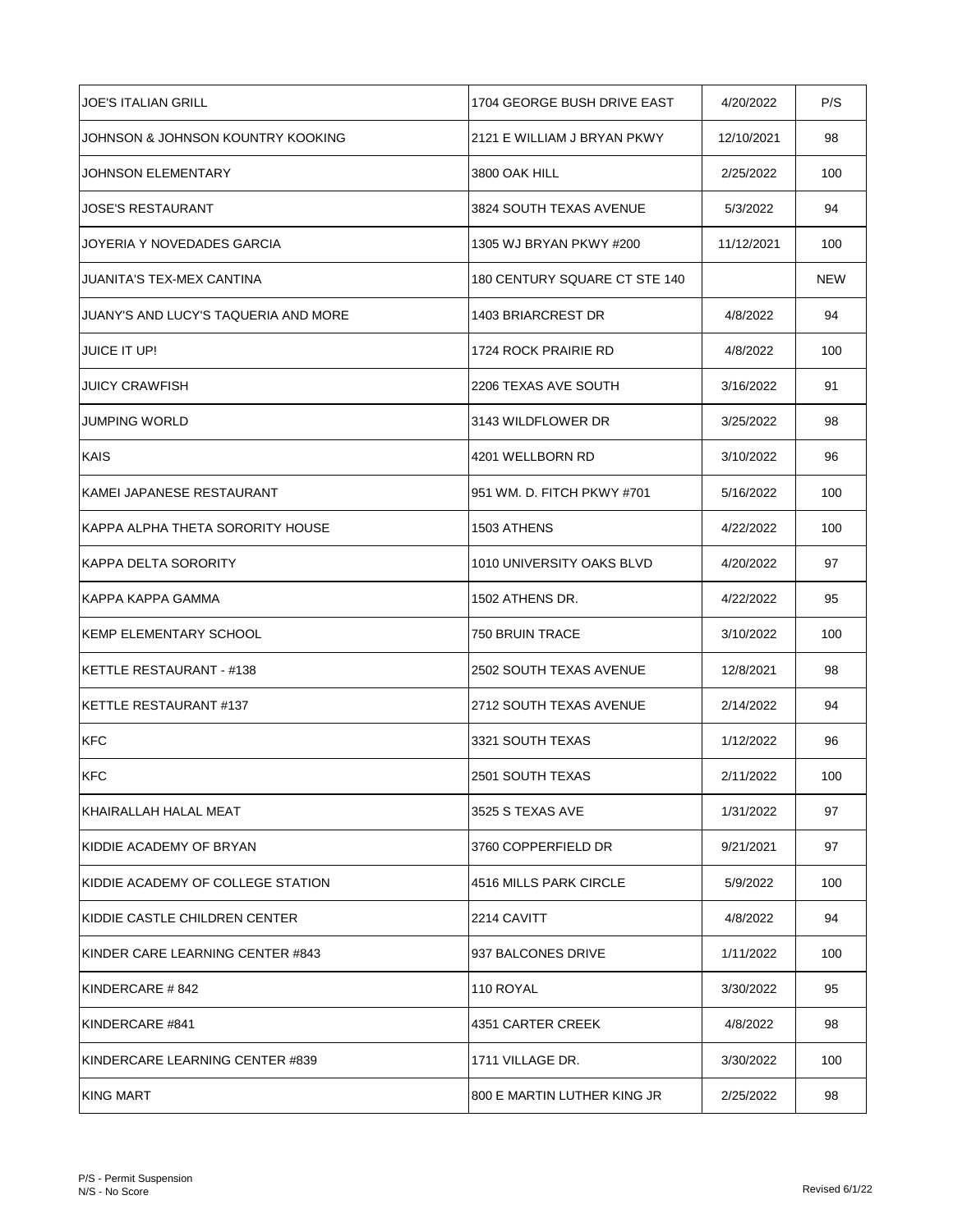| KITCHEN 101                                        | 1163 CLEAR LEAF DR          | 5/2/2022   | 100 |
|----------------------------------------------------|-----------------------------|------------|-----|
| KLUAY KLUAY THAI RESTAURANT                        | 3203 FREEDOM BLVD. STE 700  | 2/28/2022  | 80  |
| KOLACHE ROLF #2                                    | 2307 A S TEXAS AVE          | 4/5/2022   | 95  |
| KOLACHE ROLF'S                                     | 3525 F LONGMIRE             | 4/11/2022  | 96  |
| KOLACHE ROLF'S LLC #3                              | <b>800 EARL RUDDER</b>      | 7/9/2021   | 96  |
| KONA ICE CENTRAL PROCESSING FACILITY               | 5969 JONES RD 2A            | 2/8/2022   | 100 |
| KONA ICE OF BRYAN                                  | 5969 JONES RD #2A           | 2/8/2022   | 100 |
| KONA ICE OF BRYAN #3                               | 5969 JONES RD #2A           | 2/8/2022   | 100 |
| IKONA ICE OF BRYAN #2                              | 5969 JONES RD #2A           | 2/8/2022   | 100 |
| KOPPE BRIDGE BAR & GRILL (HARVEY RD)               | 3940 HARVEY RD              | 12/1/2021  | 98  |
| KOPPE BRIDGE BAR & GRILL (WELLBORN RD)             | 11777 FM 2154               | 1/25/2022  | 97  |
| KRAZY KONES                                        | 8918 VINCENT ROAD           | 5/16/2022  | 100 |
| <b>KRISPY KREME</b>                                | 1312 HARVEY RD              | 5/18/2022  | 94  |
| KROGER HO-383 DELI / BAKERY                        | 2303 BOONVILLE RD           | 2/17/2022  | 97  |
| KROGER #361 FUEL CENTER                            | 3998 S. H. 6 SOUTH          | 4/28/2022  | 100 |
| KROGER #361-3                                      | 3535 LONGMIRE STREET        | 4/6/2022   | 94  |
| KROGER HO-383 GROCERY/PRODUCE/STARBUCKS            | 2303 BOONVILLE RD.          | 2/17/2022  | 97  |
| IKROGER SIGNATURE #383 SEAFOOD/MEAT                | 2303 BOONVILLE RD           | 2/17/2022  | 97  |
| <b>KUNG FU TEA</b>                                 | 723 TEXAS AVE SOUTH         | 1/24/2022  | 89  |
| KURTEN STORE AND GRILL                             | 12864 EAST S.H. 21          | 5/19/2022  | 98  |
| KYLE HOUSE, THE (POLITE COFFEE & KINDER HILL BREW) | 800 S. BRYAN AVE            | 1/26/2022  | 99  |
| ILA BOTANA MEXICAN RESTAURANT                      | 2210 WILLIAM J BRYAN        | 10/15/2021 | 87  |
| LA BOTANITA                                        | 1106 S COULTER DR           | 5/11/2022  | 92  |
| LA CARRETA MEXICAN GRILL                           | 1605 SAN JACINTO LN         | 3/24/2022  | 100 |
| LA ESPIGA DORADA BAKERY INC                        | <b>210 W MLK</b>            | 2/2/2022   | 91  |
| <b>LA FAMILIA</b>                                  | 4152 HWY 6 S                | 12/9/2021  | 94  |
| LA GABRIELLA COFFEESHOP & PASTRIES                 | 109 WALTON                  | 3/7/2022   | 96  |
| ILA JEREZANA TAQUERIA                              | 1002 SOUTH TEXAS AVE        |            | NEW |
| LA LUPITA TAQUERIA                                 | 902 N. HARVEY MITCHELL PKWY | 11/19/2021 | 97  |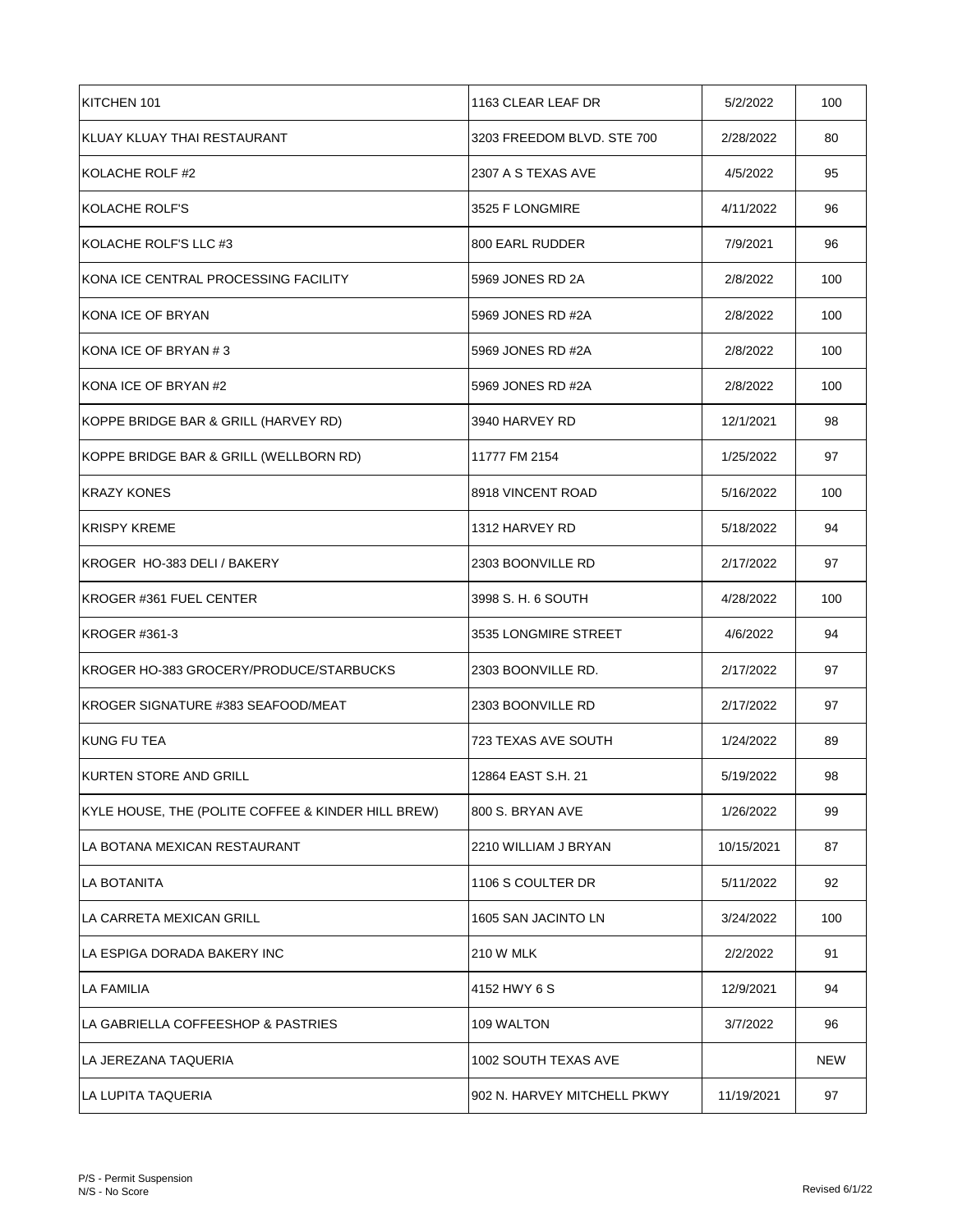| LA MICHOACANA MEAT MARKET                      | 1322 SOUTH TEXAS AVE           | 9/23/2021  | 90  |
|------------------------------------------------|--------------------------------|------------|-----|
| LA PALOMA TAQUERIA                             | 1601 GROSBECK ST               | 5/20/2022  | 94  |
| LA QUINTA INN #539                             | 607 SOUTH TEXAS AVE.           | 12/14/2021 | 95  |
| LA QUINTA INN & SUITES                         | 1838 GRAHAM RD                 | 12/10/2021 | 80  |
| LA QUINTA INN & SUITES NORTH                   | 1195 EARL RUDDER FRWY          | 3/17/2022  | 96  |
| <b>LAKE WALK</b>                               | 4100 LAKE ATLAS DRIVE          | 12/7/2021  | 100 |
| LAMAR & NIKI'S PIT BBQ & SOULFOOD CAFE         | 2516 S. TEXAS AVENUE           | 12/1/2021  | 98  |
| LAMAR SCHOOL/COLLEGIATE SCHOOL                 | 1901 VILLA MARIA RD            | 3/25/2022  | 100 |
| <b>LAMPO'S GROCERY</b>                         | 4311 NORTH TEXAS AVENUE        | 5/21/2022  | 93  |
| LAMPSTAND HEALTH & REHAB OF BRYAN, LLC         | 2001 E. 29TH ST                | 3/3/2022   | 92  |
| LANGFORD AT COLLEGE STATION, THE               | <b>1851 CARROLL FANCHER</b>    | 10/9/2021  | 92  |
| LAS MEXICANAS TAQUERIA                         | 810 A WJ BRYAN PRWY            | 5/18/2022  | 96  |
| LAS PALAPAS AGGIELAND                          | 701 TEXAS AVENUE S             | 4/11/2022  | 87  |
| <b>LAS ROSAS</b>                               | 604 HOLLEMAN DR                | 1/19/2022  | 81  |
| <b>LASALLE HOTEL</b>                           | 120 S. MAIN STREET             | 11/4/2021  | 98  |
| LAST SHOT XPRESSO GROUP LLC                    | 4461 HWY 6 SOUTH SUITE 200     | 4/11/2022  | 94  |
| LAST SHOT XPRESSO LLC                          | 1425 BRYAN ROAD                | 9/13/2021  | 97  |
| LAYNES OF COLLEGE STATION                      | 1301 WELLBORN RD               | 11/15/2021 | 100 |
| ILAYNE'S OF COLLEGE STATION                    | 106 WALTON                     | 12/16/2021 | 99  |
| LAYNE'S OF COLLEGE STATION                     | 1780 GREENS PRAIRIE RD STE 100 | 2/2/2022   | 99  |
| LE MACARON FRENCH PASTRIES                     | 2416 TEXAS AVE S SUITE C       | 3/25/2022  | 90  |
| ILEVY RESTAURANTS KYLE FIELD EAST CONCESSIONS  | 161 WELLBORN ROAD              | 8/19/2021  | N/S |
| ILEVY RESTAURANTS KYLE FIELD NORTH PREMIUM     | 161 WELLBORN RD                | 8/19/2021  | N/S |
| LEVY RESTAURANTS KYLE FIELD SOUTH PREMIUM      | 161 WELLBORN RD                | 8/19/2021  | 100 |
| LEVY RESTAURANTS KYLE FIELD WAREHOUSE          | 161 WELLBORN RD                | 8/19/2021  | 100 |
| LEVY RESTAURANTS KYLE FIELD WEST CONCESSIONS   | 161 WELLBORN ROAD              | 8/19/2021  | N/S |
| ILEVY RESTAURANTS KYLE FIELD NORTH CONCESSIONS | 161 WELLBORN ROAD              | 8/19/2021  | N/S |
| ILEVY RESTAURANTS KYLE FIELD SOUTH CONCESSIONS | 161 WELLBORN ROAD              | 8/19/2021  | 100 |
| ILEVY RESTAURANTS KYLE FIELD WEST PREMIUM      | 161 WELLBORN ROAD              | 8/19/2021  | N/S |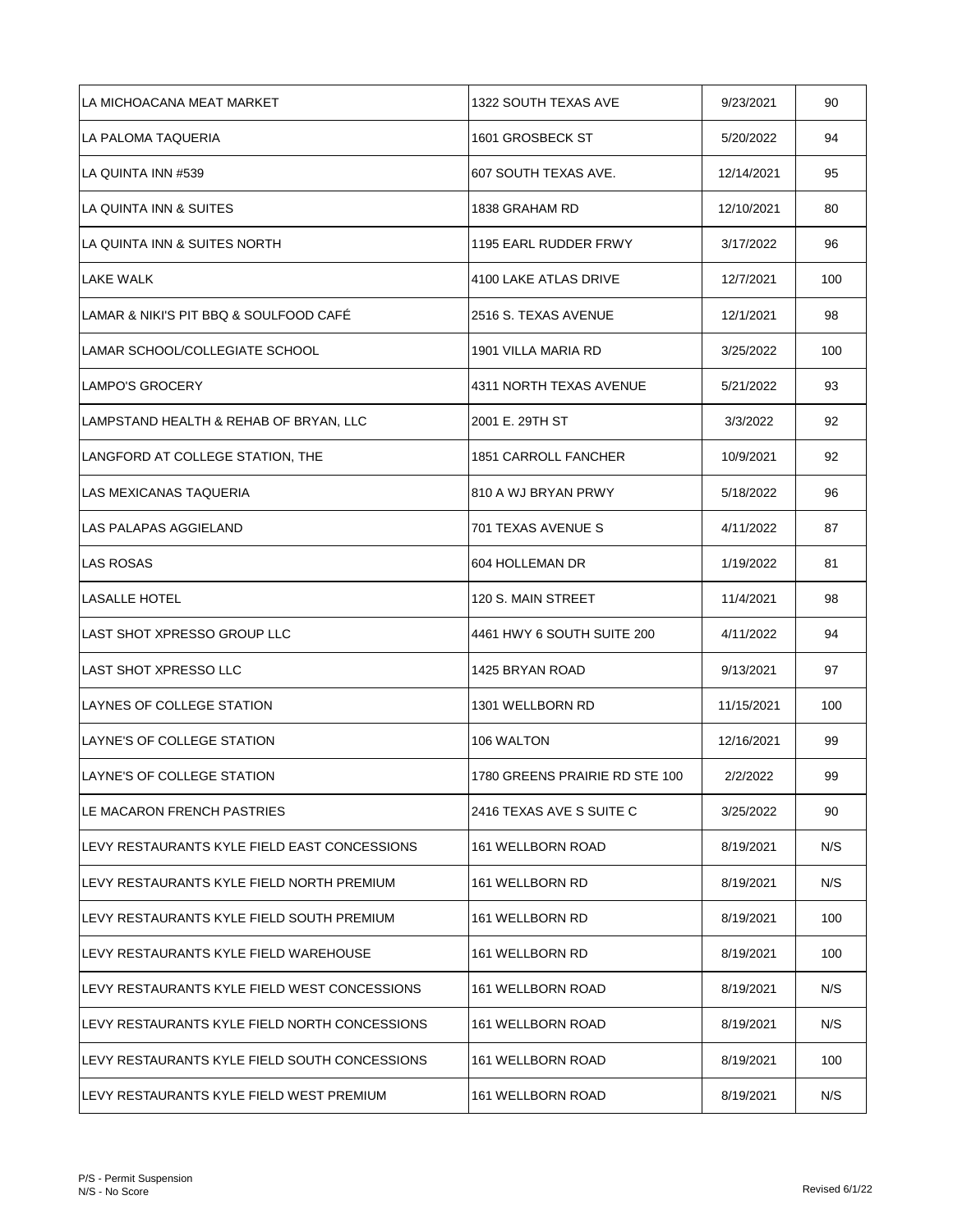| LITTLE CAESARS                         | 2501 SOUTH TEXAS AVENUE       | 2/8/2022   | 92         |
|----------------------------------------|-------------------------------|------------|------------|
| <b>LITTLE CAESARS</b>                  | 801 DELLWOOD #200             | 2/18/2022  | 100        |
| <b>LITTLE CAESARS</b>                  | 12727 FM 2154                 | 5/5/2022   | 98         |
| LITTLE CAESARS PIZZA (BOONVILLE)       | 2290 BOONVILLE RD             | 2/17/2022  | 86         |
| <b>LITTLE'S LUNCHES</b>                | 2651 BOONVILLE SUITE 125      | 10/6/2021  | 100        |
| LOGIES ON CAMPUS                       | 201 COLLEGE MAIN              | 12/3/2021  | 99         |
| LONG JOHN SILVERS                      | 3224 S. TEXAS AVE.            | 3/4/2022   | 95         |
| LONGHORN TAVERN STEAKHOUSE, INC.       | 201 E 24TH                    | 11/17/2021 | 100        |
| LONGSHOT HASH HOUSE AT BEARX           | 350 DEACON DR. W.             | 11/30/2021 | 100        |
| LOS CUCOS MEXICAN CAFÉ                 | 1521 A TEXAS AVE              | 11/10/2021 | 100        |
| LOS CUCOS MEXICAN CAFÉ #2              | 920 N EARL RUDDER             | 12/30/2021 | 97         |
| LOS OLIVOS                             | 2012 TEXAS AVE                |            | <b>NEW</b> |
| LOS OLIVOS TAQUERIA                    | 415 #B VINCENT                |            | <b>NEW</b> |
| <b>LOS TRES HERMANOS</b>               | 2208 FINFEATHER               | 12/15/2021 | 92         |
| LOUISIANA WILD SEAFOOD                 | 2606 S TEXAS AVE              |            | <b>NEW</b> |
| <b>LUCKY MART</b>                      | 3329 WOODVILLE RD             | 1/24/2022  | 94         |
| LUIGI'S PATIO RISTORANTE               | 3975 HWY 6 S SUITE 100        | 11/10/2021 | 92         |
| LUPE TORTILLA TEXAS AVENUE TEX MEX LP  | 1813 TEXAS AVE                | 12/15/2021 | 88         |
| IM&M DELIVERY & CATERING               | 203 1ST STREET                | 4/5/2022   | 86         |
| M&M DELIVERY & CATERING (CPF)          | 2606 TEXAS AVE                | 4/19/2022  | 100        |
| MAD TACO #2                            | 1664 GREENS PRAIRIE RD. WEST  | 12/16/2021 | 97         |
| <b>MAGALY'S TAQUERIA</b>               | 210 W. MLK JR ST              | 8/20/2021  | 97         |
| <b>MAGUIS TAQUERIA</b>                 | 1311 S TEXAS AVE              | 5/23/2022  | 91         |
| <b>MAMA SAKE</b>                       | 113 COLLEGE MAIN              | 6/16/2021  | 100        |
| MAMAKA BOWLS                           | 505 UNIVERSITY DR EAST        |            | NEW        |
| <b>MANCHU WOK</b>                      | 1500 HARVEY RD                | 12/29/2021 | 100        |
| MANOR INN COLLEGE STATION              | 2504 TEXAS AVE S              | 11/3/2021  | 98         |
| MARBLE SLAB CREAMERY                   | 2010 TEXAS AVE S              | 5/2/2022   | 96         |
| MARCOS PIZZA - DPH AUTHENTIC PIZZA LLC | 700 UNIVERSITY DR E, STE 202B | 5/4/2022   | 96         |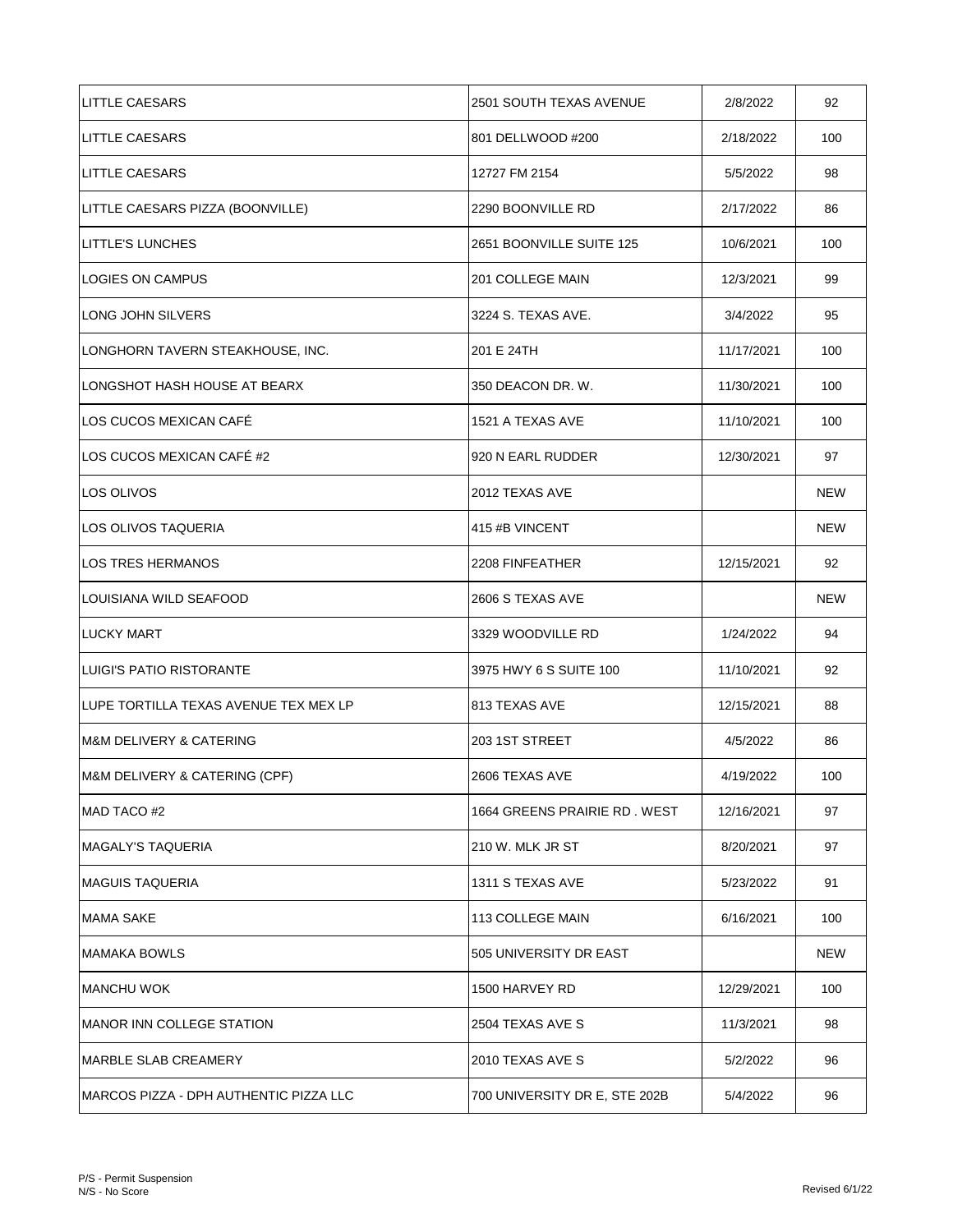| MARCO'S PIZZA/CDA AUTHENTIC PIZZA, INC | 1842 GRAHAM ROAD             | 5/16/2022  | 96         |
|----------------------------------------|------------------------------|------------|------------|
| <b>MARGIE'S</b>                        | 320 NORTH MAIN STREET        | 11/30/2021 | 98         |
| <b>MARIA BONITA</b>                    | 1342 AIRLINE DR              |            | <b>NEW</b> |
| MARIA MIA TEX-MEX CANTINA              | 1007 EARL RUDDER FWY S       |            | NEW        |
| <b>MARIA'S TAMALE FACTORY</b>          | 403 EDEN LANE                | 11/18/2019 | 100        |
| MARISCOS PERLA DEL MAR                 | 720 N TEXAS AVE              | 5/9/2022   | 83         |
| IMARK ROME INC DBA MAUI WOWI           | 756 HOUSTON ST               | 8/19/2021  | N/S        |
| MARKET @ LAMAR                         | <b>LAMAR ST</b>              | 4/21/2022  | 93         |
| IMARKET @ POLO GARAGE                  | 300 POLO ROAD                | 4/1/2022   | 100        |
| <b>IMARTINEZ PRODUCE</b>               | 18939 HWY 6 S                | 9/29/2019  | 95         |
| <b>IMARTIN'S PLACE</b>                 | 3403 SOUTH COLLEGE AVENUE    | 5/25/2022  | 100        |
| IMARY BRANCH ELEMENTARY                | 2040 WEST VILLA MARIA RD     | 4/12/2022  | 100        |
| <b>IMASFAJITAS FOOD TRUCK</b>          | 2297 EARL RUDDER FRWY S      | 11/23/2021 | 96         |
| IMASFAJITAS RESTAURANT                 | 2297 EARL RUDDER FWY S.      | 3/15/2022  | 71         |
| <b>MASTER DONUTS</b>                   | 448 S W PKWY E               | 1/19/2022  | 99         |
| MAURI'S TAQUERIA                       | 615 W CARSON ST              |            | <b>NEW</b> |
| MAX FOOD MART (WELSH)                  | 1800 WELSH AVENUE            | 4/14/2022  | 94         |
| MAX FOOD MART (BUSH)                   | 400 GEORGE BUSH DR.          | 3/24/2021  | 100        |
| IMAX FOOD MART/RAFSAN INVESTMENT INC   | 3300 HWY 6 SOUTH             | 4/29/2022  | 96         |
| <b>MC HARRIS KITCHEN</b>               | 1305 MEMORIAL DRIVE          | 3/25/2022  | 100        |
| MCALISTER'S DELI                       | 1006 UNIVERSITY DR EAST #516 | 5/18/2022  | 100        |
| <b>McDONALDS</b>                       | 2930 E HWY 21                | 1/10/2022  | 100        |
| <b>McDONALDS</b>                       | 700 SOUTH TEXAS AVE          | 3/16/2022  | 91         |
| MCDONALD'S #04336                      | 825 VILLA MARIA              | 2/16/2022  | 96         |
| MCDONALD'S #17309                      | 111 GEORGE BUSH              | 3/28/2022  | 96         |
| IMCDONALD'S #21658                     | 1750 ROCK PRAIRIE RD         | 12/20/2021 | 96         |
| MCDONALD'S #2682                       | 801 UNIVERSITY DR            | 3/17/2022  | 96         |
| MCDONALD'S #31205                      | 451 N. HARVEY MITCHELL       | 2/1/2022   | 100        |
| MCDONALD'S #34830                      | 4440 TX HWY 6 SOUTH          | 1/26/2022  | 90         |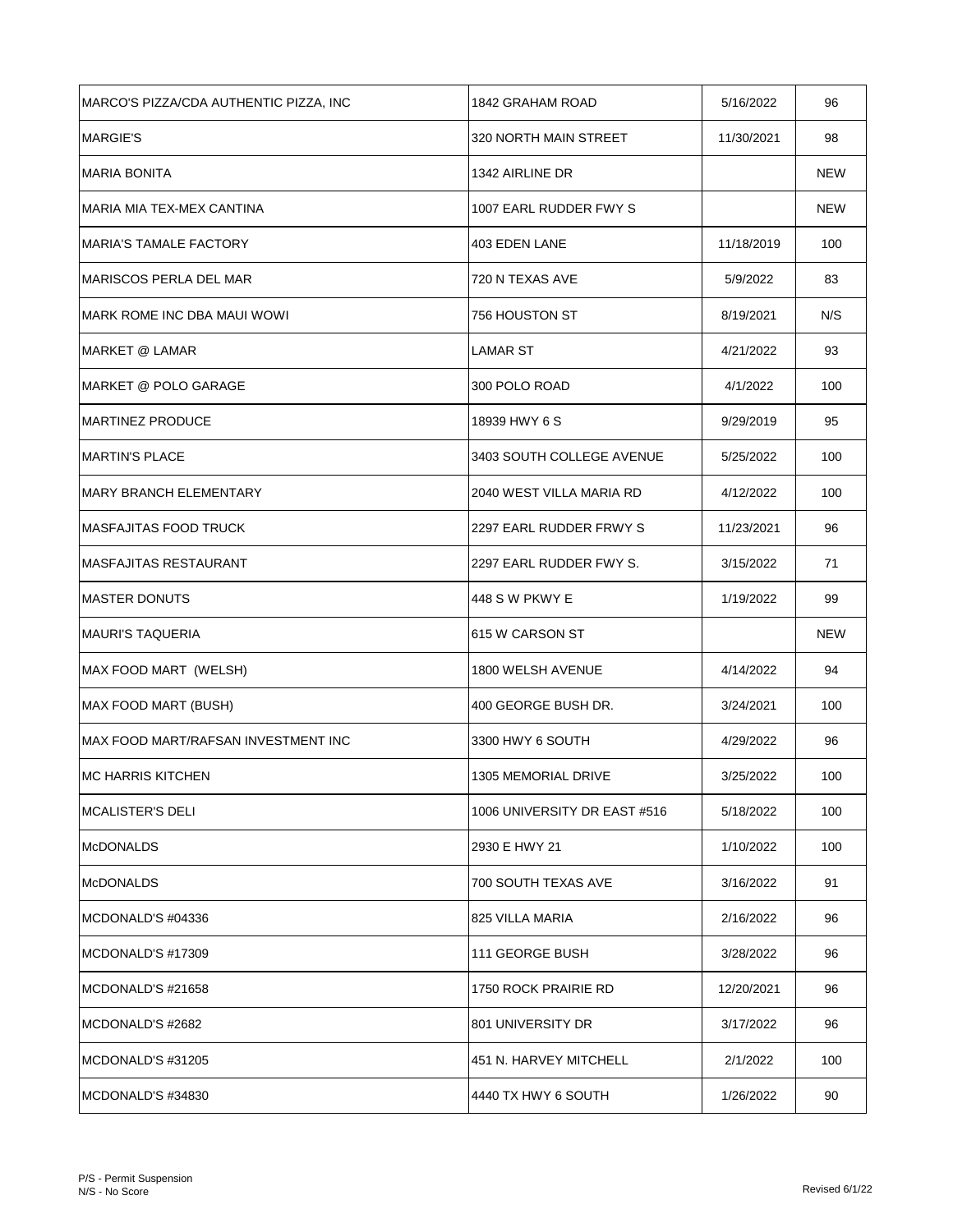| MCDONALD'S #36937                            | 608 N. EARL RUDDER             | 1/27/2022  | 97         |
|----------------------------------------------|--------------------------------|------------|------------|
| MCDONALD'S #5989                             | 2420 TEXAS AVE                 | 4/20/2022  | 99         |
| MESS WAFFLES, ETC.                           | 170 CENTURY SQUARE DR. STE #10 | 1/27/2022  | 97         |
| <b>MESSINA HOF WINE CELLARS</b>              | 4545 OLD RELIANCE ROAD         | 5/19/2022  | 92         |
| IMESSINA HOF WINE CELLARS INC WINE BAR/VILLA | 4545 OLD RELIANCE RD           | 12/1/2021  | 100        |
| <b>IMEXICORN</b>                             | 3031 S TEXAS AVE #7            |            | NEW        |
| MI FAMILIA COCO LOCO                         | 3702 S. TEXAS AVE              | 4/25/2022  | 100        |
| <b>MI ILLUSION</b>                           | 204 WEST 16TH ST               | 12/7/2021  | 100        |
| MI PUEBLITO MEXICAN RESTAURANT               | 1315 S COLLEGE AVE             | 11/1/2021  | 84         |
| <b>MICROTEL INN SUITES</b>                   | 1820 PONDEROSA                 | 12/14/2021 | 87         |
| <b>IMIDTOWN GROCERY</b>                      | 2100 SOUTH COLLEGE AVE         | 7/9/2021   | 99         |
| IMIKE'S MARKET                               | 707 EAST 23TH STREET           | 5/18/2021  | 96         |
| <b>MINI MART</b>                             | 3800 S. COLLEGE AVE.           | 1/26/2022  | 98         |
| <b>IMINUTI COFFEE LLC</b>                    | 1501 UNIVERSITY DR E           | 11/16/2021 | 91         |
| <b>MIRAMONT COUNTRY CLUB</b>                 | ONE MIRAMONT BLVD              | 5/4/2022   | 98         |
| MIRAMONT COUNTRY CLUB LLC (POOL AREA)        | ONE MIRAMONT BLVD              | 5/25/2021  | 100        |
| <b>MOD PIZZA</b>                             | 11655 FM 2154 SUITE 300        | 5/13/2022  | 95         |
| <b>MOGE TEE</b>                              | 424 NORTHPOINT CROSSING #1700  | 4/11/2022  | 100        |
| IMONG CHON KOREAN FOOD TO GO                 | 900 HARVEY RD SUITE 3-A        | 9/2/2021   | 98         |
| <b>MOOYAH</b>                                | 1101 WILLIAM D FITCH PKWY 101  | 4/20/2022  | 95         |
| IMOS IRISH PUB                               | 1025 UNIVERSITY DR STE 101     | 10/18/2021 | 94         |
| MR. G'S                                      | 201 WEST 26TH STREET           | 12/8/2021  | 99         |
| IMR. HAMBURGER                               | 3706 S. TEXAS AVE.             | 1/18/2022  | 97         |
| IMR. SNOWCONE MAN                            | 808 EAST MARTIN L KING JR      |            | <b>NEW</b> |
| IMRC CRESTVIEW RETIREMENT COMMUNITY          | 2505 E VILLA MARIA RD          | 12/31/2021 | 98         |
| IMSC CATERING                                | LAMAR ST                       | 4/13/2022  | 97         |
| IMSC KITCHEN & POT ROOM & POM N HONEY        | LAMAR ST                       | 4/13/2022  | 98         |
| IMSC REV'S                                   | LAMAR ST                       | 3/11/2022  | 100        |
| MSC SPIN N STONE, JASON'S DELI, AND CABO     | <b>LAMAR ST</b>                | 4/13/2022  | 98         |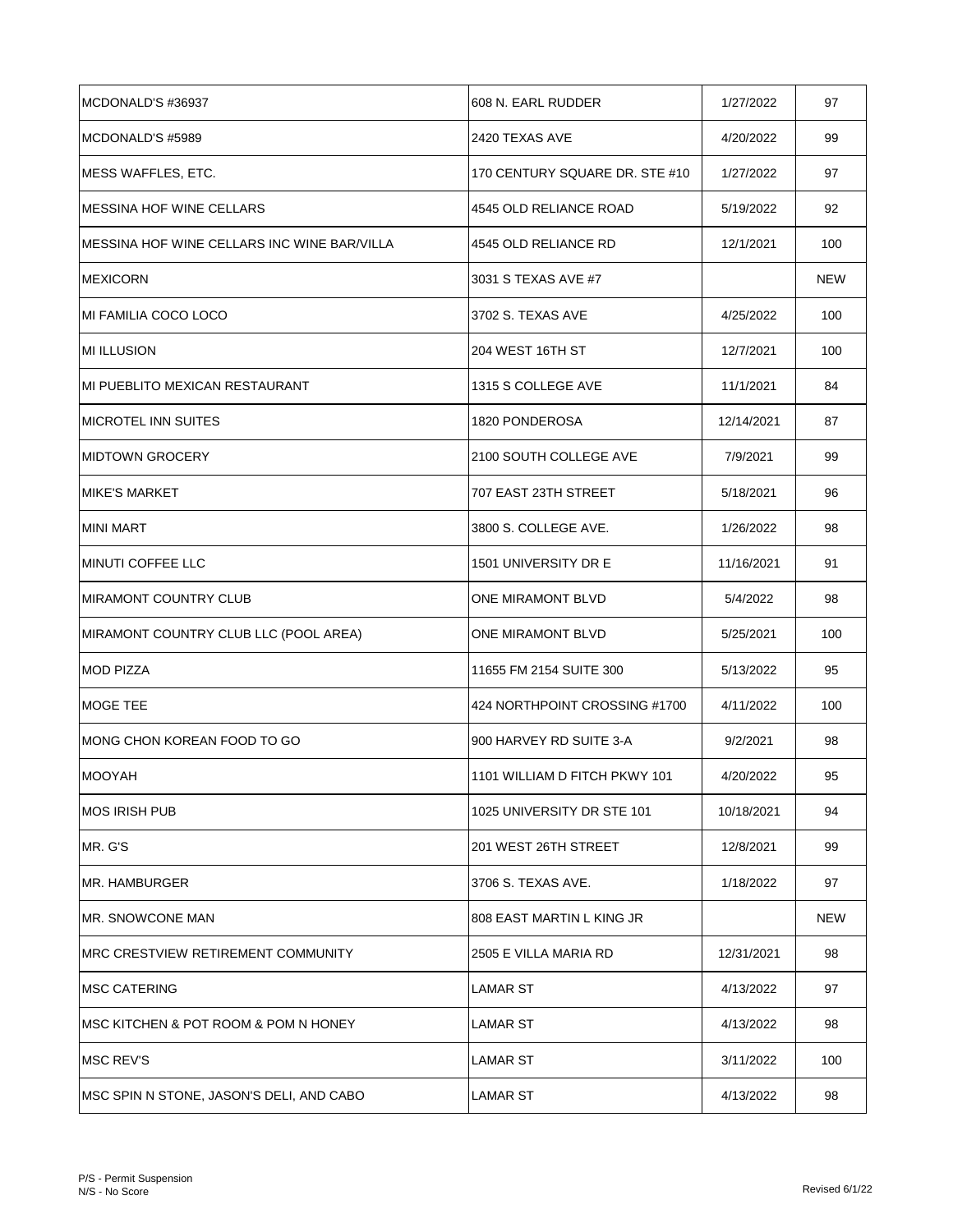| IMUNCHY DREAMS SNACK BAR          | 409 N COULTER DR               | 10/15/2021 | 96  |
|-----------------------------------|--------------------------------|------------|-----|
| MURPHY USA #7740                  | 2208 BRIARCREST DR.            | 4/5/2022   | 98  |
| <b>IMURPHY'S LAW LLC</b>          | 107-109 N MAIN                 | 12/2/2021  | 98  |
| NAKED FISH SUSHI & GRILL          | 1808 TEXAS AVE S. STE 200      | 12/7/2021  | 96  |
| <b>NAM</b>                        | 910 WILLIAM D FITCH PKWY 900   | 10/15/2021 | 92  |
| NAM CAFÉ                          | 110 NAGLE ST                   | 5/24/2022  | 98  |
| <b>NAPA FLATS</b>                 | 1727 TEXAS AVE S               | 12/30/2021 | 92  |
| NAQ'S HALAL FOOD                  | 700 UNIVERSITY DR E SUTE C     | 4/6/2022   | 97  |
| NATHALI'S ICE CREAM SHOP LLC      | 3601 E 29TH ST SUITE #3        | 4/13/2022  | 98  |
| NAVARRO ELEMENTARY                | 4619 NORTHWOOD                 | 3/2/2022   | 100 |
| INEAL CDC HEAD START              | 1306 BARAK LANE                | 4/1/2022   | 99  |
| <b>NEAL ELEMENTARY</b>            | 801 WEST MARTIN LUTHER KING    | 3/7/2022   | 100 |
| NELLYS TAQUERIA                   | 2703 MONTANA AVE               | 5/4/2022   | 95  |
| NESTLE TOLL HOUSE CAFÉ BY CHIP    | 1500 HARVEY RD STE 6000        | 12/3/2021  | 99  |
| INEWK'S EATERY                    | 1613 UNIVERSITY DRIVE E.       | 10/11/2021 | 94  |
| INICKY'S FOOD MART                | 601 W. 28TH STREET             | 1/27/2022  | 100 |
| <b>NOPALITO TAQUERIA</b>          | 216 MARTIN LUTHER KING         | 9/1/2021   | 94  |
| INORTHGATE JUICE JOINT            | <b>215 UNIVERSITY DR</b>       | 6/7/2021   | 98  |
| <b>INORTHGATE JUICE JOINT LLC</b> | 214 B ELM AVE                  | 10/5/2021  | 100 |
| NORTHGATE SHELL                   | 609 UNIVERSITY DR              | 5/26/2022  | 100 |
| <b>NORTHSIDE MARKET</b>           | 233 HOUSTON STREEET            | 4/1/2022   | 97  |
| <b>NOTHING BUNDT CAKES</b>        | 1713 S. TEXAS AVENUE SOUTH     | 2/18/2022  | 94  |
| NUTRITION LOCKER, THE             | 725 E. VILLA MARIA RD STE #300 | 4/1/2022   | 86  |
| OAKWOOD INTERMEDIATE SCHOOL       | 106 HOLIK                      | 4/6/2022   | 100 |
| O'BANNON'S TAPHOUSE               | 103 BOYETT                     | 12/14/2021 | 100 |
| OH MY GOGI CS                     | 203 1ST STREET                 | 4/22/2022  | 86  |
| OHANA KOREAN GRILL                | 2501 S TEXAS AVE D-102         | 12/7/2021  | 100 |
| OH-MY-SOUL COOKIES & CAKES        | 3809 OAK RIDGE                 | 5/27/2021  | 100 |
| OISHI SUSHI ASIAN FUSION          | 11667 FM 2154 #100             | 4/14/2022  | 84  |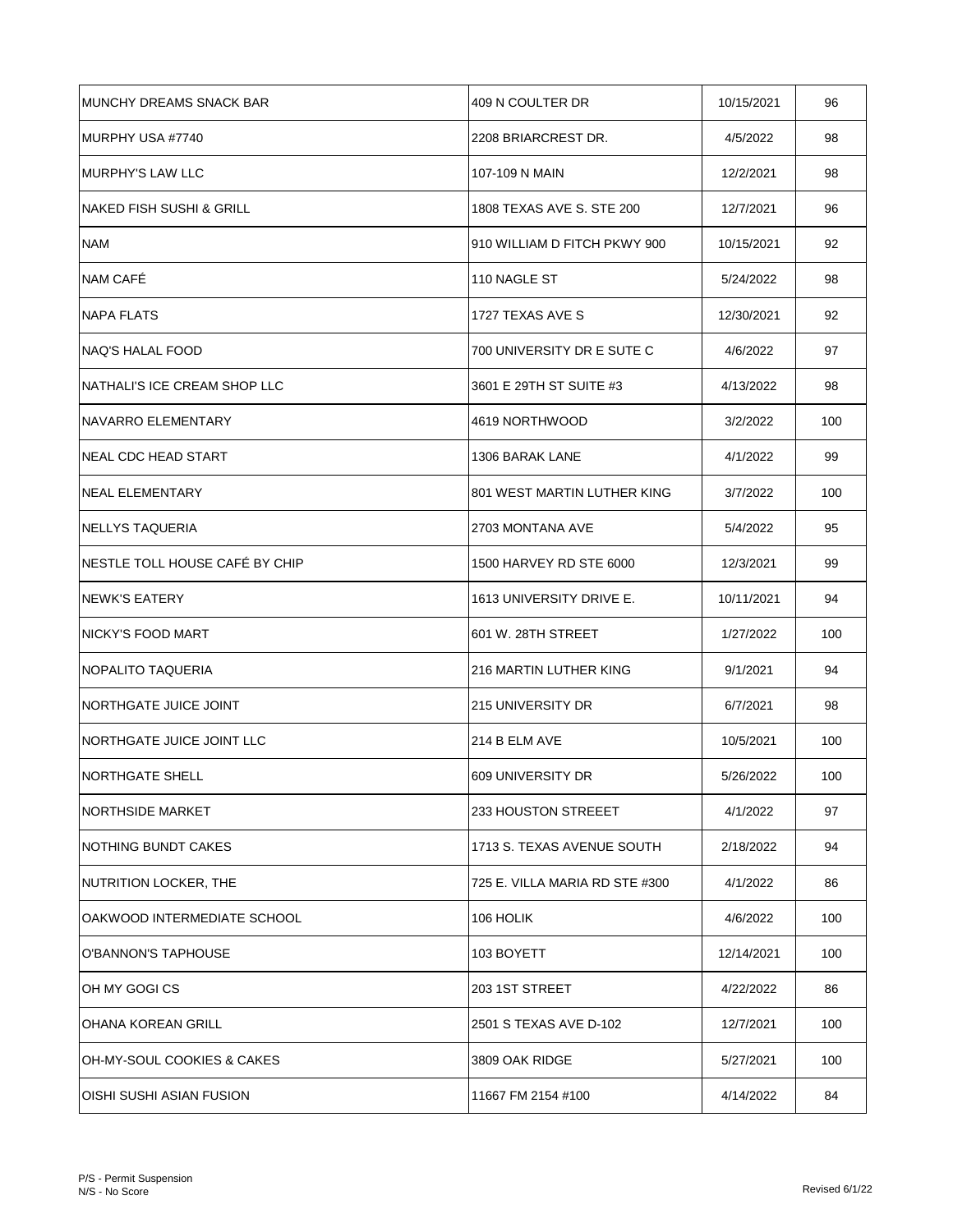| OLD BRAZOS BISCUIT COMPANY @ 7F LODGE AND EVENTS | 16611 ROYDER RD               | 5/25/2022  | 97  |
|--------------------------------------------------|-------------------------------|------------|-----|
| <b>OLD TYME KETTLE CORN</b>                      | 18939 HWY 6 SOUTH             | 9/29/2019  | 99  |
| OLIVE GARDEN ITALIAN RESTAURANT #1655, THE       | 510 EARL RUDDER FREEWAY SOUTH | 1/24/2022  | 100 |
| OLSEN FIELD @ BLUE BELL PARK - LEFT FIELD LINE   | 301 GEORGE BUSH DRIVE         | 2/1/2022   | 100 |
| OLSEN FIELD @ BLUE BELL PARK- RIGHT FIELD LINE   | 301 GEORGE BUSH DRIVE         | 2/1/2022   | 100 |
| OLSEN FIELD AT BLUE BELL PARK PREMIUM            | 301 GEORGE BUSH DR.           | 2/1/2022   | 99  |
| OMG SEAFOOD LLC                                  | 3227 S. TEXAS AVE             | 4/27/2022  | 93  |
| ON THE BORDER MEXICAN CAFE                       | 709 TEXAS AVENUE              | 2/21/2022  | 95  |
| ORIGINZ BARBEQUE                                 | 11657 FALLON CREST DR         | 5/22/2022  | 99  |
| <b>OUTBACK STEAKHOUSE</b>                        | 2102 TEXAS AVE SOUTH          | 6/30/2021  | 96  |
| <b>OUTTAKES CUISINE</b>                          | 199 SPENCE ST                 | 5/4/2022   | 100 |
| <b>OUTTAKES PRODUCTION CENTER</b>                | LEWIS ST                      | 9/1/2020   | 100 |
| OZONA GRILL & BAR                                | 520 HARVEY ROAD               | 3/28/2022  | 95  |
| P.O.E.T.S. BILLIARDS & SPORTS BAR                | 1637 TEXAS AVE S              | 6/8/2021   | 100 |
| <b>PADDOCK LANE</b>                              | 109 BOYETT ST.                | 10/26/2021 | 97  |
| <b>PALASOTA GROCERY</b>                          | 1409 PALASOTA DR              | 4/27/2022  | 96  |
| PALETAS Y NIEVES "LA MICHOACANA"                 | 3203 FREEDOM BLVD SUITE 100   | 2/18/2022  | 97  |
| PANDA EXPRESS #2108                              | 275 JOE ROUTT BLVD, STE 1319  | 3/9/2022   | 95  |
| <b>PANDA EXPRESS #2439</b>                       | 639 HARVEY MITCHELL PKWY      | 1/27/2022  | 100 |
| PANDA EXPRESS #3306                              | 2200 BRIARCREST DRIVE         | 2/18/2022  | 98  |
| IPANDA EXPRESS #3320                             | 300 POLO RD RM 129            | 5/4/2022   | 100 |
| PANDA EXPRESS #961                               | 1400 TEXAS AVE SOUTH          | 2/14/2022  | 100 |
| <b>PANERA BREAD</b>                              | 1407 UNVERSITY DR E           | 12/28/2021 | 91  |
| <b>PAOLO'S ITALIAN KITCHEN</b>                   | 809 UNIVERSITY DR EAST #100A  | 5/31/2022  | 96  |
| PAPA JOHN'S PIZZA                                | 1700 ROCK PRAIRIE RD.         | 5/3/2022   | 93  |
| PAPA JOHN'S PIZZA/DCT TEXAS LLC                  | 1741 UNIVERSITY DR E          | 3/31/2022  | 98  |
| IPAPA PEREZ MEXICAN CUISINE                      | 200 SOUTH MAIN                | 12/22/2021 | 97  |
| IPARC AT TRADITIONS                              | 3095 CLUB DR.                 | 4/20/2022  | 96  |
| <b>IPARK PLACE</b>                               | 8733 NORTH HWY 6              | 5/19/2022  | 97  |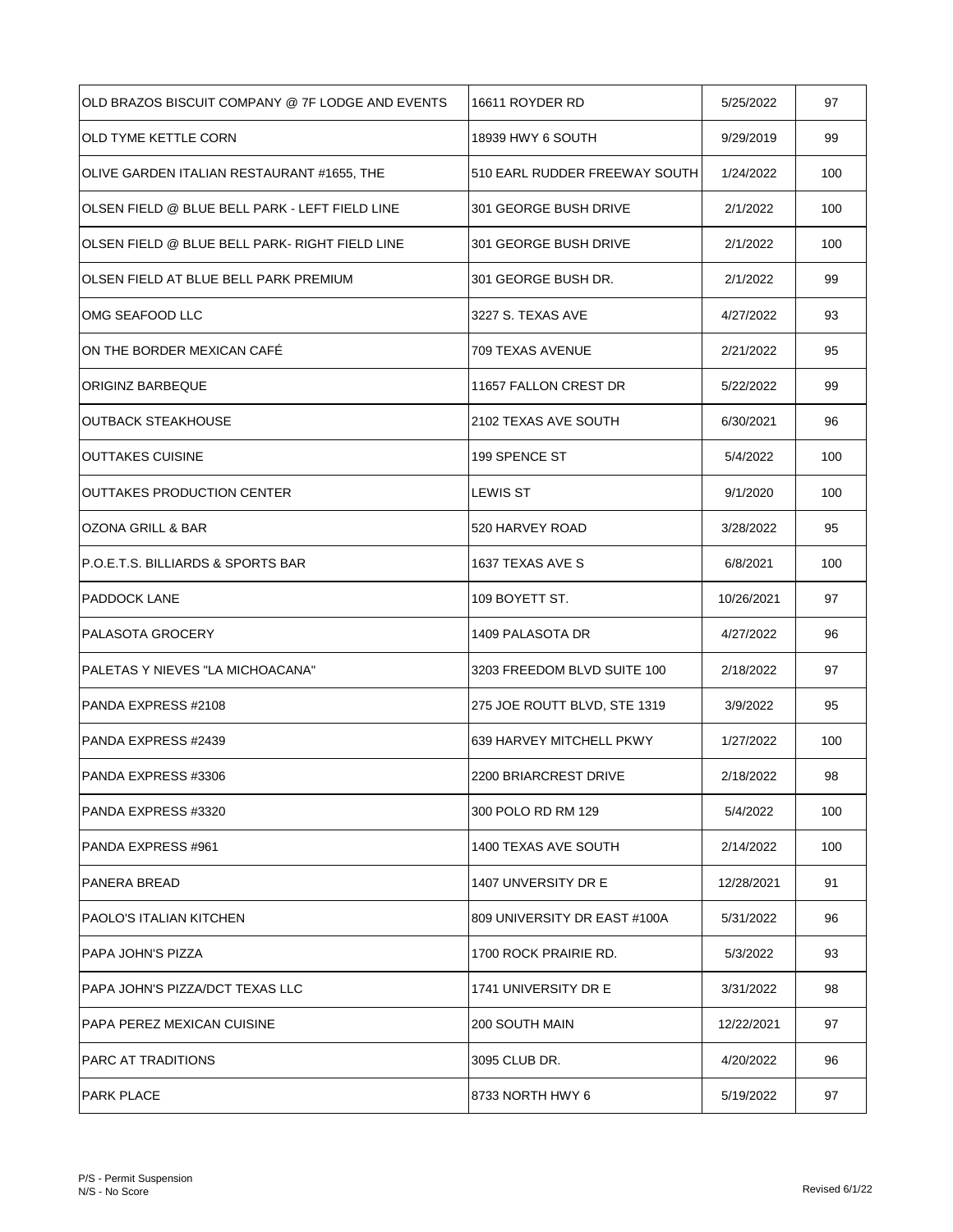| <b>PAVILION AGGIE EXPRESS</b>               | 424 SPENCE STREET              | 4/7/2022   | 100        |
|---------------------------------------------|--------------------------------|------------|------------|
| PAW PAW'S FARM FRESH EGGS                   | 5434 DILLY SHAW TAP RD         |            | <b>NEW</b> |
| <b>PEACH CREEK VINEYARDS, LLC</b>           | 2029 PEACH CREEK RD            | 5/17/2022  | 100        |
| PEBBLE CREEK COUNTRY CLUB                   | 4500 PEBBLE CREEK PKWY         | 5/10/2022  | 87         |
| IPEBBLE CREEK ELEMENTARY SCHOOL & WAREHOUSE | <b>200 PARKVIEW</b>            | 3/1/2022   | 100        |
| PECAN TRAIL INTERMEDIATE SCHOOL             | 4319 GREENS PRAIRIE TRAIL      | 4/1/2022   | 100        |
| IPEPE'S MEXICAN FOODS                       | 3312 SOUTH COLLEGE             | 12/31/2021 | 89         |
| <b>PERFECT CARE LEARNING CENTER</b>         | 908 DANSBY                     | 3/30/2022  | 99         |
| PERFECT STEAKS BUTCHERY                     | 300 E VILLA MARIA RD           |            | <b>NEW</b> |
| <b>PERRINE WINERY</b>                       | 11405 N. DOWLING               | 5/21/2022  | 100        |
| PHILLIPS EVENT CENTER AT BRIARCREST         | 1929 COUNTRY CLUB DR           | 12/17/2020 | 88         |
| PHILLIPS EVENT CENTER AT BRIARCREST         | 1929 COUNTRY CLUB DR           | 3/1/2022   | 98         |
| <b>PHYSICIANS CENTRE HOSPITAL, THE</b>      | 3131 UNIVERSITY DR. EAST.      | 12/16/2021 | 97         |
| PI BETA PHI                                 | 1601 MUNSON                    | 4/22/2022  | 100        |
| PIADA ITALIAN STREET FOOD                   | 1025 UNIVERSITY DRIVE          | 3/18/2022  | 86         |
| PIASANO'S ITALIAN PIZZERIA LLC              | 4242 KOPPE BRIDGE RD           | 5/19/2022  | 97         |
| <b>PICNIC PARK</b>                          | 725 E VILLA MARIA #2900        | 12/15/2021 | 99         |
| IPINOY AND THAI ASIAN CUISINE               | 4345 WELLBORN RD               | 5/19/2022  | 90         |
| <b>PIT STOP</b>                             | 1439 W VILLA MARIA RD          | 4/12/2022  | 94         |
| <b>PIZZA HUT</b>                            | 2002 TEXAS AVE STE 100         | 2/15/2022  | 100        |
| <b>PIZZA HUT # 022328</b>                   | 3800 STATE HWY #6 SUITE 206    | 4/4/2022   | 96         |
| PIZZA HUT #7151                             | 3001 WILDFLOWER DR ST A2-07#41 | 3/25/2022  | 100        |
| PIZZA HUT #7156                             | 1622 W. VILLA MARIA RD, STE140 | 5/10/2022  | 100        |
| <b>POKE STOP</b>                            | 1734 ROCK PRAIRIE ROAD         | 5/16/2022  | 90         |
| <b>POKEWORKS</b>                            | 170 CENTURY SQUARE DRIVE #11   | 1/27/2022  | 95         |
| POLLY'S COCINA III                          | 12675 FM 2154                  | 1/27/2022  | 84         |
| <b>POOH'S KOOL STOP</b>                     | 2801 PORTER'S WAY              | 4/30/2021  | 100        |
| POPEYES                                     | 2422 TEXAS AVE SOUTH           | 3/24/2022  | 94         |
| POPEYE'S                                    | 509 NORTH HARVEY MITCHELL PKWY | 1/24/2022  | P/S        |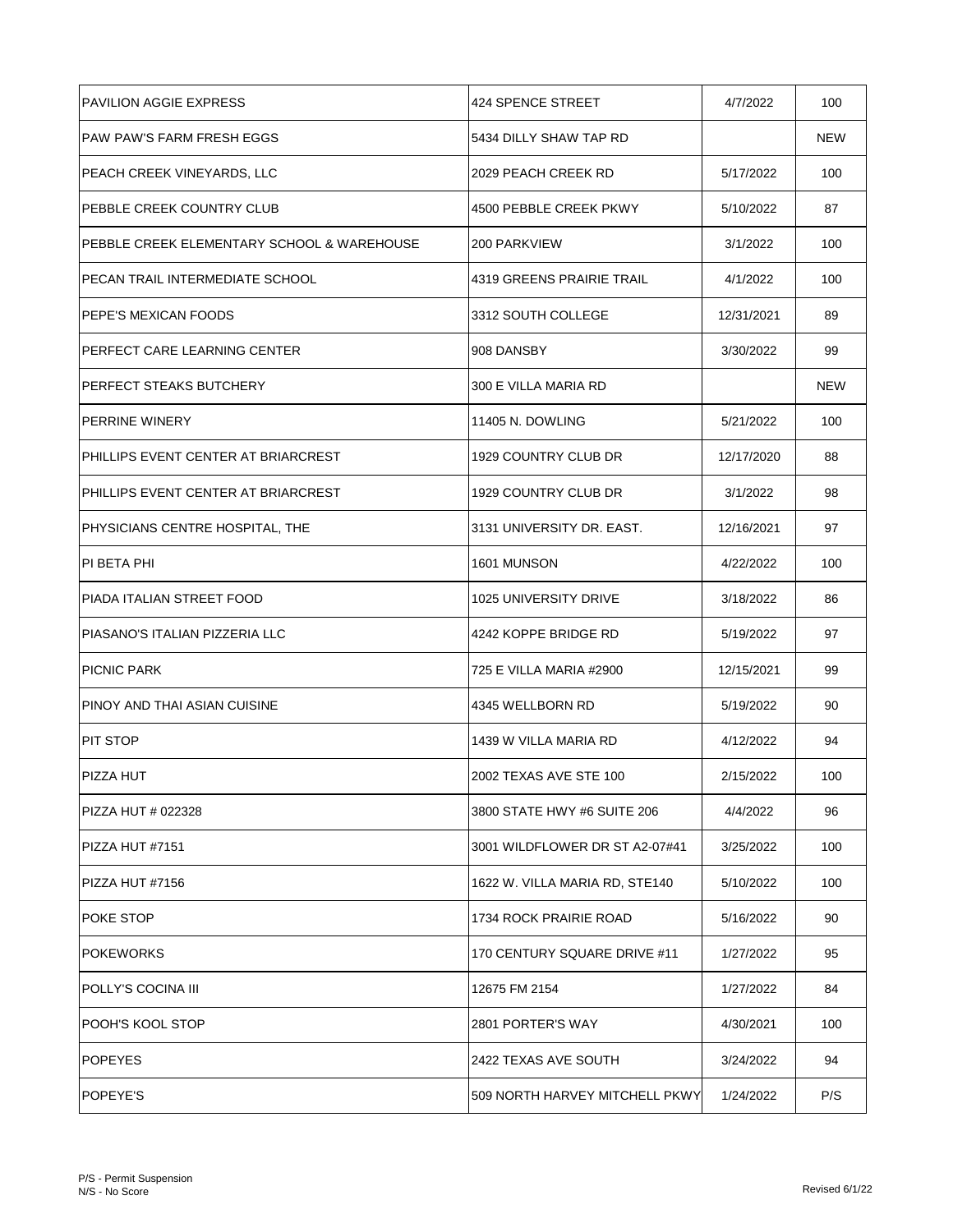| <b>POPEYE'S</b>                     | 890 N EARL RUDDER FRWY        | 3/29/2022  | 91         |
|-------------------------------------|-------------------------------|------------|------------|
| PORTERS DINING & BUTCHER            | 180 CENTURY COURT #120        | 10/18/2021 | 84         |
| POTATO SHACK PLUS                   | 12815 FM 2154 SUITE 172       |            | <b>NEW</b> |
| POTBELLY SANDWICH WORKS             | 409 B UNIVERSITY DRIVE        | 5/10/2022  | 97         |
| <b>POV</b>                          | 4114 LAKE ATLAS DR. #150      | 12/9/2021  | 95         |
| <b>PRASLA OPERATING LLC</b>         | 2601 HARVEY ROAD              | 4/13/2022  | 95         |
| PRIMROSE SCHOOL OF COLLEGE STATION  | 1021 ARRINGTON                | 4/13/2022  | 100        |
| PRINCE FOOD MART                    | 103 SOUTH COULTER             | 12/16/2021 | 100        |
| <b>PRODUCERS COOPERATIVE ASSOC.</b> | 1800 N. TEXAS AVE.            | 6/25/2021  | 100        |
| <b>PROMISES BRAZOS VALLEY</b>       | 3550 NORMAND DR               | 5/10/2022  | 100        |
| PROUDEST MONKEY INC, THE            | 108 S MAIN ST                 | 11/19/2021 | 90         |
| <b>PUBLIC &amp; MAIN</b>            | 4401 TEXAS AVE                | 3/3/2022   | 84         |
| <b>QUALITY INN &amp; SUITES</b>     | 1027 NORTH EARL RUDDER FRWY   | 11/10/2021 | 95         |
| QUEEN "THEATRE", THE                | 110 SOUTH MAIN STREET         |            | <b>NEW</b> |
| <b>QUESADILLAS PEKE</b>             | 1124 E VILLA MARIA            | 3/17/2022  | 89         |
| <b>R.C SLOCUM CENTER</b>            | 878 HOUSTON                   | 5/5/2022   | 100        |
| RACEWAY BRYAN EAST                  | 1910 LA BRISA DR              | 3/31/2022  | 87         |
| IRAGING BULL STREET TACOS           | 1575 DEER PARK DRIVE          |            | NEW        |
| RAISING CANE'S CHICKEN FINGERS      | 2204 BRIARCREST DR            | 2/18/2022  | 100        |
| RAISING CANE'S RESTAURANTS LLC #38  | 1045 TEXAS AVENUE             | 2/14/2022  | 98         |
| RAMADA                              | 506 EARL RUDDER FREEWAY SOUTH | 3/25/2022  | 91         |
| RANA GROCERY                        | 1501 GROESBECK ST             | 5/20/2022  | 94         |
| RASPAS EL PAYASITO                  | 1005 S COULTER                | 4/6/2022   | 100        |
| IRASPAS EL SOLECITO                 | 506 W WILLIAM J BRYAN         |            | <b>NEW</b> |
| RAZ INC.                            | 901 N. EARL RUDDER FWY        | 3/3/2022   | 90         |
| RAZZOO'S CAJUN CAFE                 | 820 UNIVERSITY DR EAST        | 5/24/2022  | 89         |
| READFIELD MEAT INC.                 | 2701 S. TEXAS AVE.            | 12/9/2021  | 97         |
| IREBEL DRAFT HOUSE                  | 301 A COLLEGE MAIN            | 12/3/2021  | 99         |
| IREED ARENA ZONE 1                  | 730 OLSEN BLVD                | 11/30/2021 | 100        |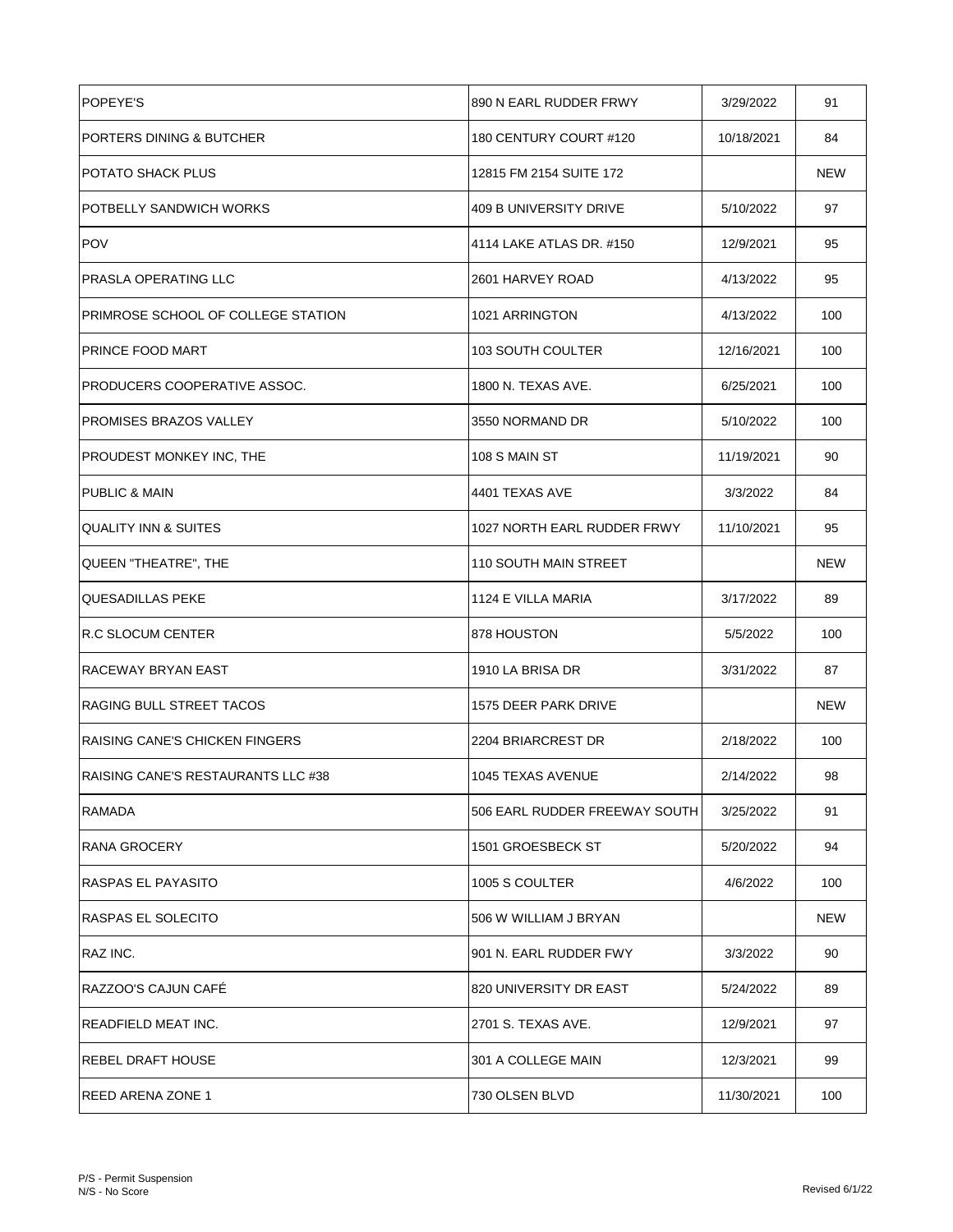| REED ARENA ZONE 2                               | 730 OLSEN BLVD                 | 11/30/2021 | 100 |
|-------------------------------------------------|--------------------------------|------------|-----|
| <b>REED ARENA ZONE 3</b>                        | 730 OLSEN BLVD                 | 11/30/2021 | 100 |
| REMNANT OF NAWLINS CAJUN & COUNTRY CUISINE, THE | 1416 GROESBECK ST              | 1/26/2022  | 92  |
| RENEGADE BAKERY & CULINARY STUDIO, LLC          | 2606 S. TEXAS AVE.             | 10/5/2021  | 100 |
| <b>REPUBLIC, THE</b>                            | 701 UNIVERSITY DR EAST         | 3/1/2022   | 92  |
| <b>RESIDENCE INN BY MARRIOTT</b>                | 720 UNIVERSITY DR EAST         | 3/31/2022  | 93  |
| RESTAURANT SAN JOSE MEXICAN FOOD                | 414 N MAIN ST                  | 11/8/2021  | 100 |
| REYNOLDS & REYNOLDS                             | <b>200 QUALITY CIRCLE</b>      | 5/16/2022  | 98  |
| <b>RICKY FOOD MART</b>                          | 101 SOUTHWEST PARKWAY          | 11/30/2021 | 89  |
| RIVER BEND ELEMENTARY                           | 4070 HOLLEMAN DR. SOUTH        | 4/21/2022  | 100 |
| ROCK PRAIRIE ELEMENTARY                         | 3400 WELSH                     | 2/2/2022   | 100 |
| <b>ROJOS TAQUERIA</b>                           | 1305 WILLIAM J BRYAN SUITE 500 | 9/30/2021  | 98  |
| ROLLING EGGROLL LLC (CPF), THE                  | 2606 S TEXAS AVE               | 5/11/2022  | 99  |
| ROLLING EGGROLL LLC, THE                        | 2606 S TEXAS AVE               | 5/11/2022  | 100 |
| ROMAN DELIGHT PIZZA                             | 1500 HARVEY RD STE 4030        |            | NEW |
| RONIN AT THE ICEHOUSE ON MAIN                   | 800 NORTH MAIN STREET          | 11/18/2021 | 95  |
| <b>RONIN COOKING LLC</b>                        | 363 CREEKSIDE DRIVE            | 5/17/2022  | 100 |
| ROOSTER'S BIKE & COFFEE SHOP                    | 317 COLLEGE AVE                | 4/8/2022   | 96  |
| ROSA'S CAFÉ #26                                 | 710 UNIVERSITY DR. EAST        | 1/25/2022  | 87  |
| ROSENTHAL MEAT SCIENCE TECHNOLOGY               | <b>OLSEN BLVD</b>              | 2/9/2022   | 100 |
| ROUGH DRAUGHT                                   | 313 CHURCH ST                  | 7/7/2021   | 98  |
| RUDDER HIGH SCHOOL                              | 3251 AUSTIN'S COLONY           | 3/11/2022  | 100 |
| RUDDER HIGH SCHOOL CONCESSIONS                  | 3251 AUSTINS COLONY PKWY       | 4/27/2022  | 97  |
| RUDDER HIGH SCHOOL-FAMILY & CONSUMER SCIENCE    | 3251 AUSTIN'S COLONY PKWY      | 4/21/2022  | 100 |
| RUDY'S TEXAS BAR-B-QUE                          | 504 HARVEY ROAD                | 11/4/2021  | 94  |
| <b>RUSH BOWLS</b>                               | 1509 TEXAS AVE S               | 12/3/2021  | 92  |
| RUSTLERS ENTERPRISES INC DBA RUSTLERS DEN       | 2411 EAST 29TH STREET          | 5/11/2022  | 96  |
| <b>RX PIZZA</b>                                 | 200 W 26TH ST                  | 3/31/2022  | 98  |
| RX PIZZA/PIZZAWORX, LLC                         | 1664 GREENS PRAIRIE RD W. #200 | 12/16/2021 | 94  |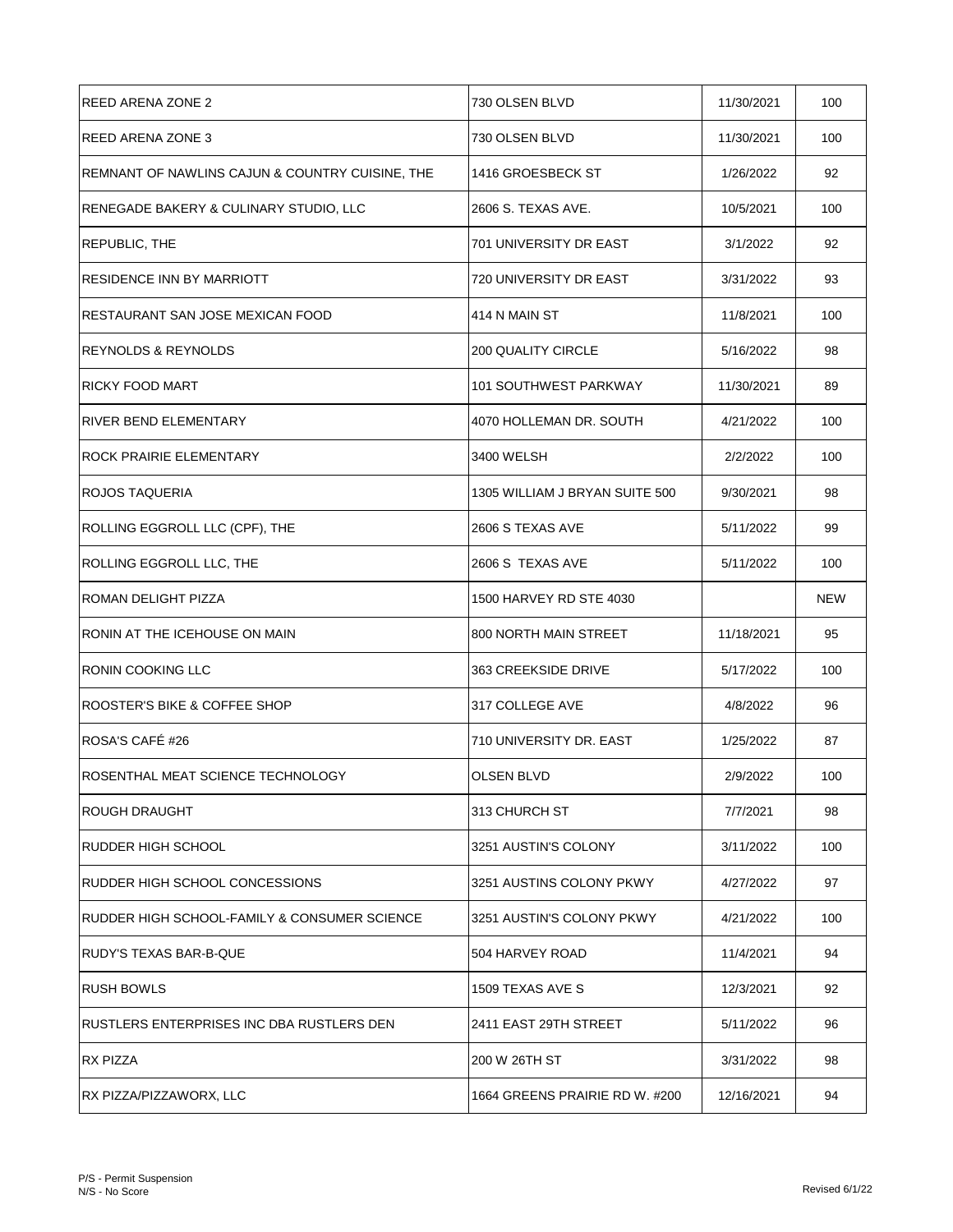| <b>S2 GRILL</b>                                   | 1805 BRIARCREST DR           | 11/19/2021 | 91  |
|---------------------------------------------------|------------------------------|------------|-----|
| <b>SALATA</b>                                     | 1907 TEXAS AVE S             | 5/16/2022  | 96  |
| SALATA - TAMU                                     | 260 POLO RD                  | 5/4/2022   | 100 |
| SALE BARN CAFÉ - BRYAN LIVESTOCK COMMISSION       | 6097 EAST HWY 21             | 11/16/2021 | 100 |
| SAL'S GARPEZ                                      | 2601 HARVEY RD               | 4/13/2022  | 100 |
| SALT GRASS STEAKHOUSE                             | 4330 STATE HWY 6 SOUTH       | 11/17/2021 | 94  |
| SALVATION ARMY, THE                               | 2506 CAVITT                  | 12/9/2021  | 98  |
| <b>SAM HOUSTON ELEMENTARY</b>                     | 4501 CANTERBURY DR           | 2/1/2022   | 97  |
| SAM RAYBURN INTERMEDIATE SCHOOL                   | 1048 N. EARL RUDDER FRWY     | 2/16/2022  | 100 |
| SAM'S CLUB #6338                                  | 1405 EARL RUDDER FWYS        | 2/9/2022   | 94  |
| <b>SAN FRANCISCO</b>                              | 609 PARKER                   | 10/15/2021 | 94  |
| SANTA TERESA CATHOLIC CHURCH                      | 1212 LUCKY                   | 12/10/2021 | 100 |
| SANTA'S WONDERLAND #1                             | 18898 SH 6 SOUTH             | 11/2/2021  | 100 |
| SANTA'S WONDERLAND #2                             | 18898 SH 6 SOUTH             | 11/2/2021  | 100 |
| SANTA'S WONDERLAND #3                             | 18898 SH 6 SOUTH             | 11/2/2021  | 100 |
| SAVED BY THE BELL COFFEE SHOP & IGNITE BAR        | 801 UNIVERSITY DR E.         | 12/28/2021 | 93  |
| SBISA EAT LIVE LEARN / HEART STONE / FRESH MARKET | ROSS ST                      | 3/7/2022   | 100 |
| SBISA KITCHEN / DISHROOM & POTROOM                | ROSS ST                      | 3/7/2022   | 100 |
| <b>SBISA MY KITCHEN / PANTRY</b>                  | ROSS ST                      | 3/7/2022   | 97  |
| ISBISA UNDERGROUND FOOD COURT                     | ROSS ST                      | 2/25/2022  | 96  |
| SCHLOTZSKY'S DELI (HARVEY MITCHELL PKWY)          | 2210 HARVEY MITCHELL PKWY S  | 2/7/2022   | 86  |
| SCHLOTZSKY'S DELI (UNIVERSITY LOCATION)           | 107 SOUTH COLLEGE            | 1/31/2022  | 97  |
| SCHWAN'S HOME SERVICE (Cygnus Home Service, LLC)  | 1155 W OSR                   | 6/30/2021  | 100 |
| <b>SHAKE SMART</b>                                | 300 POLO ROAD                | 4/1/2022   | 100 |
| SHANGHAI WOK                                      | 725 E VILLA MARIA RD         | 6/1/2022   | 100 |
| SHANNONS                                          | 603 SAN JACINTO              | 3/4/2022   | 96  |
| SHARETEA                                          | 1025 UNIVERSITY DR, SUITE 10 | 3/24/2022  | 97  |
| <b>SHINER PARK</b>                                | 217 UNIVERSITY DRIVE         | 2/1/2021   | 97  |
| SHIPLEY DO-NUTS                                   | 1716 SOUTHWEST PARKWAY       | 1/20/2022  | 100 |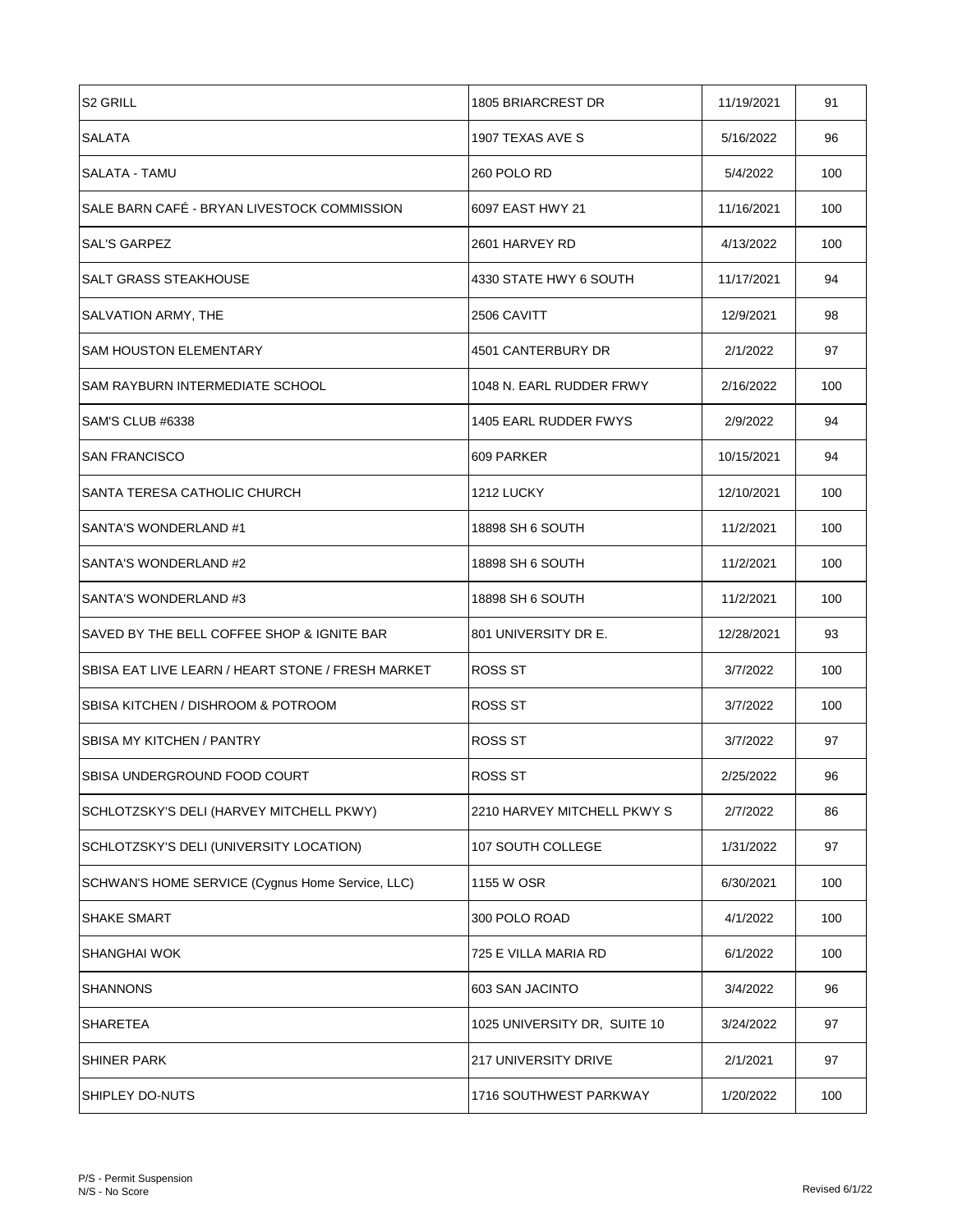| ISHIPLEY DO-NUTS                       | 3001 WILDFLOWER SUITE #101    | 2/2/2022   | 98  |
|----------------------------------------|-------------------------------|------------|-----|
| <b>SHIPLEY DO-NUTS</b>                 | 1760 GREENS PRAIRIE RD        | 2/2/2022   | 100 |
| SHIPLEY DO-NUTS                        | <b>210 EAST VILLA MARIA</b>   | 3/16/2022  | 100 |
| <b>SHIPWRECK GRILL</b>                 | 206 E VILLA MARIA             | 12/13/2021 | 100 |
| SHIRAZ SHISH KABOB                     | <b>110 DOMINIK DRIVE</b>      | 5/31/2022  | 94  |
| <b>SHOP N GO</b>                       | 1500 HOLLEMAN                 | 5/12/2022  | 100 |
| SHOP N GO #2                           | 319 DOMINIK DR                | 5/4/2022   | 87  |
| SHUN DE MOM EXPRESS LLC                | 2704 TEXAS AVE S. SUITE #4    | 10/20/2021 | 84  |
| ISHUN DE MOM LLC                       | 717 UNIVERSITY DR. #171       | 4/5/2022   | 87  |
| ISKYBREAK CHURCH/JACK & JILL PRESCHOOL | 4010 HARVEY RD                | 12/6/2021  | 100 |
| ISLEEP INN & SUITES                    | 1846 GRAHAM RD                | 12/10/2021 | 94  |
| <b>SLEEP INN &amp; SUITES</b>          | 2825 NORTH EARL RUDDER FWY    | 2/1/2022   | 97  |
| <b>SMART SHOP FOOD MART</b>            | 300 E VILLA MARIA             | 3/31/2022  | 90  |
| <b>SMART STOP VENTURES INC</b>         | 890 EARL RUDDER               | 3/28/2022  | 91  |
| <b>SMETANA FOOD MART</b>               | 7700 W STATE HWY 21           | 5/20/2022  | 97  |
| <b>SMH INC</b>                         | 401 N. TEXAS AVE.             | 3/29/2022  | 98  |
| <b>SMITTY K'S</b>                      | 12601 SH 30                   | 11/9/2021  | 100 |
| <b>SMOKIN SIMS 45</b>                  | 6600 ROYAL OAKS               |            | NEW |
| <b>SMOOSH COOKIES</b>                  | 11667 FM 2154 SUITE 300       | 3/4/2022   | 100 |
| <b>ISMOOTHIE KING</b>                  | 4001 STATE HWY 6 S STE. 100   | 2/2/2022   | 97  |
| <b>SMOOTHIE KING</b>                   | <b>1908 TEXAS SOUTH</b>       | 3/18/2022  | 88  |
| SMOOTHIE KING #527                     | 233 HOUSTON ST                | 4/1/2022   | 100 |
| SMOOTHIE KING TAMU MSC                 | 275 JOE ROUTT                 | 3/9/2022   | 100 |
| SMOOTHIE KING/TIME OUT GRILL @ TAMU    | 797 OLSEN BLVD                | 5/2/2022   | 100 |
| SNAPPY FOOD MART BARRON                | 4150 HIGHWAY 6 S              | 12/9/2021  | 99  |
| SNAPPY FOOD MART ROCK PRAIRIE          | 12677 FM 2154 RD              | 1/27/2022  | 100 |
| <b>SNAPPY FOOD MART WELLBORN</b>       | 14725 FM 2154 RD              | 5/5/2022   | 100 |
| <b>SNO MONKEY</b>                      | 1206 EAST 27TH ST             | 7/1/2021   | 100 |
| SNOOZE AM EATERY                       | 711 UNIVERSITY DR E SUITE 400 | 2/23/2022  | 94  |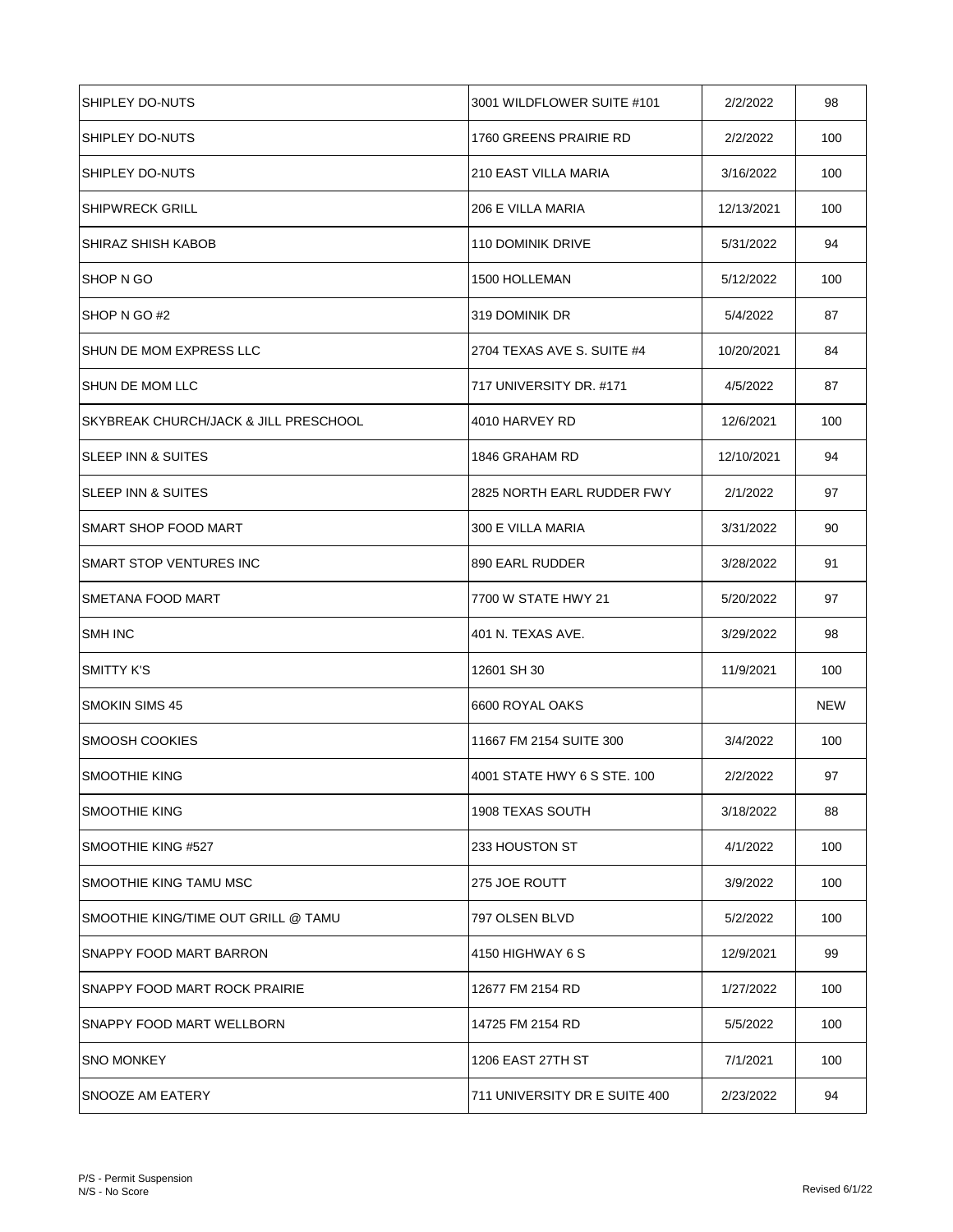| SOCIAL LOUNGE                              | 110 COLLEGE MAIN               | 5/17/2022  | 100 |
|--------------------------------------------|--------------------------------|------------|-----|
| SOCO SNO                                   | 4150 SH 6 S                    | 5/10/2022  | 100 |
| SOCO SNO (CPF)                             | 5969 JONES RD., UNIT 7D        | 5/10/2022  | 100 |
| SODALIS ASSISTED LIVING & MEMORY CARE      | 3211 HARVEY RD                 | 9/29/2021  | 98  |
| SODOLAKS BEEFMASTERS RESTAURANT            | 3500 HWY 21 E                  | 1/13/2022  | 95  |
| SOLT                                       | 830 UNIVERSITY DR #400         | 10/13/2021 | 92  |
| SONA FOOD MART III                         | 3413 SOUTH TEXAS AVE           | 1/28/2022  | 96  |
| SONIC DRIVE IN CS#2                        | 2900 SOUTH TEXAS AVE           | 4/5/2022   | 96  |
| SONIC DRIVE IN TEXAS & COONER              | 401 TEXAS AVENUE               | 3/3/2022   | 98  |
| SONIC DRIVE-IN (HARVEY RD)                 | 512 HARVEY ROAD                | 4/26/2022  | 96  |
| SONIC DRIVE-IN BRYAN #1                    | 914 SOUTH TEXAS AVE            | 1/19/2022  | 95  |
| SONIC DRIVE-IN BRYAN #2                    | 2400 BRIARCREST DRIVE          | 10/19/2021 | 93  |
| SONIC DRIVE-IN WELLBORN                    | 12755 FM 2154                  | 3/18/2022  | 99  |
| SONS OF HERMANN LODGE                      | 1104 WEST WILLIAM J. BRYAN PKY | 1/11/2022  | 100 |
| SONSHINE STATION CHRISTIAN LEARNING CENTER | 2701 E 29TH ST                 | 3/9/2022   | 100 |
| SOS (SAVE OUR STREETS CENTER)              | 1700 GROESBECK ST              | 4/14/2022  | 100 |
| SOUTH BRAZOS COUNTY F. MARKET #1           | 1700 UNIVERSITY DR. E          | 4/12/2022  | 97  |
| SOUTH KNOLL SCHOOL                         | 1220 BOSWELL                   | 4/19/2022  | 100 |
| <b>SOUTHSIDE MARKET</b>                    | 676 LUBBOCK ST                 | 5/2/2022   | 100 |
| SOUTHWOOD LEARNING CENTER                  | 1814 SARA DR                   | 4/28/2022  | 100 |
| SOUTHWOOD VALLEY SCHOOL CAFETERIA          | 2700 BROTHERS                  | 4/5/2022   | 96  |
| <b>SPEC'S LIQUOR</b>                       | 1729 TEXAS AVE.                | 4/5/2022   | 97  |
| <b>SPEC'S WINE &amp; SPIRITS</b>           | 1505 UNIVERSITY DR. #700       | 3/1/2022   | 100 |
| <b>SPICE WORLD MARKET</b>                  | <b>1381 ARRINGTON ROAD</b>     | 4/6/2022   | 96  |
| <b>SPIRIT ICE ARENA</b>                    | 400 HOLLEMAN E                 | 5/11/2022  | 97  |
| SPOT ON NORTHGATE, THE                     | 303 BOYETT ST                  | 9/21/2021  | 92  |
| SPRING CREEK ELEMENTARY                    | 2450 BREWSTER                  | 3/10/2022  | 100 |
| ST. ANTHONY'S CENTER                       | 301 WEST 29TH STREET           | 4/1/2022   | 98  |
| ST. ANTHONY'S FELLOWSHIP PAVILION          | 2911 TABOR ROAD                | 10/20/2021 | 100 |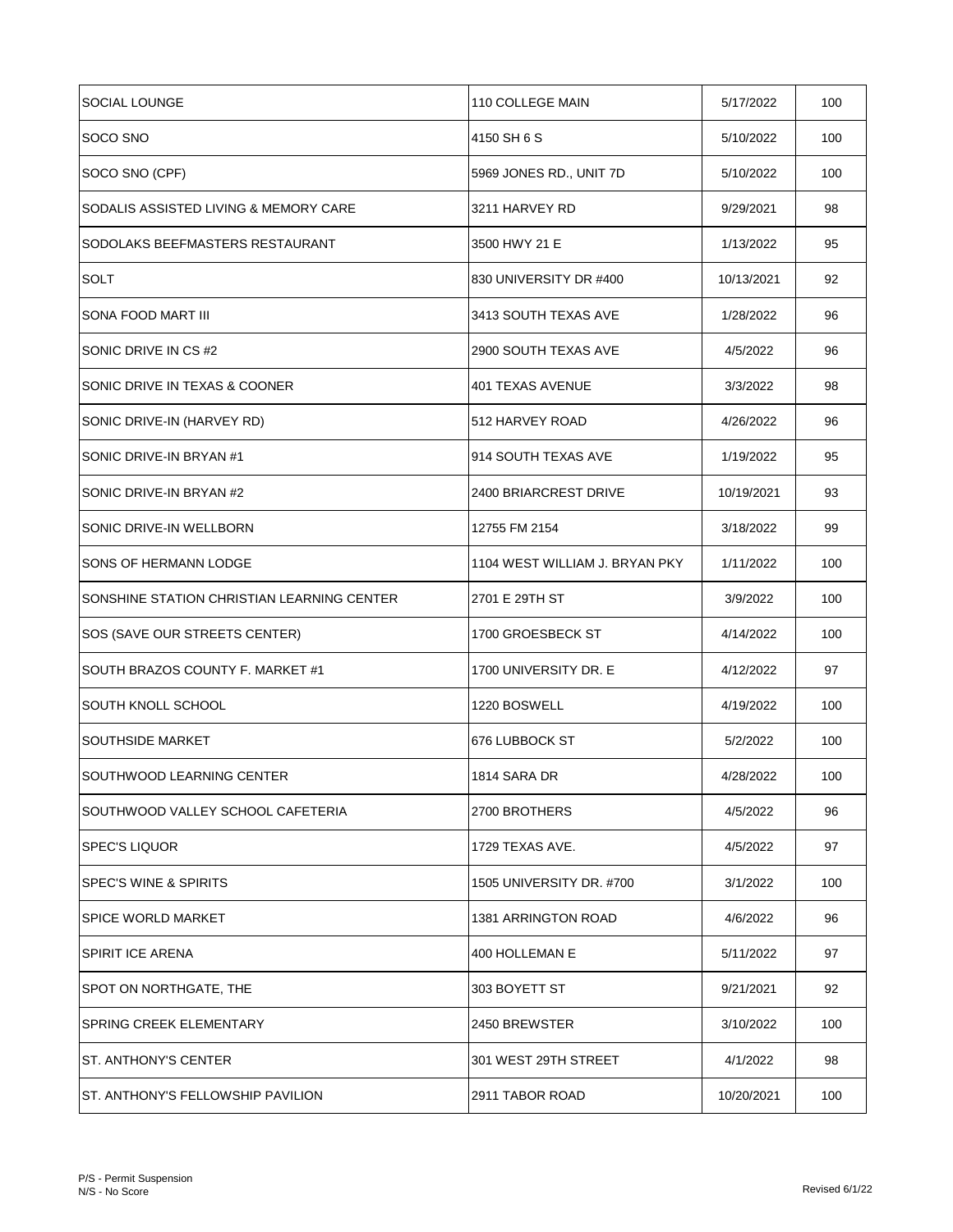| ST. JOSEPH CATHOLIC ELC                   | 109 NORTH PRESTON              | 3/31/2022  | 100 |
|-------------------------------------------|--------------------------------|------------|-----|
| ST. JOSEPH CATHOLIC SCHOOL                | 6044 RYE LOOP RD               | 9/1/2021   | 100 |
| <b>ST. JOSEPH PARISH ACTIVITY CENTER</b>  | 700 EAST 26TH STREET           | 3/31/2022  | 100 |
| ST. JOSEPH SCHOOL CENTRAL CAMPUS          | <b>COULTER</b>                 | 3/31/2022  | 100 |
| <b>ST. NICK'S COUNTRY STORE</b>           | 19191 HWY. 6 SOUTH             | 5/7/2021   | 99  |
| <b>ST. THOMAS AQUINAS CATHOLIC CHURCH</b> | 2541 EARL RUDDER FRWY S        | 12/14/2021 | 100 |
| ST. THOMAS EPISCOPAL CHURCH               | 906 GEORGE BUSH DR             | 5/31/2022  | 100 |
| STAR CINEMA GRILL - COLLEGE STATION       | 1037 UNIVERSITY DR STE 200     | 3/24/2022  | 90  |
| STAR GROCERY/AMS EXPRESS MART INC         | 1500 W WJ BRYAN PKWY SUITE 200 | 2/25/2022  | 93  |
| STARBUCKS - ENGINEERING                   | 125 SPENCE ST.                 | 5/4/2022   | 100 |
| <b>STARBUCKS - EVANS</b>                  | ROSS ST                        | 10/20/2021 | 92  |
| STARBUCKS #09931 UNIVERSITY & TARROW      | 709 UNIVERSITY DRIVE EAST      | 2/16/2022  | 100 |
| STARBUCKS #19688                          | 3985 STATE HWY 6, SOUTH        | 3/8/2022   | 100 |
| STARBUCKS #65325                          | 1421 WELLBORN RD               | 2/10/2022  | 98  |
| STARBUCKS AT CORPS LLC4 BLDG-1401         | 606 MILITARY MALL              | 3/9/2022   | 96  |
| STARBUCKS COFFEE #10701                   | 409 C UNIVERSITY DRIVE         | 3/2/2022   | 100 |
| STARBUCKS COFFEE CO #54766                | 895 WILLIAM D. FITCH STE. 100  | 2/21/2022  | 93  |
| STARBUCKS COFFEE CO. #6668                | 1929 TEXAS AVE. S.             | 4/6/2022   | 97  |
| STARBUCKS COFFEE CO.#10296                | 601 E. VILLA MARIA #100        | 11/23/2021 | 99  |
| <b>STARBUCKS HULLABALOO HALL</b>          | 302 UNIVERSITY DR              | 4/5/2022   | 100 |
| <b>STAYBRIDGE SUITES</b>                  | 1405 UNIVERSITY DRIVE          | 11/18/2021 | 98  |
| STELLA HOTEL, THE                         | 4100 LAKE ATLAS                | 12/9/2021  | 86  |
| <b>STELLA SOUTHERN CAFE</b>               | 4040 ST. HIGHWAY 6 S. STE#100  | 11/16/2021 | 100 |
| STELLA'S DONUTS                           | 2100 E WILLIAM J BRYAN         | 1/26/2022  | 100 |
| <b>STELLA'S DONUTS</b>                    | 1612 W VILLA MARIA RD 150      | 4/22/2022  | 83  |
| STELLA'S DONUTS #2                        | 1500 W WJ BRYAN PKWY           | 1/24/2022  | 94  |
| STEPHEN F. AUSTIN MIDDLE SCHOOL           | 801 SOUTH ENNIS ST             | 1/31/2022  | 100 |
| STEPPING STONE SCHOOL                     | 900 UNIVERSITY OAKS            | 2/22/2022  | 99  |
| STEPPING STONE SCHOOL                     | 205 ROCK PRAIRIE RD            | 3/18/2022  | 100 |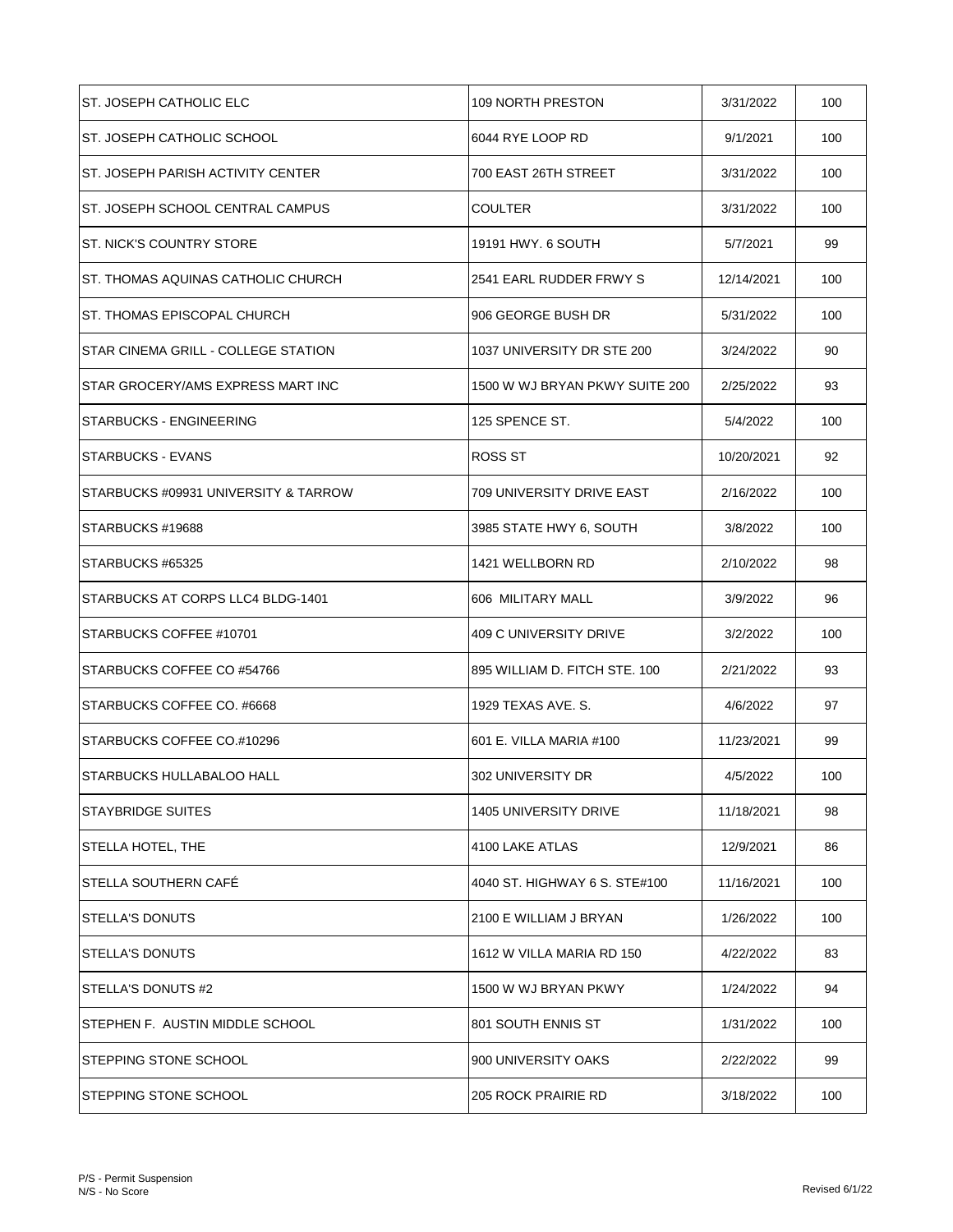| STILL CREEK RANCH CAFETERIA          | 6055 HEARNE RD                | 5/17/2022 | 100 |
|--------------------------------------|-------------------------------|-----------|-----|
| STOP-N-GET                           | 401 WEST WILLIAM J BRYAN PKWY | 3/31/2022 | 87  |
| STRIPES STORE 40931H                 | 600 N. EARL RUDDER FREEWAY    | 4/21/2022 | 88  |
| STRIPES STORE 40932H                 | 13601 FM 2154 & HWY 40        | 3/24/2022 | 95  |
| STRIPES STORE 40933H                 | 4300 BOONVILLE                | 3/23/2022 | 93  |
| STRIPES STORE 40934H                 | 2111 HOLLEMAN DR WEST         | 1/27/2022 | 100 |
| STRIPES STORE 40935H                 | 2000 S COLLEGE                | 4/21/2022 | 88  |
| STRIPES STORE 41011H                 | 1780 GREENS PRAIRIE ROAD      | 1/28/2022 | 96  |
| <b>SUBWAY</b>                        | 951 WILLIAM D FITCH PKWY      | 4/6/2022  | 100 |
| SUBWAY (29TH STREET)                 | 3601 EAST 29TH STREET         | 2/14/2022 | 99  |
| SUBWAY (BOONVILLE)                   | 2305 BOONVILLE #750           | 3/29/2022 | 100 |
| SUBWAY (CENTEX) HARVEY MITCHELL PKWY | 1622 W VILLA MARIA SUITE 150  | 4/29/2022 | 97  |
| SUBWAY (DOWNTOWN BRYAN)              | 100 NORTH MAIN                | 3/31/2022 | 100 |
| SUBWAY (EARL RUDDER FRWY)            | 806 EARL RUDDER FREEWAY       | 7/9/2021  | 100 |
| SUBWAY (FM 2154)                     | 12815 FM 2154 #100            | 4/28/2022 | 97  |
| SUBWAY (HARVEY ROAD)                 | 913-C HARVEY ROAD             | 1/26/2022 | 97  |
| SUBWAY (NORTHGATE)                   | 601 W. UNIVERSITY             | 5/5/2022  | 95  |
| SUBWAY (SOUTHWEST PKWY & TEXAS)      | 2418 D TEXAS AVE              | 2/10/2022 | 100 |
| SUBWAY (VILLA MARIA)                 | 725 VILLA MARIA #900          | 1/26/2022 | 100 |
| SUBWAY (WALMART STORE #4183)         | 643 N. HARVEY MITCHELL PKWY   | 3/22/2022 | 99  |
| SUBWAY SANDWICH SHOP (WAL-MART)      | 1815 BROTHERS                 | 4/12/2022 | 98  |
| <b>SUL ROSS ELEMENTARY</b>           | 3300 PARKWAY TERRACE          | 2/22/2022 | 97  |
| SUNNY FOOD AND FUEL MART 2           | 3201 SOUTH COLLEGE AVE        | 4/29/2021 | 91  |
| SUNNYS FOOD AND FUEL MART, INC       | 3500 E. 29TH ST               | 2/9/2021  | 100 |
| SUNRISE FOOD MART/SAIRIZ, LLC        | 5103 LEONARD RD               | 5/2/2022  | 86  |
| SUPER 8 MOTEL                        | 301 TEXAS AVE.                | 3/29/2022 | 94  |
| <b>SWEET EUGENE'S</b>                | 1702 GEORGE BUSH #100         | 3/10/2022 | 91  |
| SWEET PARIS CRÉPERIE & CAFÉ          | 143 CENTURY SQUARE #110       | 5/10/2022 | 92  |
| <b>SWEET POPS</b>                    | 3609 SIERRA                   | 7/7/2021  | 100 |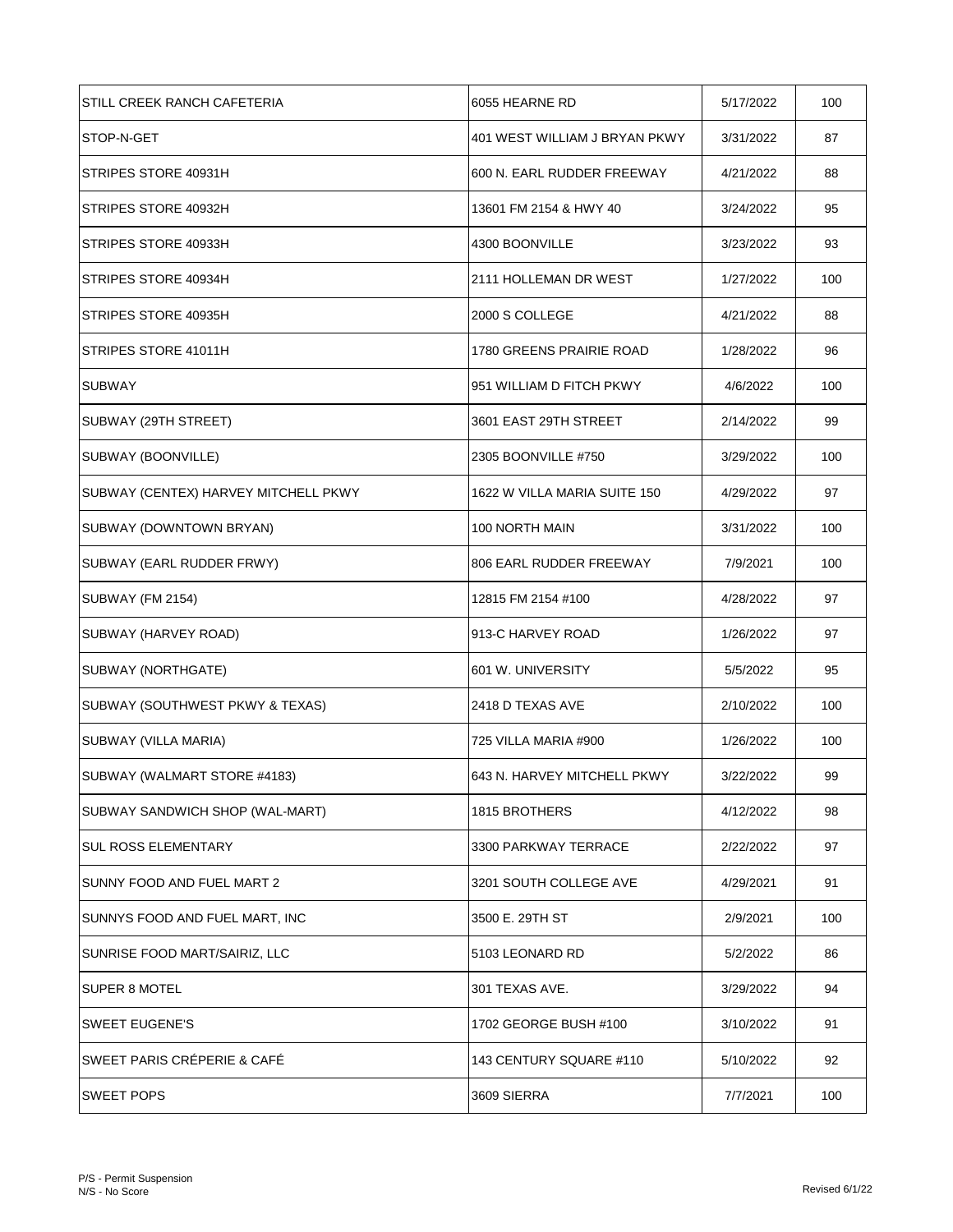| <b>SWEET RELISH CAFE</b>           | 1136 E. VILLA MARIA         | 12/10/2021 | 99         |
|------------------------------------|-----------------------------|------------|------------|
| IT JIN CHINA DINER                 | 3515 A LONGMIRE DR          | 12/28/2021 | 96         |
| T JIN CHINA DINER                  | 2305 BOONVILLE RD SUITE 650 | 3/31/2022  | 94         |
| <b>TABOR FOOD MART</b>             | 3629 TABOR RD               | 3/25/2022  | 95         |
| TABOR STORE LLC, THE               | 6590 FM 974                 | 5/23/2022  | 88         |
| <b>TACK SHACK</b>                  | <b>200 CENTURY COURT</b>    | 6/28/2019  | 94         |
| <b>TACO BELL #33369</b>            | 2347 BOONVILLE RD SUITE 105 | 5/5/2022   | 95         |
| TACO BELL (29TH ST) #030165        | 3501 E. 29TH ST             | 2/16/2022  | 98         |
| TACO BELL (HARVEY) #030118         | 310 N. HARVEY RD            | 1/27/2022  | 99         |
| TACO BELL (S. TEXAS AVE) #030126   | 920 S. TEXAS AVE            | 3/11/2022  | 100        |
| TACO BELL (UNIVERSITY) #030159     | 731 UNIVERSITY DR           | 3/17/2022  | 98         |
| TACO BELL (WILLIAM D FITCH) #30105 | 911 WILLIAM D FITCH PARKWAY | 2/21/2022  | 100        |
| <b>TACO BOSS TX</b>                | 3313 COVINGTON CT           | 8/20/2021  | 89         |
| TACO CABANA #314                   | 2410 BRIARCREST DRIVE       | 1/27/2022  | 93         |
| TACO CASA                          | 650 WILLIAM D. FITCH        | 9/28/2021  | 89         |
| TACO CASA                          | 616 N. EARL RUDDER FWY      | 10/27/2021 | 96         |
| <b>TACO CRAVE</b>                  | 308 N MAIN ST               | 4/22/2022  | 100        |
| <b>TACO LOVE</b>                   | 3000 LONGLEAF DR            | 11/19/2021 | 93         |
| <b>TACO TEXAS</b>                  | 2805 N TEXAS AVE            | 12/17/2021 | 98         |
| <b>TACOBAR, THE</b>                | 404 JANE ST #400            |            | <b>NEW</b> |
| <b>TACOS DON LUIS</b>              | 2305 BOONVILLE RD SUITE 700 |            | <b>NEW</b> |
| <b>TACOS EL GUERO</b>              | 601 NORTH TEXAS AVE         | 4/22/2022  | 94         |
| TACOS LA MORENITA #1               | 800 BOULEVARD ST            | 1/27/2022  | 100        |
| TACOS LA MORENITA #2               | 800 BOULEVARD ST            | 12/8/2021  | 96         |
| <b>TACOS LA PERLITA</b>            | 919 HARVEY RD               | 1/26/2022  | 88         |
| TACOS LAS ROSAS #1                 | 1225 W 27                   | 12/7/2021  | 99         |
| TACOS LAS ROSAS #2                 | 1225 W 27TH                 | 12/7/2021  | 98         |
| <b>TACOS MI RANCHITO</b>           | 1911 S COLLEGE AVE          |            | NEW        |
| TAD'S LOUISIANA COOKING            | 1161 WILLIAM D FITCH PKWY   | 2/17/2022  | 88         |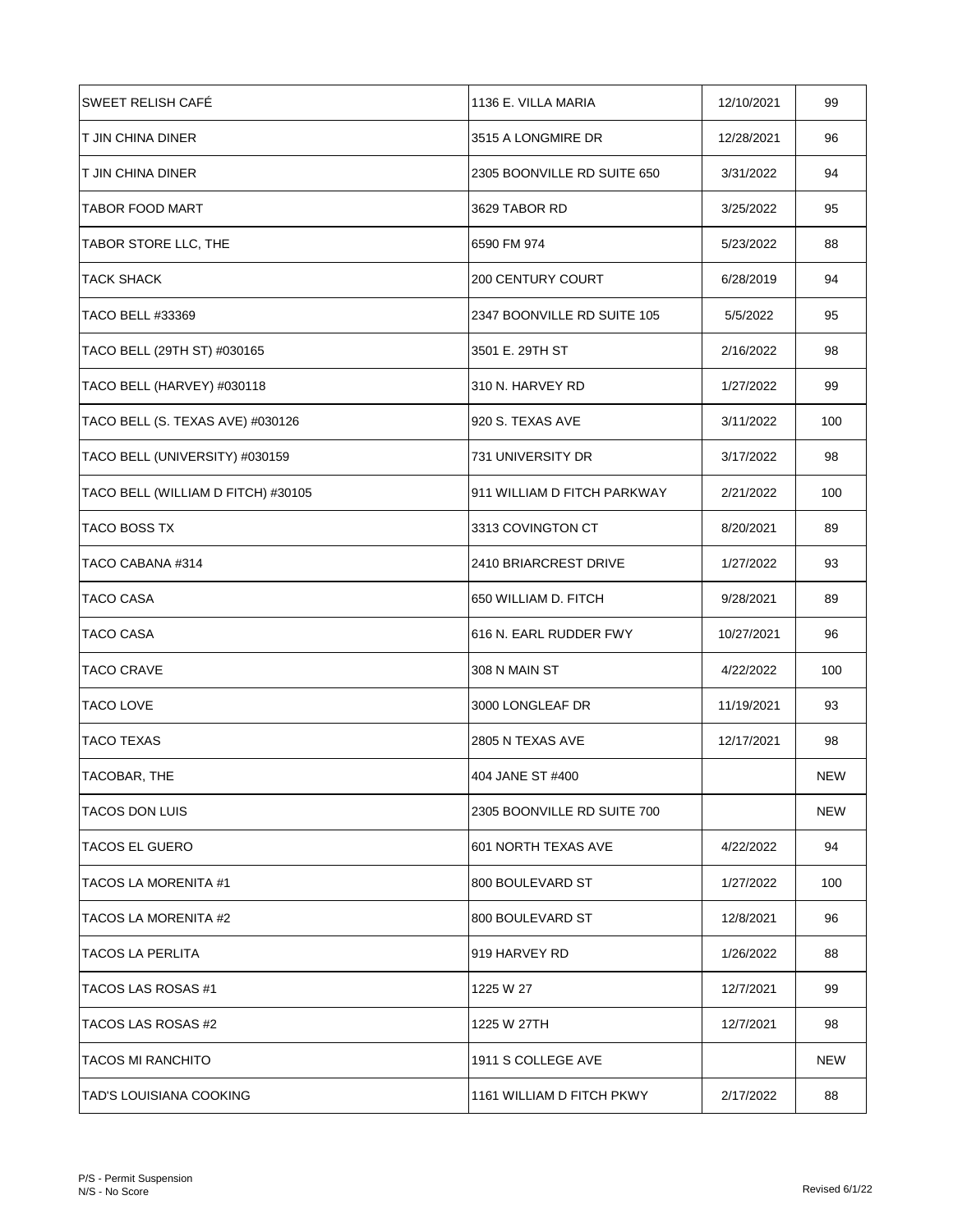| <b>TAILGATE</b>                        | 8984 WHITE CREEK RD            | 11/9/2021  | 85  |
|----------------------------------------|--------------------------------|------------|-----|
| TANAKA RAMEN                           | 1617 TEXAS AVE SOUTH           | 4/27/2022  | 76  |
| <b>TANKED UP NUTRITION</b>             | 110 NAVARRO DR SUITE 400       | 3/7/2022   | 95  |
| TAP, THE                               | 815 HARVEY ROAD                | 12/6/2021  | 97  |
| TAQUERIA ALLENDE                       | 3898 NORTH GRAHAM              | 12/8/2021  | 91  |
| TAQUERIA ARANDAS #16                   | 1816 S. TX AVE                 | 12/7/2021  | 95  |
| TAQUERIA EL SOL DE MEXICO              | 725 E. VILLA MARIA STE 100     | 4/21/2022  | 93  |
| <b>TAQUERIA EL TIO</b>                 | 911 NORTH BRYAN                | 4/29/2022  | 80  |
| <b>TAQUERIA GUATEMALA</b>              | 1601 HARVEY RD                 | 4/20/2022  | 81  |
| TAQUERIA HERMANOS MARQUEZ              | 6684 J. C. LONG DR             | 4/22/2022  | 100 |
| <b>TAQUERIA LA INCOMPARABLE</b>        | 2801 TEXAS AVE S               | 5/3/2022   | 96  |
| TAQUERIA LA PATRACA                    | 2102 STONE VIEW CT.            | 12/8/2021  | 96  |
| TAQUERIA LA PERLA                      | 1204 W WM J BRYAN PKWY # 101   | 5/18/2022  | 92  |
| <b>TAQUERIA MARILU</b>                 | 1005 SOUTH COULTER             | 4/20/2022  | P/S |
| TAQUERIA MEDINA                        | 901 N EARL RUDDER              |            | NEW |
| TAQUERIA MELA                          | 301 WILLIAM J BRYAN PKWY       | 10/15/2021 | 93  |
| TAQUERIA POBLANA                       | 3200 BOONVILLE RD              | 2/1/2022   | 93  |
| TAQUERIA PURO POTOSINO                 | 1305 W WILLIAM J BRYAN STE 500 | 5/4/2022   | 96  |
| TAQUERIA PURO POTOSINO #2              | 1305 W WILLIAM J BRYAN STE 500 | 5/4/2022   | P/S |
| TAQUERIA RESTAURANT EL SOL DE MEXICO   | 705 NORTH TEXAS AVE            | 4/25/2022  | 93  |
| TAQUERIA RIOS                          | 1314 SAN JACINTO LN            | 7/22/2021  | 76  |
| TAQUERIA ROMERO                        | 2400 EAST HWY 21               | 10/15/2021 | 96  |
| TAQUERO MOOCHO                         | 808 N TEXAS AVE                | 12/16/2021 | 99  |
| TARGET T2428                           | 3061 WILDFLOWER DR.            | 5/11/2022  | 100 |
| TARGET T800                            | 2100 TEXAS AVE S               | 11/19/2021 | 97  |
| TASTE OF THAILAND RESTAURANT & GRILL   | 2001 TEXAS AVE SOUTH STE 300 B | 11/23/2021 | 86  |
| TASTE OF THE TROPICS                   | 1500 HARVEY ROAD               | 12/29/2021 | 99  |
| TAU MU CORPORATION OF ALPHA OMICRON PI | 1401 ATHENS DRIVE              | 4/22/2022  | 100 |
| <b>TAVO COFFEE COMPANY</b>             | 2507 WATERWOOD LN              | 3/29/2022  | 100 |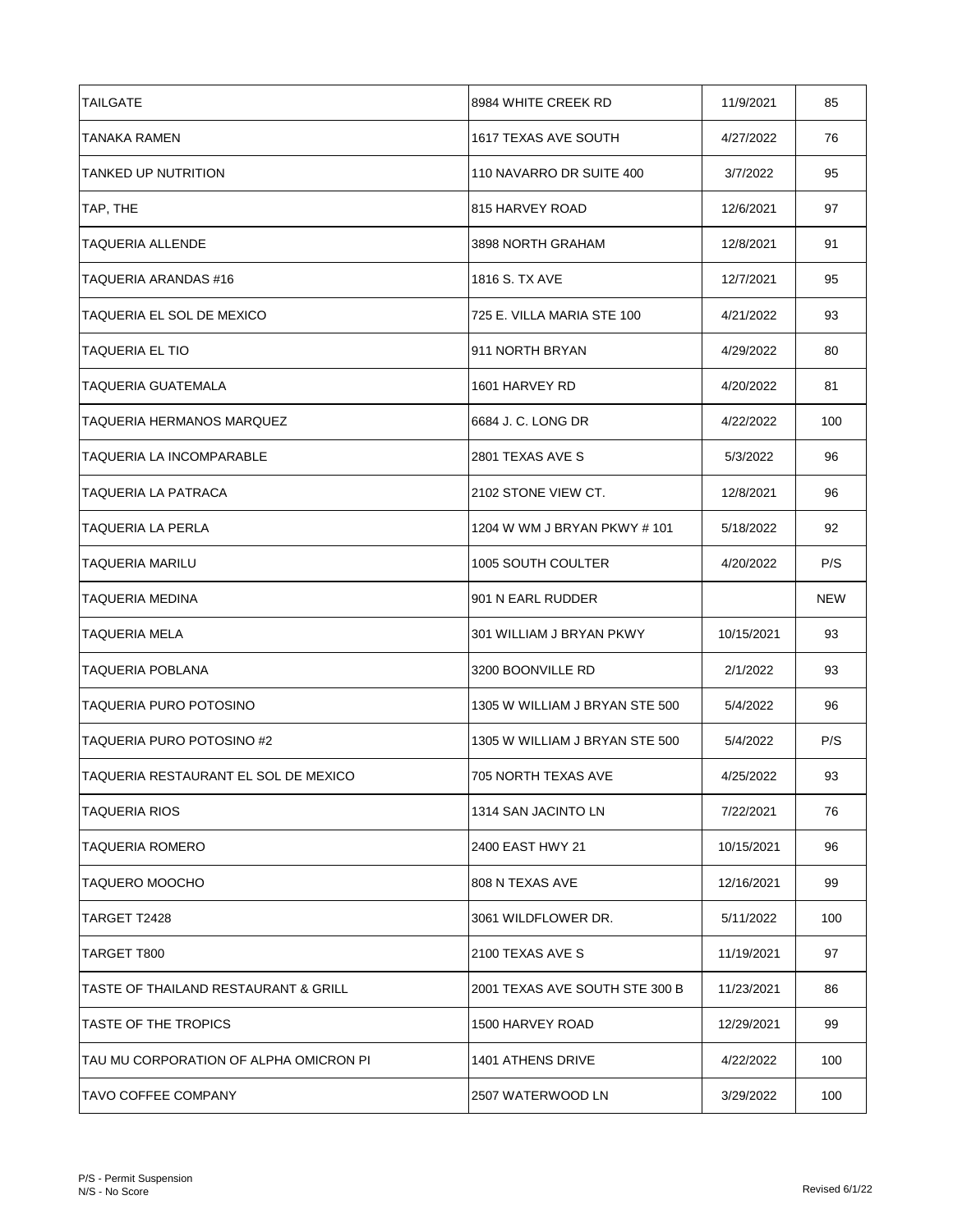| <b>TAZ FOOD TRUCK</b>                                                   | 2416 TEXAS AVE SOUTH #A      | 8/11/2021  | 96         |
|-------------------------------------------------------------------------|------------------------------|------------|------------|
| TAZ INDIAN CUISINE                                                      | 2416 TEXAS AVE SOUTH SUITE A | 11/15/2021 | 95         |
| TEJAS MARKET BRYAN LLC                                                  | 1101 E VILLA MARIA RD        | 5/27/2022  | 88         |
| TEN SECONDS NOODLE HOUSE                                                | 1713 PARK PL #104            |            | NEW        |
| TERE'S TAQUERIA 2                                                       | <b>1500 WJB PKY</b>          | 1/31/2022  | 93         |
| TEXAN MARKET AKA SHELL STATION                                          | 457 NORTH HARVEY MITCHELL    | 3/4/2021   | 90         |
| TEXAS A&M CAMPUS COURSE                                                 | 1 BIZZELL ST                 | 9/20/2021  | 95         |
| TEXAS A&M HOTEL & CONFERENCE CENTER - BLOCK T BAR                       | 177 JOE ROUTT BLVD.          | 3/8/2022   | 99         |
| TEXAS A&M HOTEL & CONFERENCE CENTER - MAIN KITCHEN                      | 1177 JOE ROUTT BLVD.         | 3/8/2022   | 92         |
| TEXAS A&M HOTEL & CONFERENCE CENTER - THE JUNCTION 1177 JOE ROUTT BLVD. |                              | 3/8/2022   | 97         |
| TEXAS A&M HOTEL & CONFERENCE CENTER-BRAZOS KITCHEN177 ROUTT BLVD.       |                              | 3/8/2022   | 94         |
| TEXAS A&M UNIVERSITY CHILDRENS CENTER                                   | 1125 HENSEL DR               | 11/10/2021 | 100        |
| TEXAS ELITE LEARNING CENTER                                             | 1301 N TEXAS AVE             | 3/15/2022  | 100        |
| TEXAS ELITE LEARNING CENTER II                                          | 2750 OSBORN LANE SUITE #100  | 4/14/2022  | 100        |
| TEXAS MEAT MARKET LLC                                                   | 600 N. TEXAS AVE             | 5/31/2022  | 96         |
| <b>TEXAS ROADHOUSE</b>                                                  | 1601 UNIVERSITY DRIVE EAST   | 12/29/2021 | 97         |
| TEXAS ROASTED CORN                                                      | 18939 HWY 6 SOUTH            | 9/29/2019  | P/S        |
| <b>TEXAS ROASTED CORN II</b>                                            | 1609 N TEXAS AVE             | 4/7/2022   | 98         |
| THICC CHICC                                                             | 301 UNIVERSITY DR            |            | <b>NEW</b> |
| THREE DAUGHTER'S CHOCOLATE                                              | 4190 STATE HWY 6 SOUTH       | 12/15/2021 | 100        |
| THREE SWEET POPS                                                        | 1500 HARVEY RD               | 12/3/2021  | 98         |
| TIENDA LA UNION                                                         | 2305 CAVITT STE A            | 2/2/2022   | 96         |
| TIENDA LA UNION (MOBILE)                                                | 1800 HARVEY MITCHELL PKWY    |            | NEW        |
| TIENDA MI RANCHITO                                                      | 503 NORTH TEXAS AVE          | 5/25/2022  | 94         |
| <b>TIFF'S TREATS</b>                                                    | 1099 UNIVERSITY DR #113      | 3/17/2022  | 100        |
| <b>TIGERLAND EXPRESS</b>                                                | 12727 FM 2154                | 5/20/2022  | 89         |
| TIGERLAND SHELL/2818 SHELL MART INC                                     | 890 N HARVEY MITCHELL PKWY   | 5/17/2022  | 94         |
| TILTED PINT PUB & GRILL                                                 | 4248 BOONVILLE RD            | 12/15/2021 | 98         |
| <b>TIME MART</b>                                                        | 2626 FINFEATHER              | 10/7/2021  | 93         |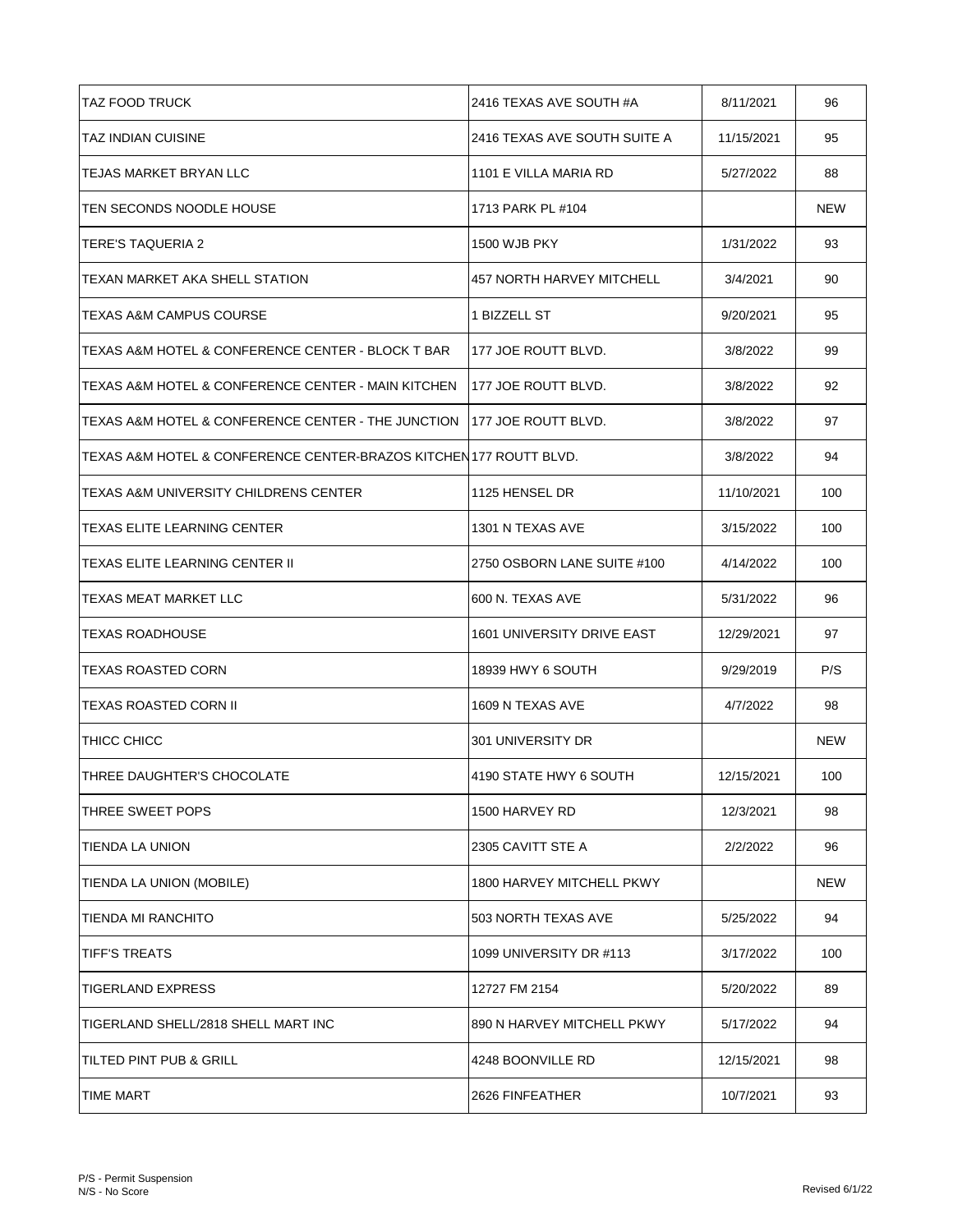| <b>TIO TAMALE</b>                                 | 2606 TEXAS AVE                | 4/29/2022  | 100        |
|---------------------------------------------------|-------------------------------|------------|------------|
| TIPSY TURTLE, THE                                 | 113 BOYETT ST                 | 10/26/2021 | 96         |
| TOASTED YOLK CAFÉ, THE                            | 700 UNIVERSITY DR E STE B     | 2/17/2022  | 86         |
| TOKYO GARDENS CATERING LLC                        | 1900 S. TEXAS AVE.            | 2/23/2022  | 100        |
| TOKYO GARDENS CATERING LLC                        | 949 WILLIAM D. FITCH PKWY     | 3/24/2022  | 100        |
| TOKYO GARDENS CATERING, LLC                       | 11675 FM 2154                 | 3/17/2022  | 96         |
| TOKYO GARDENS CATERING, LLC                       | 725 EAST VILLA MARIA          | 6/1/2022   | 96         |
| TOMMY'S DRIVE IN AAA & FAMILY LLC                 | 1520 W. 28TH ST.              | 3/17/2022  | 92         |
| <b>TOOTSIE'S PEARLS</b>                           | 210 N ALAMO ST                |            | <b>NEW</b> |
| TOP OF THE HILL                                   | 2444 LAKEWOOD DR              | 5/19/2022  | 100        |
| <b>TORCHYS TACOS</b>                              | 1037 SOUTH TEXAS AVE          | 2/14/2022  | 93         |
| <b>TORTILLERIA MI TIERRA</b>                      | 710 W WILLIAM J BRYAN         | 12/2/2021  | 89         |
| TOWN & COUNTRY RV FOOD MART                       | 3898 NORTH GRAHAM RD          | 5/11/2021  | 91         |
| TOWN AND COUNTRY FOOD MART                        | 1401 N TEXAS AVE              | 3/8/2021   | 93         |
| TOWNE PLACE COLLEGE STATION                       | 1300 UNIVERSITY DR            | 12/15/2021 | 92         |
| TRACKSIDE KOLACHE BAKERY                          | 4242 KOPPE BRIDGE RD. STE.590 | 5/19/2022  | 94         |
| TRADER TOWN LLC                                   | 18939 HWY 6 SOUTH             | 1/27/2022  | 100        |
| TRADITIONS CLUB POOL GRILL/BAR                    | 3151 CLUB DR                  | 11/9/2021  | 100        |
| TRADITIONS CLUBHOUSE (CLUB HOUSE & LOCKEROOM BAR) | 3131 CLUB DR                  | 11/9/2021  | 97         |
| TRAVIS FIELD BOMBERS FIELDS                       | 2200 BOMBER DR                | 5/11/2022  | 95         |
| TRI DELTA SORORITY                                | 1503 OLYMPIA WAY              | 4/19/2022  | 91         |
| TRU BY HILTON BRYAN COLLEGE STATION               | 1933 AUSTINS COLONY PARKWAY   | 11/3/2021  | 92         |
| TRUMAN CHOCOLATES                                 | 4407 S. TEXAS AVE             | 3/8/2022   | 100        |
| <b>TUS ANTOJITOS LOKOS</b>                        | 2107 S. COLLEGE AVE STE 500   | 4/5/2022   | 96         |
| TWIN CITY MISSION - COMMUNITY CAFÉ                | 410 S RANDOLPH                | 8/26/2021  | 100        |
| TWIN PEAKS                                        | 768 NORTH EARL RUDDER FRWY    | 1/20/2022  | 92         |
| <b>TWISTED NOODLE CAFE</b>                        | 2418 TEXAS AVE. SOUTH SUITE E | 3/23/2022  | P/S        |
| TX CHIFA STREET                                   | 203 1ST STREET                | 11/12/2021 | 93         |
| TX CHIFA STREET FOOD - TACOS & MORE               | 1500 HARVEY ROAD              | 12/3/2021  | 95         |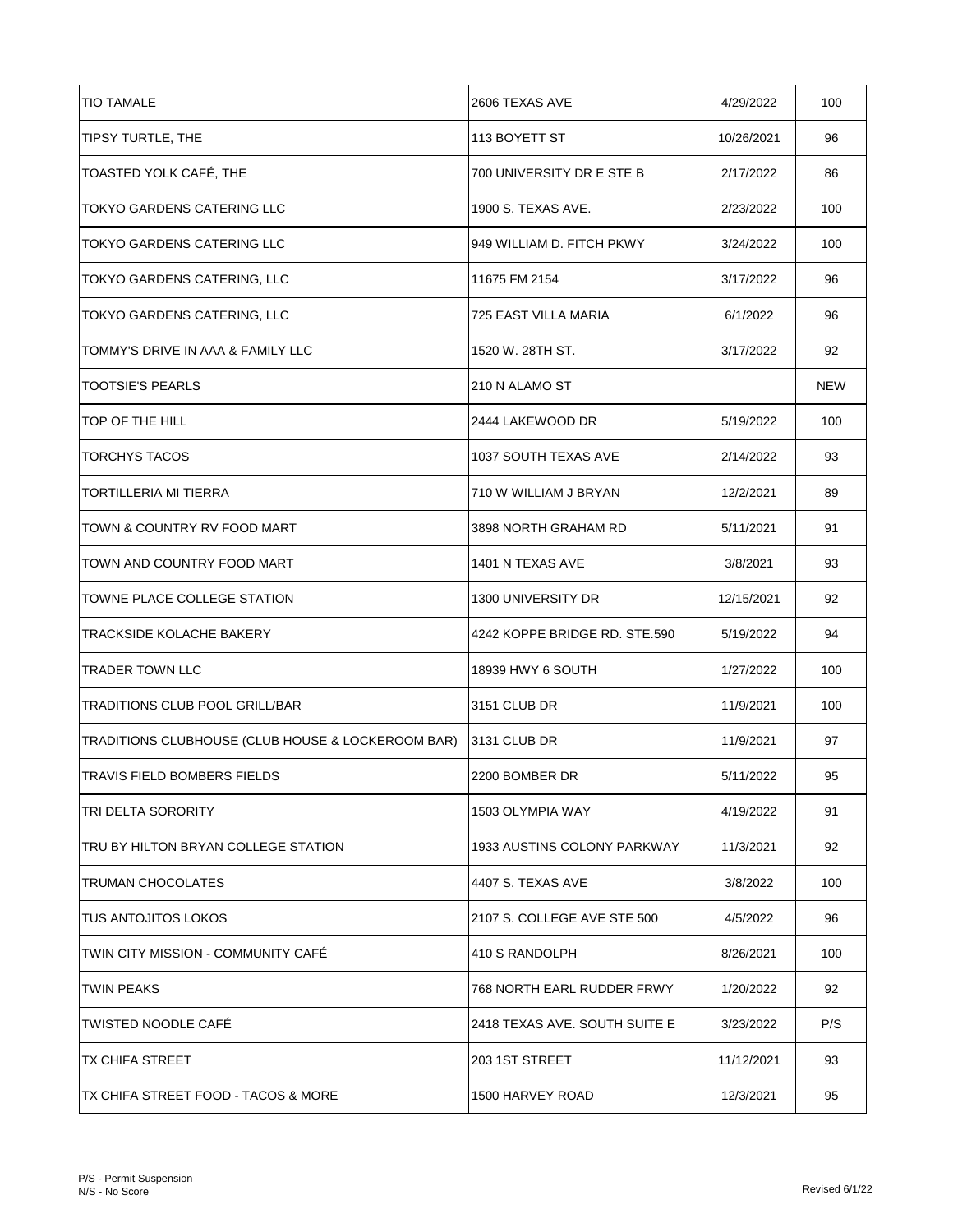| UNIVERSITY CLUB                                | ROSS ST                      | 4/27/2022  | 95         |
|------------------------------------------------|------------------------------|------------|------------|
| UNIVERSITY INN, THE                            | 2300 S TEXAS                 | 12/18/2019 | 96         |
| <b>URBAN AIR TRAMPOLINE PARK</b>               | 1758 BRIARCREST              | 5/6/2022   | 96         |
| <b>URBAN TABLE</b>                             | 3006 BARRON ROAD             | 2/22/2022  | 89         |
| <b>V&amp;J'S NIGHT OWL AMERICAN FOOD TRUCK</b> | 3400 LEON STREET APT B       | 9/2/2021   | 99         |
| VARIEDADES LA UNION                            | 2305 CAVITT AVE              | 2/8/2022   | 100        |
| <b>VELVET TACO</b>                             | 1099 UNIVERSITY DR #111      | 3/17/2022  | 86         |
| <b>VERONICAS DAIQUIRI SHOP</b>                 | 26600 SH 6 SOUTH             | 5/17/2022  | 98         |
| VETMED CAFÉ COLLEGE VET ED BLDG (VENI)         | 660 RAYMOND STOTZER PKWY     | 2/11/2022  | 100        |
| <b>VIANNEY'S TAQUERIA</b>                      | 890 N. HARVEY MITCHELL PKWY  | 5/17/2022  | 94         |
| <b>VILLAGE CAFE</b>                            | 210 W. 29TH ST               | 12/2/2021  | 97         |
| <b>VILLAGE FOODS</b>                           | 3030 E 29TH STREET SUITE 100 | 2/1/2022   | 100        |
| VINEYARD COURT DESIGNER SUITES                 | 1500 GEORGE BUSH DR. EAST    |            | <b>NEW</b> |
| <b>WAGNER'S CARNIVAL LLC</b>                   | 1500 HARVEY RD               |            | <b>NEW</b> |
| WALGREENS #06145                               | 3312 E. 29TH                 | 2/25/2022  | 100        |
| WALGREENS #06822                               | 2322 TEXAS AVENUE SOUTH      | 5/6/2022   | 99         |
| WALGREENS #07378                               | 1751 ROCK PRAIRIE RD         | 12/16/2021 | 99         |
| WALGREENS #12838                               | 2350 BOONVILLE RD            | 2/28/2022  | 99         |
| WALGREENS #15586                               | 998 WILLIAM D FITCH PKWY     | 5/12/2021  | 100        |
| WALGREENS #9574                                | 610 E VILLA MARIA            | 2/28/2022  | 99         |
| WALK-ON'S SPORTS BISTREAUX                     | 4320 STATEHWY 6 SOUTH        | 4/19/2022  | 100        |
| WALMART STORE #1150 - RETAIL                   | 1815 BROTHERS BLVD           | 5/26/2022  | 92         |
| WALMART STORE #4183 - GROCERY                  | 643 N. HARVEY MITCHELL PKWY  | 3/22/2022  | 95         |
| WAL-MART SUPERCENTER #322 - FOOD ESTABLISHMENT | 2200 BRIARCREST DRIVE        | 5/9/2022   | 91         |
| <b>WATERCREST AT BRYAN</b>                     | 3801 E CREST DRIVE           | 1/12/2022  | 100        |
| WATERFORD AT COLLEGE STATION, THE              | 1103 ROCK PRAIRIE RD         | 3/10/2022  | 93         |
| <b>WAYBACK BURGERS</b>                         | 3001 WILDFLOWER DR, UNIT 501 | 2/1/2022   | 100        |
| WELLBORN DONUTS INC                            | 12061 FM 2154 RD             |            | <b>NEW</b> |
| WELLBORN GROCERY/IGLOO ENTERPRISES INC         | 14889 FM 2154                | 5/19/2022  | 87         |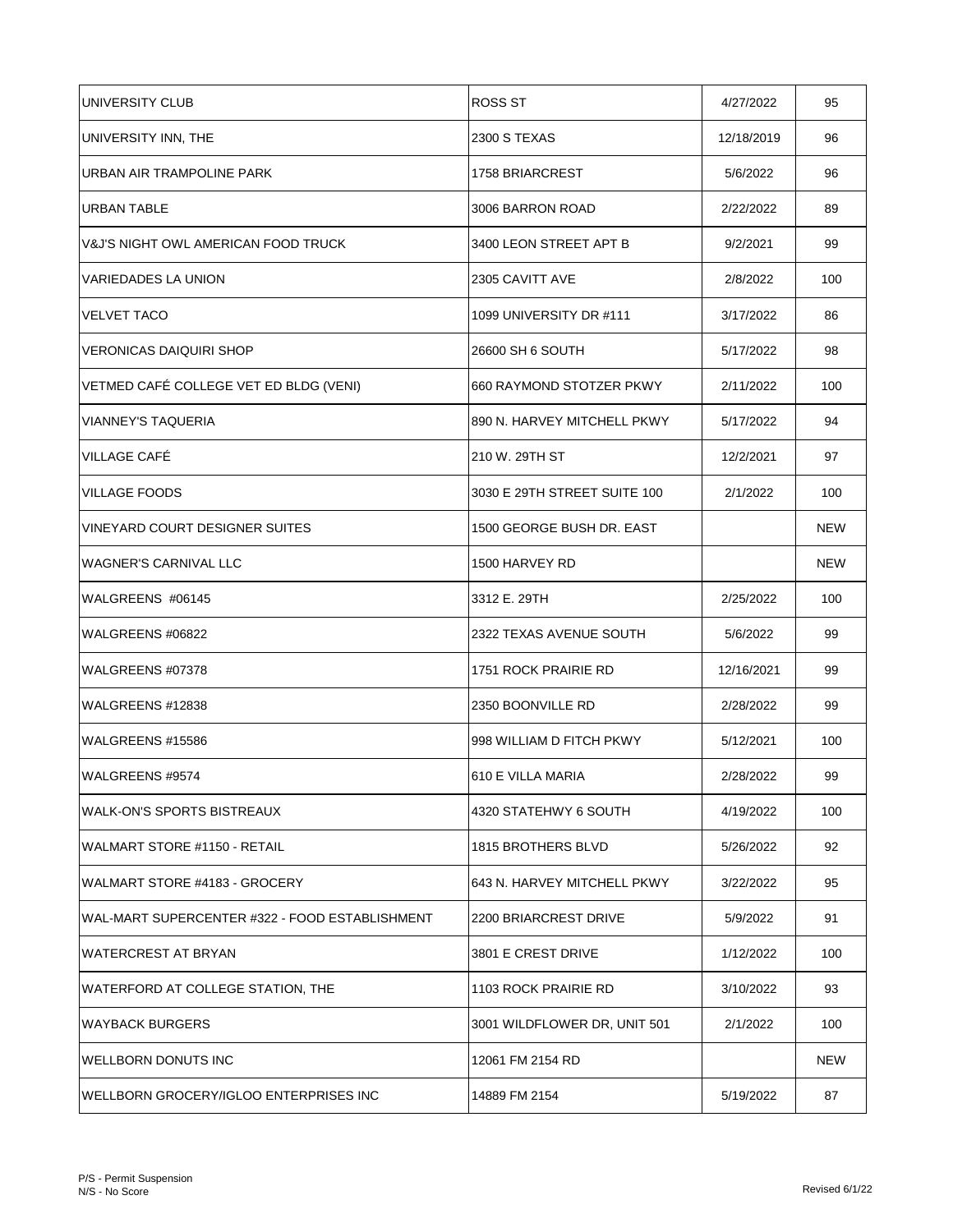| WELLBORN MIDDLE SCHOOL               | 15510 ROYDER RD.               | 2/2/2022   | 100        |
|--------------------------------------|--------------------------------|------------|------------|
| <b>WELLBORN TX BURGER</b>            | 14895 FM 2154                  | 4/11/2022  | 92         |
| WENDY'S (EARL RUDDER FRWY)           | 891 EARL RUDDER FRWY           | 1/26/2022  | 84         |
| WENDY'S (SOUTHWEST PKWY)             | 202 SOUTHWEST PKWY             | 2/2/2022   | P/S        |
| <b>WESLEY FOUNDATION</b>             | 201 TAUBER                     | 5/5/2022   | 99         |
| <b>WEST - CHICK-FIL-A</b>            | 336 OLSEN BLVD                 | 4/19/2022  | 99         |
| <b>WEST - COPPERHEAD JACK'S</b>      | 336 OLSON BLVD                 | 4/19/2022  | 97         |
| <b>WEST - HOUSTON ST SUBS</b>        | 336 OLSEN BLVD                 | 4/19/2022  | 99         |
| <b>WEST CHURCH MARKET</b>            | 203 1ST STREET                 | 7/14/2021  | <b>NEW</b> |
| <b>WEST SIDE EXCHANGE</b>            | 390 WEHENER                    | 3/31/2022  | 100        |
| WHATABURGER #1011                    | 4471 STATE HWY 6 SOUTH         | 12/30/2021 | 100        |
| WHATABURGER #1135                    | 1451 WELLBORN ROAD             | 2/10/2022  | 95         |
| <b>WHATABURGER #43</b>               | 902 SOUTH TEXAS AVENUE         | 3/11/2022  | 100        |
| <b>WHATABURGER #78</b>               | 105 DOMINIK                    | 1/12/2022  | 100        |
| WHATABURGER #808                     | 1745 ROCK PRAIRIE RD           | 5/16/2022  | 98         |
| WHATABURGER RESTAURANTS L.P #956     | 3109 S TEXAS AVE               | 3/9/2022   | 97         |
| <b>WHAT'S GOOD</b>                   | 2861 FM 974                    | 12/7/2021  | 100        |
| <b>WHAT'S THA DEAL BARBECUE</b>      | 1903 CALVERT CIR.              | 12/20/2021 | 100        |
| WHAT'S THE BUZZ COFFEE               | <b>1600 TEXAS AVENUE SOUTH</b> | 7/28/2021  | 97         |
| WHEELOCK EXPRESS                     | 10540 E OSR                    | 5/19/2022  | 81         |
| WHICH WICH                           | 711 UNIVERSITY DR, SUITE 200   | 4/11/2022  | 99         |
| WHISPER SISTER SHOTS                 | 315 UNIVERSITY DR              | 4/30/2021  | 100        |
| WHOLE FRIED CHICKEN, THE             | 1700 ROCK PRAIRIE RD           | 3/15/2022  | 96         |
| <b>WIENERSCHNITZEL</b>               | 501 SOUTH TEXAS AVE            | 1/26/2022  | 100        |
| <b>WILD GARLIC, THE</b>              | 307 BROGDON ST                 | 4/27/2022  | 100        |
| WILD GARLIC, THE (CPF)               | 2606 S. TEXAS AVE.             | 4/27/2022  | 100        |
| <b>WILLIE'S GRILL &amp; ICEHOUSE</b> | 940 UNIVERSITY DR              | 1/26/2022  | 95         |
| <b>WINGS N MORE</b>                  | 3230 TEXAS AVE SOUTH           | 9/28/2021  | 95         |
| WINGS N MORE (UNIVERSITY)            | 1511 UNIVERSITY DR.            | 12/2/2021  | 100        |